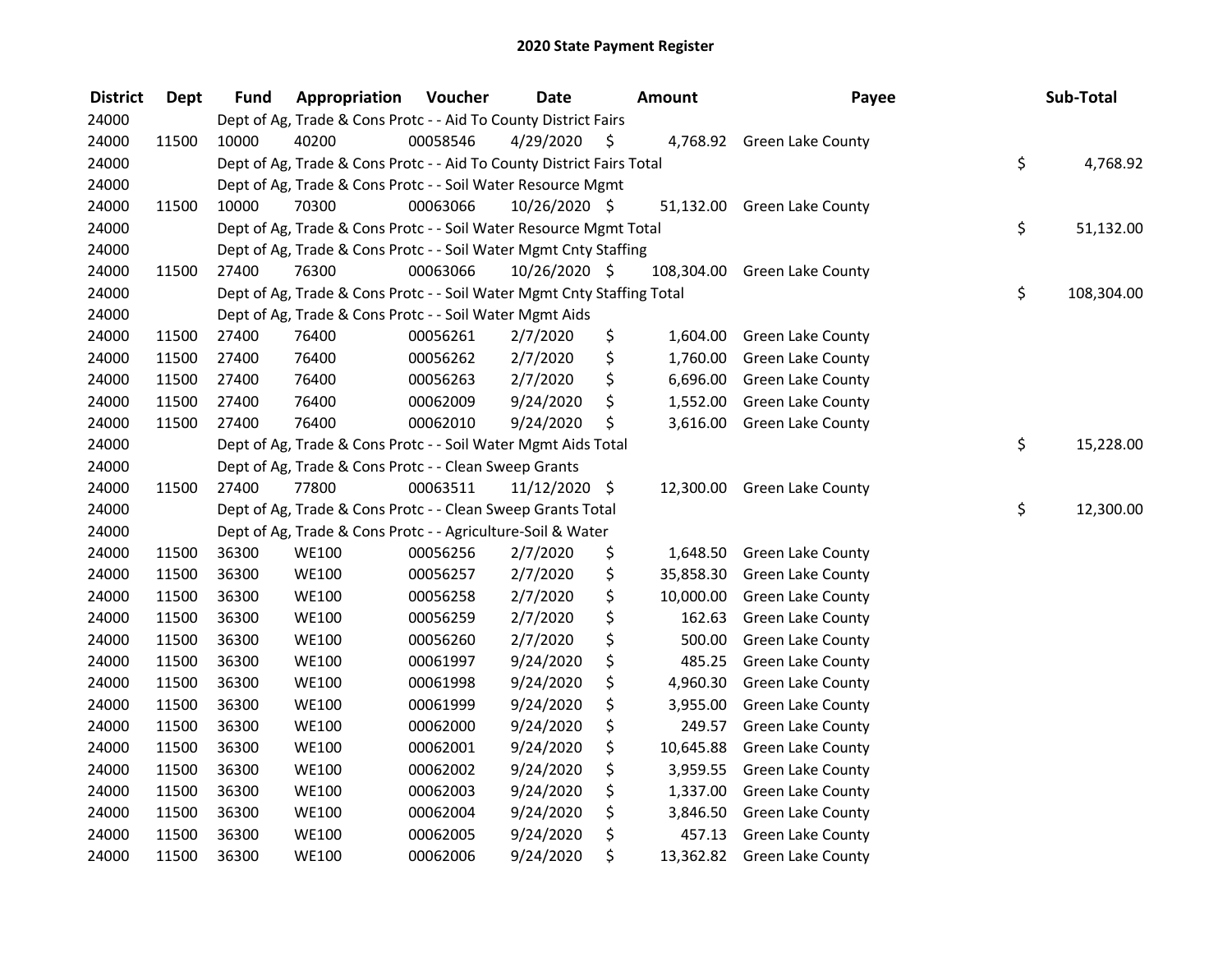| <b>District</b> | <b>Dept</b> | <b>Fund</b> | Appropriation                                                     | Voucher  | <b>Date</b>   | <b>Amount</b> | Payee                    | Sub-Total       |
|-----------------|-------------|-------------|-------------------------------------------------------------------|----------|---------------|---------------|--------------------------|-----------------|
| 24000           | 11500       | 36300       | WE100                                                             | 00062007 | 9/24/2020     | \$<br>431.75  | <b>Green Lake County</b> |                 |
| 24000           | 11500       | 36300       | <b>WE100</b>                                                      | 00062008 | 9/24/2020     | \$<br>267.82  | <b>Green Lake County</b> |                 |
| 24000           |             |             | Dept of Ag, Trade & Cons Protc - - Agriculture-Soil & Water Total |          |               |               |                          | \$<br>92,128.00 |
| 24000           |             |             | Dept of Natural Resources - - GPO - Federal Funds                 |          |               |               |                          |                 |
| 24000           | 37000       | 10000       | 94100                                                             | 00449010 | 11/23/2020 \$ | 77,268.17     | <b>Green Lake County</b> |                 |
| 24000           |             |             | Dept of Natural Resources - - GPO - Federal Funds Total           |          |               |               |                          | \$<br>77,268.17 |
| 24000           |             |             | Dept of Natural Resources - - Taxes & Assessmts-Conserv Fund      |          |               |               |                          |                 |
| 24000           | 37000       | 21200       | 16900                                                             | 00381874 | 1/13/2020     | \$<br>51.72   | <b>Green Lake County</b> |                 |
| 24000           | 37000       | 21200       | 16900                                                             | 00381875 | 1/13/2020     | \$<br>32.26   | <b>Green Lake County</b> |                 |
| 24000           | 37000       | 21200       | 16900                                                             | 00381876 | 1/13/2020     | \$<br>21.21   | Green Lake County        |                 |
| 24000           | 37000       | 21200       | 16900                                                             | 00381877 | 1/13/2020     | \$<br>20.93   | Green Lake County        |                 |
| 24000           | 37000       | 21200       | 16900                                                             | 00381878 | 1/13/2020     | \$<br>18.12   | Green Lake County        |                 |
| 24000           | 37000       | 21200       | 16900                                                             | 00381879 | 1/13/2020     | \$<br>17.27   | Green Lake County        |                 |
| 24000           | 37000       | 21200       | 16900                                                             | 00381880 | 1/13/2020     | \$<br>9.13    | Green Lake County        |                 |
| 24000           | 37000       | 21200       | 16900                                                             | 00381881 | 1/13/2020     | \$<br>8.82    | Green Lake County        |                 |
| 24000           | 37000       | 21200       | 16900                                                             | 00381882 | 1/13/2020     | \$<br>50.82   | Green Lake County        |                 |
| 24000           | 37000       | 21200       | 16900                                                             | 00381883 | 1/13/2020     | \$<br>30.73   | Green Lake County        |                 |
| 24000           | 37000       | 21200       | 16900                                                             | 00381884 | 1/13/2020     | \$<br>16.17   | Green Lake County        |                 |
| 24000           | 37000       | 21200       | 16900                                                             | 00381885 | 1/13/2020     | \$<br>10.01   | Green Lake County        |                 |
| 24000           | 37000       | 21200       | 16900                                                             | 00381886 | 1/13/2020     | \$<br>62.23   | <b>Green Lake County</b> |                 |
| 24000           | 37000       | 21200       | 16900                                                             | 00381887 | 1/13/2020     | \$<br>50.37   | Green Lake County        |                 |
| 24000           | 37000       | 21200       | 16900                                                             | 00381888 | 1/13/2020     | \$<br>49.26   | Green Lake County        |                 |
| 24000           | 37000       | 21200       | 16900                                                             | 00381889 | 1/13/2020     | \$<br>40.19   | Green Lake County        |                 |
| 24000           | 37000       | 21200       | 16900                                                             | 00381890 | 1/13/2020     | \$<br>29.76   | Green Lake County        |                 |
| 24000           | 37000       | 21200       | 16900                                                             | 00381891 | 1/13/2020     | \$<br>28.17   | Green Lake County        |                 |
| 24000           | 37000       | 21200       | 16900                                                             | 00381892 | 1/13/2020     | \$<br>26.43   | Green Lake County        |                 |
| 24000           | 37000       | 21200       | 16900                                                             | 00381893 | 1/13/2020     | \$<br>23.81   | <b>Green Lake County</b> |                 |
| 24000           | 37000       | 21200       | 16900                                                             | 00381894 | 1/13/2020     | \$<br>22.14   | <b>Green Lake County</b> |                 |
| 24000           | 37000       | 21200       | 16900                                                             | 00381895 | 1/13/2020     | \$<br>21.17   | Green Lake County        |                 |
| 24000           | 37000       | 21200       | 16900                                                             | 00381896 | 1/13/2020     | \$<br>20.93   | Green Lake County        |                 |
| 24000           | 37000       | 21200       | 16900                                                             | 00381897 | 1/13/2020     | \$<br>20.25   | Green Lake County        |                 |
| 24000           | 37000       | 21200       | 16900                                                             | 00381898 | 1/13/2020     | \$<br>18.81   | <b>Green Lake County</b> |                 |
| 24000           | 37000       | 21200       | 16900                                                             | 00381899 | 1/13/2020     | \$<br>18.49   | Green Lake County        |                 |
| 24000           | 37000       | 21200       | 16900                                                             | 00381900 | 1/13/2020     | \$<br>17.75   | Green Lake County        |                 |
| 24000           | 37000       | 21200       | 16900                                                             | 00381901 | 1/13/2020     | \$<br>16.35   | <b>Green Lake County</b> |                 |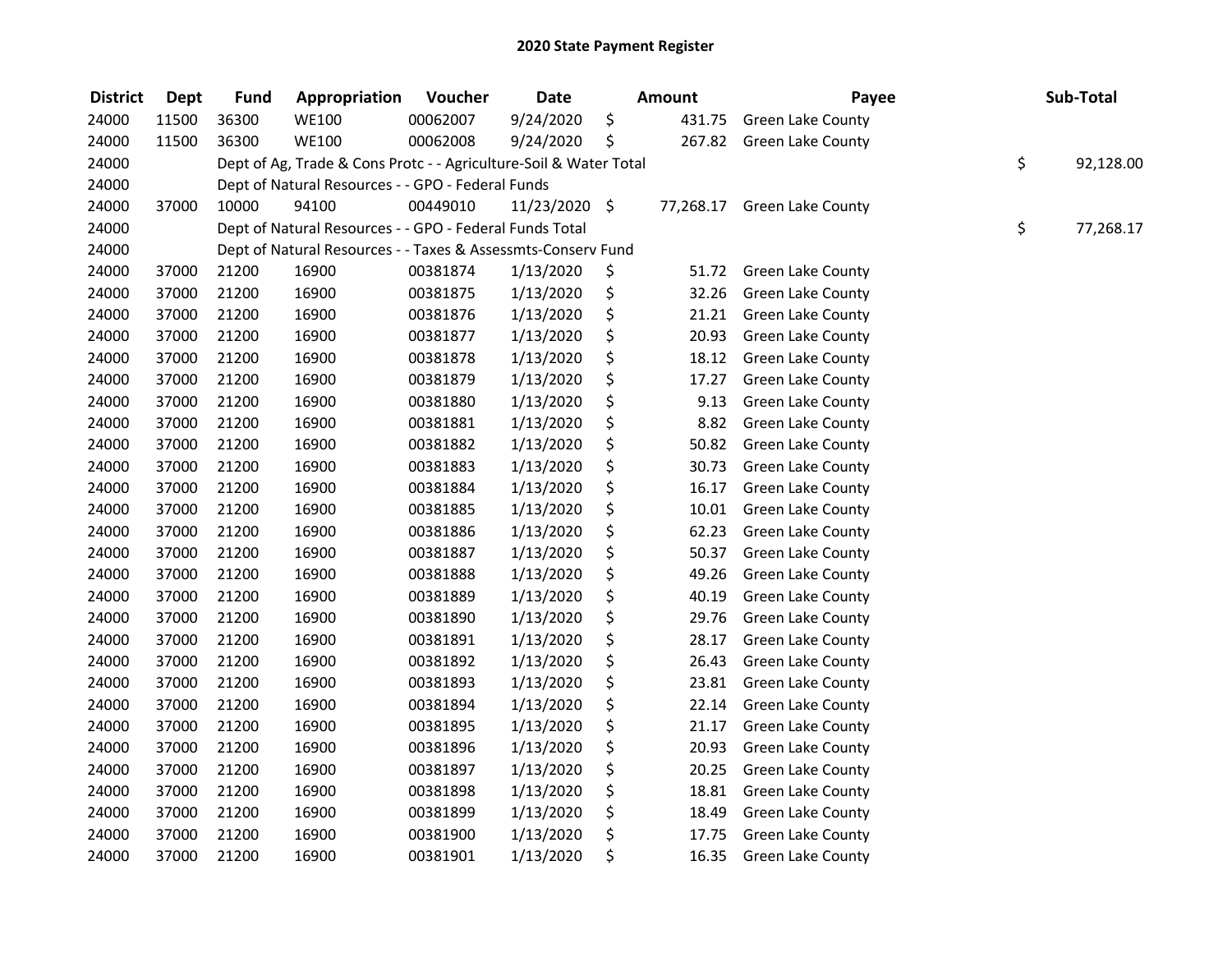| <b>District</b> | <b>Dept</b> | <b>Fund</b> | Appropriation                                                      | Voucher  | <b>Date</b> |     | <b>Amount</b> | Payee                       | Sub-Total       |
|-----------------|-------------|-------------|--------------------------------------------------------------------|----------|-------------|-----|---------------|-----------------------------|-----------------|
| 24000           | 37000       | 21200       | 16900                                                              | 00381902 | 1/13/2020   | \$  |               | 15.81 Green Lake County     |                 |
| 24000           | 37000       | 21200       | 16900                                                              | 00381903 | 1/13/2020   | \$  | 15.71         | Green Lake County           |                 |
| 24000           | 37000       | 21200       | 16900                                                              | 00381904 | 1/13/2020   | \$  | 15.25         | Green Lake County           |                 |
| 24000           | 37000       | 21200       | 16900                                                              | 00381905 | 1/13/2020   | \$  | 13.58         | Green Lake County           |                 |
| 24000           | 37000       | 21200       | 16900                                                              | 00381906 | 1/13/2020   | \$  | 13.35         | <b>Green Lake County</b>    |                 |
| 24000           | 37000       | 21200       | 16900                                                              | 00381907 | 1/13/2020   | \$  | 11.08         | <b>Green Lake County</b>    |                 |
| 24000           | 37000       | 21200       | 16900                                                              | 00381908 | 1/13/2020   | \$  | 11.00         | <b>Green Lake County</b>    |                 |
| 24000           | 37000       | 21200       | 16900                                                              | 00381909 | 1/13/2020   | \$  | 10.77         | Green Lake County           |                 |
| 24000           | 37000       | 21200       | 16900                                                              | 00381910 | 1/13/2020   | \$  | 8.97          | <b>Green Lake County</b>    |                 |
| 24000           | 37000       | 21200       | 16900                                                              | 00381911 | 1/13/2020   | \$  | 8.26          | Green Lake County           |                 |
| 24000           | 37000       | 21200       | 16900                                                              | 00381912 | 1/13/2020   | \$  | 8.08          | Green Lake County           |                 |
| 24000           | 37000       | 21200       | 16900                                                              | 00381913 | 1/13/2020   | \$  | 7.76          | <b>Green Lake County</b>    |                 |
| 24000           | 37000       | 21200       | 16900                                                              | 00381914 | 1/13/2020   | \$  | 7.17          | <b>Green Lake County</b>    |                 |
| 24000           | 37000       | 21200       | 16900                                                              | 00381915 | 1/13/2020   | \$  | 15.78         | <b>Green Lake County</b>    |                 |
| 24000           |             |             | Dept of Natural Resources - - Taxes & Assessmts-Conserv Fund Total |          |             |     |               |                             | \$<br>915.87    |
| 24000           |             |             | Dept of Natural Resources - - GPO -Federal Funds                   |          |             |     |               |                             |                 |
| 24000           | 37000       | 21200       | 38100                                                              | 00394052 | 3/6/2020    | \$  | 1,608.78      | <b>Green Lake County</b>    |                 |
| 24000           |             |             | Dept of Natural Resources - - GPO -Federal Funds Total             |          |             |     |               |                             | \$<br>1,608.78  |
| 24000           |             |             | Dept of Natural Resources - - Enf A - Boating Enforcement          |          |             |     |               |                             |                 |
| 24000           | 37000       | 21200       | 55000                                                              | 00394052 | 3/6/2020    | \$  |               | 3,296.04 Green Lake County  |                 |
| 24000           |             |             | Dept of Natural Resources - - Enf A - Boating Enforcement Total    |          |             |     |               |                             | \$<br>3,296.04  |
| 24000           |             |             | Dept of Natural Resources - - Wildlife Damage Claims & Abat        |          |             |     |               |                             |                 |
| 24000           | 37000       | 21200       | 55300                                                              | 00392335 | 3/2/2020    | \$  |               | 27,420.50 Green Lake County |                 |
| 24000           |             |             | Dept of Natural Resources - - Wildlife Damage Claims & Abat Total  |          |             |     |               |                             | \$<br>27,420.50 |
| 24000           |             |             | Dept of Natural Resources - - Ra- Suppl Snow Trail Aids            |          |             |     |               |                             |                 |
| 24000           | 37000       | 21200       | 56900                                                              | 00382075 | 1/16/2020   | \$. |               | 3,367.02 Green Lake County  |                 |
| 24000           |             |             | Dept of Natural Resources - - Ra- Suppl Snow Trail Aids Total      |          |             |     |               |                             | \$<br>3,367.02  |
| 24000           |             |             | Dept of Natural Resources - - Ra- Snowmobile Trail Areas           |          |             |     |               |                             |                 |
| 24000           | 37000       | 21200       | 57500                                                              | 00431801 | 8/27/2020   | \$  |               | 39,150.00 Green Lake County |                 |
| 24000           |             |             | Dept of Natural Resources - - Ra- Snowmobile Trail Areas Total     |          |             |     |               |                             | \$<br>39,150.00 |
| 24000           |             |             | Dept of Natural Resources - - Ea - Lake Protection                 |          |             |     |               |                             |                 |
| 24000           | 37000       | 21200       | 66300                                                              | 00438965 | 9/30/2020   | \$  |               | 3,696.00 Green Lake County  |                 |
| 24000           | 37000       | 21200       | 66300                                                              | 00438968 | 9/30/2020   | \$  | 963.25        | <b>Green Lake County</b>    |                 |
| 24000           |             |             | Dept of Natural Resources - - Ea - Lake Protection Total           |          |             |     |               |                             | \$<br>4,659.25  |
| 24000           |             |             | Dept of Natural Resources - - GPO-Environmental Fund               |          |             |     |               |                             |                 |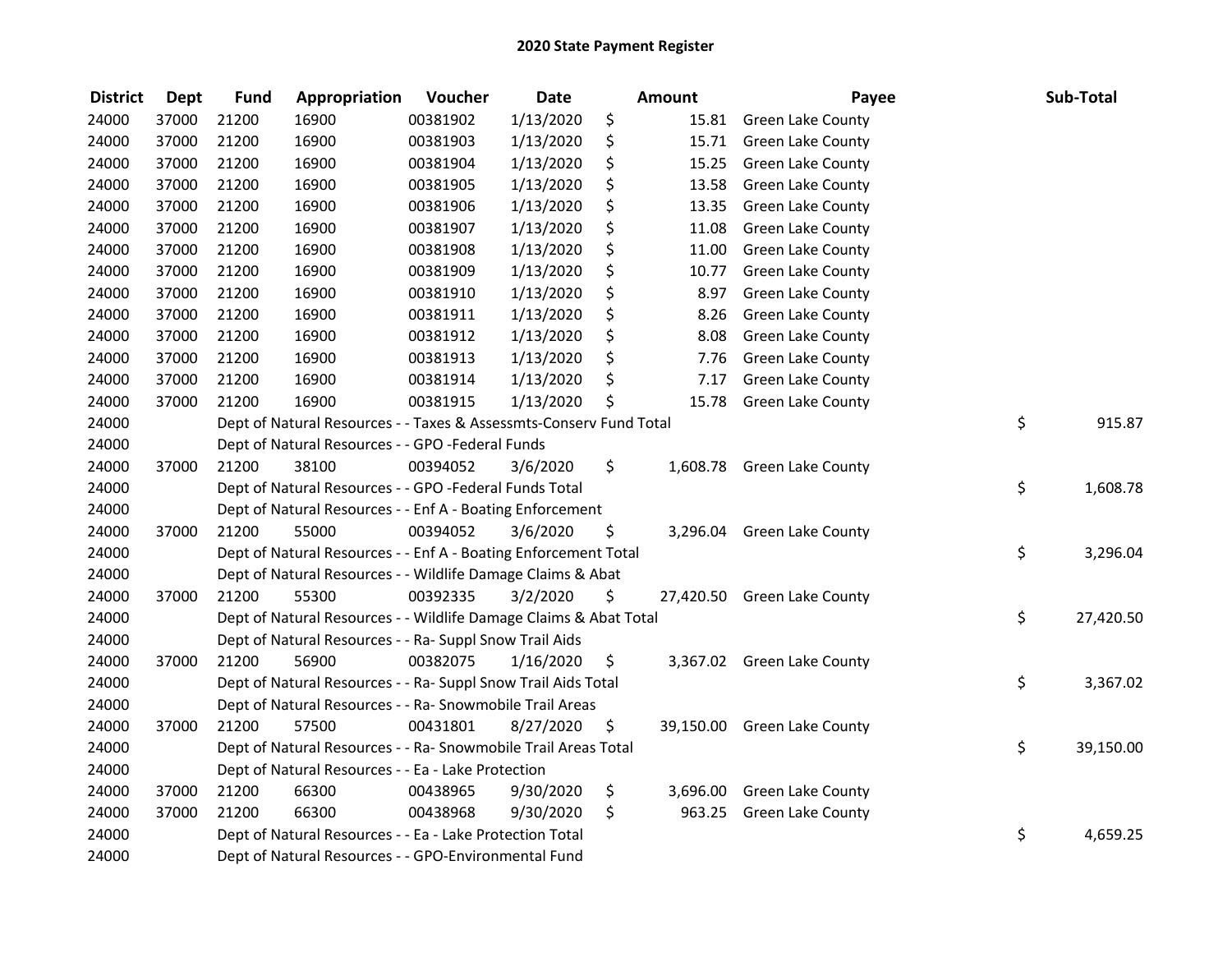| <b>District</b> | <b>Dept</b> | <b>Fund</b> | Appropriation                                              | Voucher  | <b>Date</b>   | <b>Amount</b>   | Payee                        | Sub-Total        |
|-----------------|-------------|-------------|------------------------------------------------------------|----------|---------------|-----------------|------------------------------|------------------|
| 24000           | 37000       | 27400       | 46100                                                      | 00435948 | 9/17/2020     | \$<br>30.00     | <b>Green Lake County</b>     |                  |
| 24000           |             |             | Dept of Natural Resources - - GPO-Environmental Fund Total |          |               |                 |                              | \$<br>30.00      |
| 24000           |             |             | Dept of Natural Resources - - Land Acquisition             |          |               |                 |                              |                  |
| 24000           | 37000       | 36300       | <b>TA100</b>                                               | 00442890 | 10/27/2020 \$ |                 | 54,615.91 Green Lake County  |                  |
| 24000           |             |             | Dept of Natural Resources - - Land Acquisition Total       |          |               |                 |                              | \$<br>54,615.91  |
| 24000           |             |             | Dept of Natural Resources - - Dnr-Nonpoint Source          |          |               |                 |                              |                  |
| 24000           | 37000       | 36300       | TF100                                                      | 00381041 | 1/9/2020      | \$              | 93,874.89 Green Lake County  |                  |
| 24000           | 37000       | 36300       | TF100                                                      | 00448120 | 11/20/2020    | \$              | 1,517.62 Green Lake County   |                  |
| 24000           |             |             | Dept of Natural Resources - - Dnr-Nonpoint Source Total    |          |               |                 |                              | \$<br>95,392.51  |
| 24000           |             |             | WI Dept of Transportation - - Eldly&Disa Co/Aid Sf         |          |               |                 |                              |                  |
| 24000           | 39500       | 21100       | 16800                                                      | 00481678 | 1/16/2020     | \$<br>79,889.00 | <b>Green Lake County</b>     |                  |
| 24000           | 39500       | 21100       | 16800                                                      | 00513091 | 4/10/2020     | \$<br>351.00    | <b>Green Lake County</b>     |                  |
| 24000           |             |             | WI Dept of Transportation - - Eldly&Disa Co/Aid Sf Total   |          |               |                 |                              | \$<br>80,240.00  |
| 24000           |             |             | WI Dept of Transportation - - Trans Aids To Co.-Sf         |          |               |                 |                              |                  |
| 24000           | 39500       | 21100       | 19000                                                      | 00475447 | 1/6/2020      | \$              | 221,398.51 Green Lake County |                  |
| 24000           | 39500       | 21100       | 19000                                                      | 00542294 | 7/6/2020      | \$              | 442,797.02 Green Lake County |                  |
| 24000           | 39500       | 21100       | 19000                                                      | 00585120 | 10/5/2020     | \$              | 221,398.54 Green Lake County |                  |
| 24000           |             |             | WI Dept of Transportation - - Trans Aids To Co.-Sf Total   |          |               |                 |                              | \$<br>885,594.07 |
| 24000           |             |             | WI Dept of Transportation - - Loc Rd Imp Prg St Fd         |          |               |                 |                              |                  |
| 24000           | 39500       | 21100       | 27800                                                      | 00555840 | 7/31/2020     | \$              | 2,096.21 Green Lake County   |                  |
| 24000           |             |             | WI Dept of Transportation - - Loc Rd Imp Prg St Fd Total   |          |               |                 |                              | \$<br>2,096.21   |
| 24000           |             |             | WI Dept of Transportation - - St Hwy Rehab, Sf             |          |               |                 |                              |                  |
| 24000           | 39500       | 21100       | 36300                                                      | 00498663 | 3/9/2020      | \$<br>30.00     | Green Lake County            |                  |
| 24000           |             |             | WI Dept of Transportation - - St Hwy Rehab, Sf Total       |          |               |                 |                              | \$<br>30.00      |
| 24000           |             |             | WI Dept of Transportation - - Hwy Mgmt & Opers Sf          |          |               |                 |                              |                  |
| 24000           | 39500       | 21100       | 36500                                                      | 00483993 | 1/22/2020     | \$<br>108.00    | Green Lake County            |                  |
| 24000           | 39500       | 21100       | 36500                                                      | 00496450 | 2/25/2020     | \$<br>216.00    | <b>Green Lake County</b>     |                  |
| 24000           | 39500       | 21100       | 36500                                                      | 00523545 | 5/7/2020      | \$<br>243.00    | <b>Green Lake County</b>     |                  |
| 24000           | 39500       | 21100       | 36500                                                      | 00523554 | 5/7/2020      | \$<br>210.00    | Green Lake County            |                  |
| 24000           | 39500       | 21100       | 36500                                                      | 00550728 | 7/13/2020     | \$<br>243.00    | Green Lake County            |                  |
| 24000           | 39500       | 21100       | 36500                                                      | 00550740 | 7/13/2020     | \$<br>243.00    | Green Lake County            |                  |
| 24000           | 39500       | 21100       | 36500                                                      | 00572445 | 8/21/2020     | \$<br>108.00    | <b>Green Lake County</b>     |                  |
| 24000           | 39500       | 21100       | 36500                                                      | 00583856 | 9/16/2020     | \$<br>108.00    | <b>Green Lake County</b>     |                  |
| 24000           | 39500       | 21100       | 36500                                                      | 00593711 | 10/2/2020     | \$<br>108.00    | <b>Green Lake County</b>     |                  |
| 24000           | 39500       | 21100       | 36500                                                      | 00625626 | 12/10/2020    | \$<br>324.00    | <b>Green Lake County</b>     |                  |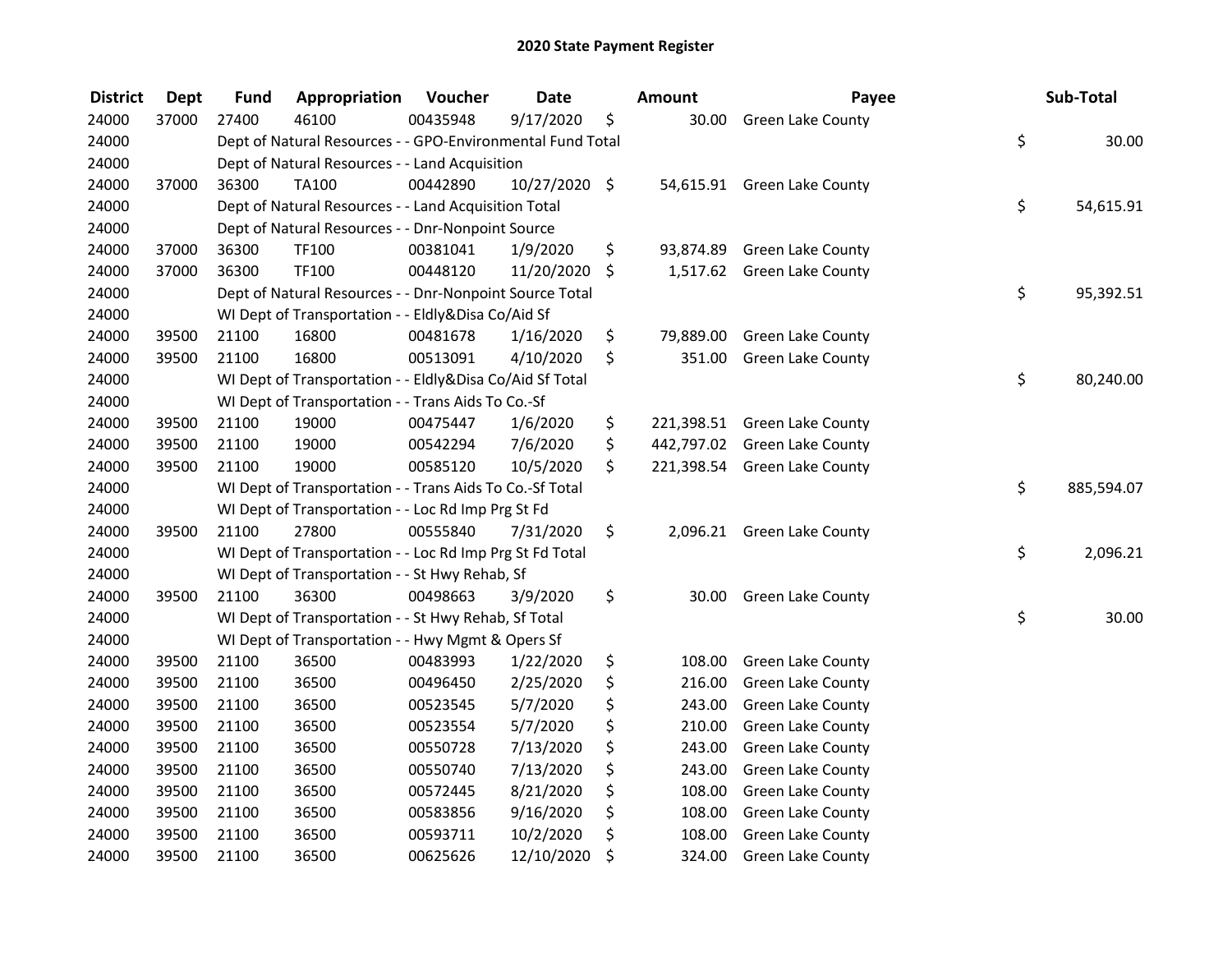| <b>District</b> | <b>Dept</b> | <b>Fund</b> | Appropriation                                                | Voucher  | <b>Date</b>   | <b>Amount</b>   | Payee                    | Sub-Total        |
|-----------------|-------------|-------------|--------------------------------------------------------------|----------|---------------|-----------------|--------------------------|------------------|
| 24000           |             |             | WI Dept of Transportation - - Hwy Mgmt & Opers Sf Total      |          |               |                 |                          | \$<br>1,911.00   |
| 24000           |             |             | WI Dept of Transportation - - Routine Maint Sf               |          |               |                 |                          |                  |
| 24000           | 39500       | 21100       | 36800                                                        | 00483993 | 1/22/2020     | \$<br>43,995.66 | <b>Green Lake County</b> |                  |
| 24000           | 39500       | 21100       | 36800                                                        | 00492563 | 2/20/2020     | \$<br>24,270.37 | <b>Green Lake County</b> |                  |
| 24000           | 39500       | 21100       | 36800                                                        | 00492564 | 2/20/2020     | \$<br>5,237.11  | <b>Green Lake County</b> |                  |
| 24000           | 39500       | 21100       | 36800                                                        | 00496450 | 2/25/2020     | \$<br>40,109.62 | <b>Green Lake County</b> |                  |
| 24000           | 39500       | 21100       | 36800                                                        | 00500064 | 3/5/2020      | \$<br>42,306.87 | <b>Green Lake County</b> |                  |
| 24000           | 39500       | 21100       | 36800                                                        | 00502312 | 3/13/2020     | \$<br>92.01     | <b>Green Lake County</b> |                  |
| 24000           | 39500       | 21100       | 36800                                                        | 00509728 | 3/31/2020     | \$<br>886.64    | <b>Green Lake County</b> |                  |
| 24000           | 39500       | 21100       | 36800                                                        | 00510276 | 4/1/2020      | \$<br>4,286.65  | <b>Green Lake County</b> |                  |
| 24000           | 39500       | 21100       | 36800                                                        | 00511636 | 4/3/2020      | \$<br>45,628.77 | <b>Green Lake County</b> |                  |
| 24000           | 39500       | 21100       | 36800                                                        | 00521930 | 5/4/2020      | \$<br>12,651.00 | Green Lake County        |                  |
| 24000           | 39500       | 21100       | 36800                                                        | 00523556 | 5/8/2020      | \$<br>626.85    | <b>Green Lake County</b> |                  |
| 24000           | 39500       | 21100       | 36800                                                        | 00527570 | 5/18/2020     | \$<br>35,922.47 | <b>Green Lake County</b> |                  |
| 24000           | 39500       | 21100       | 36800                                                        | 00531882 | 6/2/2020      | \$<br>28,029.26 | Green Lake County        |                  |
| 24000           | 39500       | 21100       | 36800                                                        | 00572445 | 8/21/2020     | 1,269.82        | <b>Green Lake County</b> |                  |
| 24000           | 39500       | 21100       | 36800                                                        | 00572609 | 8/24/2020     | \$<br>29,024.33 | <b>Green Lake County</b> |                  |
| 24000           | 39500       | 21100       | 36800                                                        | 00572610 | 8/24/2020     | \$<br>16,624.71 | Green Lake County        |                  |
| 24000           | 39500       | 21100       | 36800                                                        | 00582832 | 9/15/2020     | \$<br>35,338.43 | Green Lake County        |                  |
| 24000           | 39500       | 21100       | 36800                                                        | 00583856 | 9/16/2020     | \$<br>1,725.73  | Green Lake County        |                  |
| 24000           | 39500       | 21100       | 36800                                                        | 00591845 | 9/28/2020     | \$<br>74,348.38 | Green Lake County        |                  |
| 24000           | 39500       | 21100       | 36800                                                        | 00603359 | 10/21/2020    | \$<br>16,160.70 | Green Lake County        |                  |
| 24000           | 39500       | 21100       | 36800                                                        | 00604687 | 10/23/2020    | \$<br>972.12    | Green Lake County        |                  |
| 24000           | 39500       | 21100       | 36800                                                        | 00614070 | 11/12/2020    | \$<br>20,999.91 | Green Lake County        |                  |
| 24000           | 39500       | 21100       | 36800                                                        | 00625626 | 12/10/2020    | \$<br>94.82     | Green Lake County        |                  |
| 24000           | 39500       | 21100       | 36800                                                        | 00628115 | 12/16/2020    | \$<br>48,820.73 | Green Lake County        |                  |
| 24000           | 39500       | 21100       | 36800                                                        | 00628500 | 12/16/2020    | \$<br>44,293.11 | Green Lake County        |                  |
| 24000           | 39500       | 21100       | 36800                                                        | 00629985 | 12/21/2020 \$ | 119.69          | Green Lake County        |                  |
| 24000           |             |             | WI Dept of Transportation - - Routine Maint Sf Total         |          |               |                 |                          | \$<br>573,835.76 |
| 24000           |             |             | Department of Corrections - - Purchased Services For Offende |          |               |                 |                          |                  |
| 24000           | 41000       | 10000       | 11100                                                        | 00357556 | 5/4/2020      | \$<br>1,834.69  | Green Lake County        |                  |
| 24000           | 41000       | 10000       | 11100                                                        | 00360671 | 5/19/2020     | \$<br>7,143.16  | Green Lake County        |                  |
| 24000           | 41000       | 10000       | 11100                                                        | 00360680 | 5/19/2020     | \$<br>6,444.73  | Green Lake County        |                  |
| 24000           | 41000       | 10000       | 11100                                                        | 00360685 | 5/19/2020     | \$<br>6,796.79  | <b>Green Lake County</b> |                  |
| 24000           | 41000       | 10000       | 11100                                                        | 00360688 | 5/19/2020     | \$<br>4,831.32  | <b>Green Lake County</b> |                  |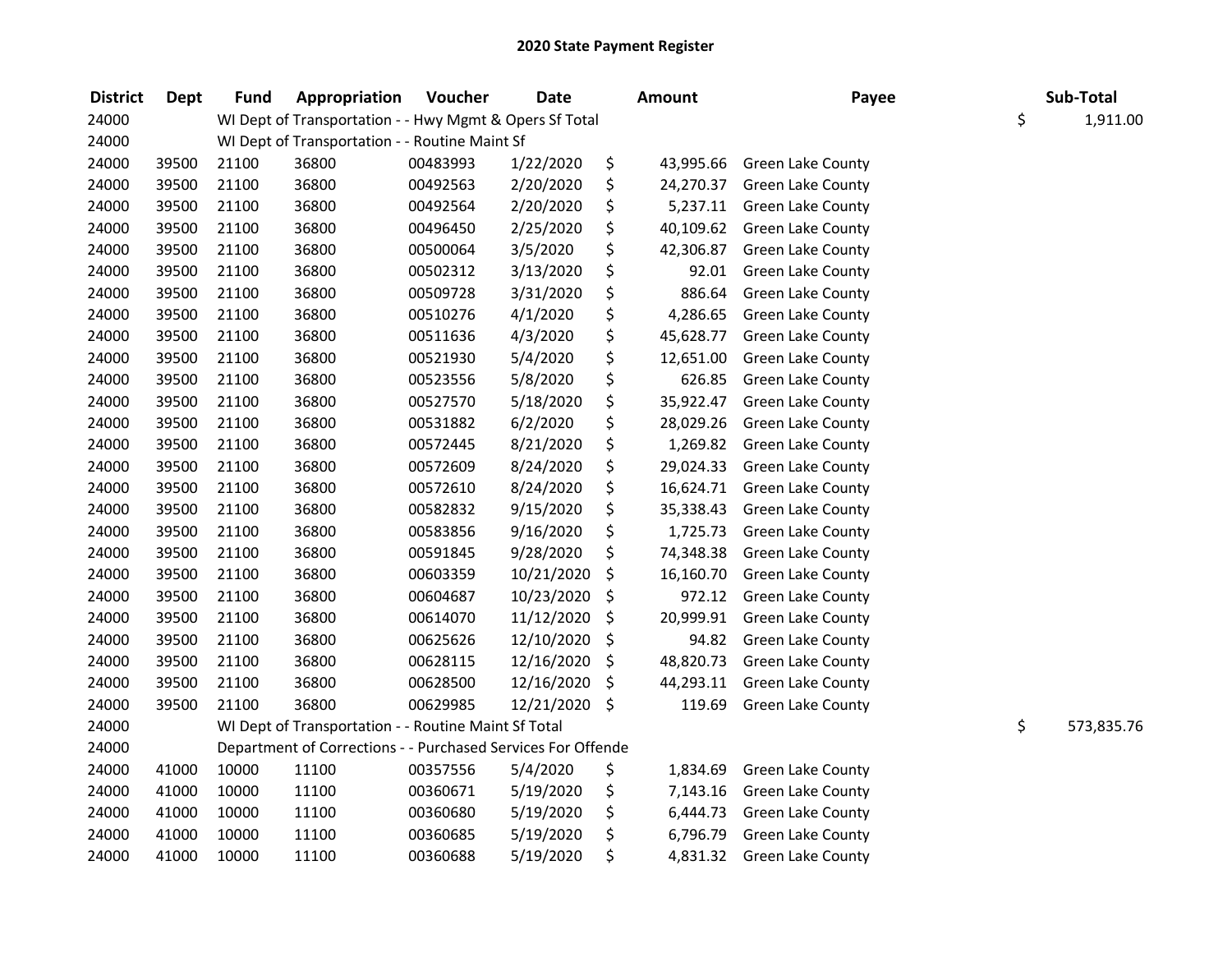| <b>District</b> | <b>Dept</b> | <b>Fund</b> | Appropriation                                                      | Voucher  | <b>Date</b>   | <b>Amount</b>  | Payee                    | Sub-Total       |
|-----------------|-------------|-------------|--------------------------------------------------------------------|----------|---------------|----------------|--------------------------|-----------------|
| 24000           | 41000       | 10000       | 11100                                                              | 00360692 | 5/19/2020     | \$<br>6,301.35 | <b>Green Lake County</b> |                 |
| 24000           | 41000       | 10000       | 11100                                                              | 00370893 | 7/7/2020      | \$<br>6,434.11 | Green Lake County        |                 |
| 24000           | 41000       | 10000       | 11100                                                              | 00370896 | 7/7/2020      | \$<br>5,979.47 | Green Lake County        |                 |
| 24000           | 41000       | 10000       | 11100                                                              | 00373229 | 7/16/2020     | \$<br>5,167.56 | Green Lake County        |                 |
| 24000           |             |             | Department of Corrections - - Purchased Services For Offende Total |          |               |                |                          | \$<br>50,933.18 |
| 24000           |             |             | Department of Corrections - - Becky Young Community Correcti       |          |               |                |                          |                 |
| 24000           | 41000       | 10000       | 11200                                                              | 00337917 | 1/27/2020     | \$<br>5,917.63 | <b>Green Lake County</b> |                 |
| 24000           | 41000       | 10000       | 11200                                                              | 00337935 | 1/27/2020     | \$<br>8,028.32 | Green Lake County        |                 |
| 24000           | 41000       | 10000       | 11200                                                              | 00337943 | 1/27/2020     | \$<br>6,369.03 | Green Lake County        |                 |
| 24000           | 41000       | 10000       | 11200                                                              | 00357547 | 5/4/2020      | \$<br>5,467.27 | <b>Green Lake County</b> |                 |
| 24000           | 41000       | 10000       | 11200                                                              | 00357556 | 5/4/2020      | \$<br>6,352.75 | <b>Green Lake County</b> |                 |
| 24000           | 41000       | 10000       | 11200                                                              | 00392262 | 11/3/2020     | \$<br>6,826.09 | Green Lake County        |                 |
| 24000           | 41000       | 10000       | 11200                                                              | 00392264 | 11/13/2020    | \$<br>7,391.50 | Green Lake County        |                 |
| 24000           | 41000       | 10000       | 11200                                                              | 00400282 | 12/17/2020 \$ | 4,487.05       | Green Lake County        |                 |
| 24000           |             |             | Department of Corrections - - Becky Young Community Correcti Total |          |               |                |                          | \$<br>50,839.64 |
| 24000           |             |             | Department of Corrections - - Corrections Contracts And Agre       |          |               |                |                          |                 |
| 24000           | 41000       | 10000       | 11400                                                              | 00336042 | 1/21/2020     | \$<br>7,461.70 | Green Lake County        |                 |
| 24000           | 41000       | 10000       | 11400                                                              | 00341447 | 2/18/2020     | \$<br>566.06   | Green Lake County        |                 |
| 24000           | 41000       | 10000       | 11400                                                              | 00342501 | 2/19/2020     | \$<br>7,616.08 | <b>Green Lake County</b> |                 |
| 24000           | 41000       | 10000       | 11400                                                              | 00349677 | 3/25/2020     | \$<br>8,645.28 | Green Lake County        |                 |
| 24000           | 41000       | 10000       | 11400                                                              | 00354333 | 4/17/2020     | \$<br>9,211.34 | Green Lake County        |                 |
| 24000           | 41000       | 10000       | 11400                                                              | 00354911 | 4/23/2020     | \$<br>1,080.66 | <b>Green Lake County</b> |                 |
| 24000           | 41000       | 10000       | 11400                                                              | 00359858 | 5/22/2020     | \$<br>5,557.68 | Green Lake County        |                 |
| 24000           | 41000       | 10000       | 11400                                                              | 00360424 | 5/19/2020     | \$<br>2,933.22 | Green Lake County        |                 |
| 24000           | 41000       | 10000       | 11400                                                              | 00365602 | 6/23/2020     | \$<br>6,947.10 | Green Lake County        |                 |
| 24000           | 41000       | 10000       | 11400                                                              | 00366358 | 6/17/2020     | \$<br>2,367.16 | Green Lake County        |                 |
| 24000           | 41000       | 10000       | 11400                                                              | 00371251 | 7/13/2020     | \$<br>5,557.68 | Green Lake County        |                 |
| 24000           | 41000       | 10000       | 11400                                                              | 00371325 | 7/17/2020     | \$<br>6,947.10 | <b>Green Lake County</b> |                 |
| 24000           | 41000       | 10000       | 11400                                                              | 00378398 | 8/18/2020     | \$<br>3,396.36 | <b>Green Lake County</b> |                 |
| 24000           | 41000       | 10000       | 11400                                                              | 00379706 | 8/25/2020     | \$<br>2,367.16 | <b>Green Lake County</b> |                 |
| 24000           | 41000       | 10000       | 11400                                                              | 00384563 | 9/22/2020     | \$<br>5,197.46 | <b>Green Lake County</b> |                 |
| 24000           | 41000       | 10000       | 11400                                                              | 00389698 | 10/20/2020    | \$<br>7,050.02 | Green Lake County        |                 |
| 24000           | 41000       | 10000       | 11400                                                              | 00395537 | 11/20/2020    | \$<br>6,432.50 | <b>Green Lake County</b> |                 |
| 24000           | 41000       | 10000       | 11400                                                              | 00397209 | 12/3/2020     | \$<br>720.44   | <b>Green Lake County</b> |                 |
| 24000           | 41000       | 10000       | 11400                                                              | 00397211 | 12/3/2020     | \$<br>4,579.94 | <b>Green Lake County</b> |                 |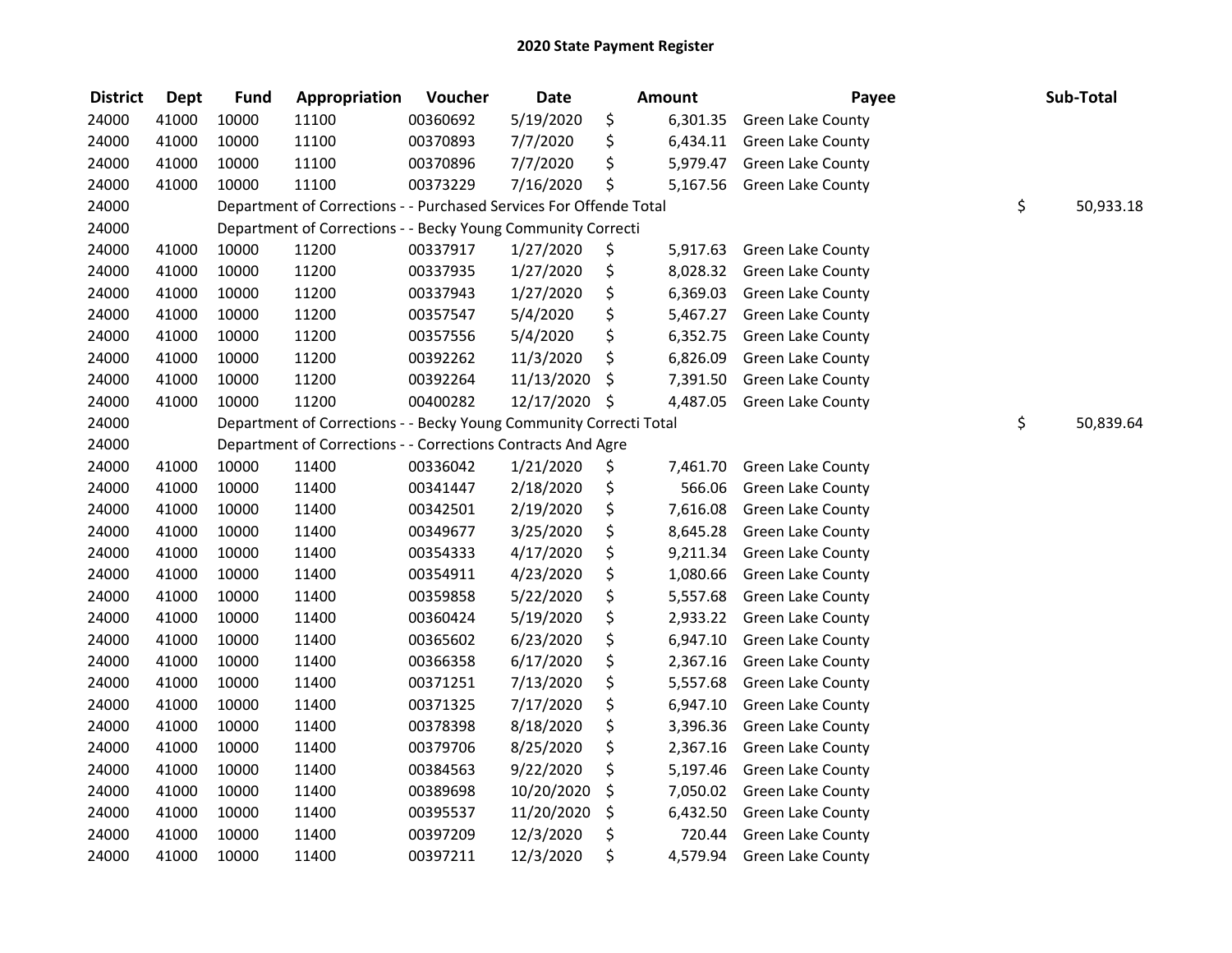| <b>District</b> | <b>Dept</b> | <b>Fund</b> | Appropriation                                                       | Voucher  | <b>Date</b>    | Amount      | Payee                                                                                                         | Sub-Total          |
|-----------------|-------------|-------------|---------------------------------------------------------------------|----------|----------------|-------------|---------------------------------------------------------------------------------------------------------------|--------------------|
| 24000           | 41000       | 10000       | 11400                                                               | 00399967 | 12/17/2020     | \$          | 8,490.90 Green Lake County                                                                                    |                    |
| 24000           | 41000       | 10000       | 11400                                                               | 00400962 | 12/22/2020 \$  |             | 3,550.74 Green Lake County                                                                                    |                    |
| 24000           |             |             | Department of Corrections - - Corrections Contracts And Agre Total  |          |                |             |                                                                                                               | \$<br>106,676.58   |
| 24000           |             |             |                                                                     |          |                |             | Department of Corrections - - Reimbursing Counties For Probation, Extended Supervision And Parole Holds       |                    |
| 24000           | 41000       | 10000       | 11600                                                               | 00392705 | 11/5/2020      | \$          | 11,040.00 Green Lake County                                                                                   |                    |
| 24000           |             |             |                                                                     |          |                |             | Department of Corrections - - Reimbursing Counties For Probation, Extended Supervision And Parole Holds Total | \$<br>11,040.00    |
| 24000           |             |             | Department of Health Services - - State/Federal Aids                |          |                |             |                                                                                                               |                    |
| 24000           | 43500       | 10000       | 00000                                                               | 92007    | $1/1/2020$ \$  | 196.00      | <b>Green Lake County</b>                                                                                      |                    |
| 24000           | 43500       | 10000       | 00000                                                               | 92008    | $2/1/2020$ \$  | 11,046.00   | <b>Green Lake County</b>                                                                                      |                    |
| 24000           | 43500       | 10000       | 00000                                                               | 92009    | $3/1/2020$ \$  | 143,780.00  | Green Lake County                                                                                             |                    |
| 24000           | 43500       | 10000       | 00000                                                               | 92010    | $4/1/2020$ \$  | 2,433.00    | <b>Green Lake County</b>                                                                                      |                    |
| 24000           | 43500       | 10000       | 00000                                                               | 92011    | $5/1/2020$ \$  | 23,984.00   | <b>Green Lake County</b>                                                                                      |                    |
| 24000           | 43500       | 10000       | 00000                                                               | 92012    | $6/1/2020$ \$  | 249,312.00  | <b>Green Lake County</b>                                                                                      |                    |
| 24000           | 43500       | 10000       | 00000                                                               | 92100    | $7/1/2020$ \$  | 644,387.00  | Green Lake County                                                                                             |                    |
| 24000           | 43500       | 10000       | 00000                                                               | 92101    | 8/1/2020 \$    | 125,987.00  | Green Lake County                                                                                             |                    |
| 24000           | 43500       | 10000       | 00000                                                               | 92102    | $9/1/2020$ \$  | 168,792.00  | <b>Green Lake County</b>                                                                                      |                    |
| 24000           | 43500       | 10000       | 00000                                                               | 92103    | 10/1/2020 \$   | 150,014.00  | <b>Green Lake County</b>                                                                                      |                    |
| 24000           | 43500       | 10000       | 00000                                                               | 92104    | $11/1/2020$ \$ | 162,639.00  | <b>Green Lake County</b>                                                                                      |                    |
| 24000           | 43500       | 10000       | 00000                                                               | 92105    | 12/1/2020 \$   |             | 112,999.00 Green Lake County                                                                                  |                    |
| 24000           |             |             | Department of Health Services - - State/Federal Aids Total          |          |                |             |                                                                                                               | \$<br>1,795,569.00 |
| 24000           |             |             | Department of Health Services - - Federal Projects Operations       |          |                |             |                                                                                                               |                    |
| 24000           | 43500       | 10000       | 14900                                                               | 00393313 | 12/18/2020 \$  |             | 1,487.00 Green Lake County                                                                                    |                    |
| 24000           |             |             | Department of Health Services - - Federal Projects Operations Total |          |                |             |                                                                                                               | \$<br>1,487.00     |
| 24000           |             |             | Department of Health Services - - General Program Operations        |          |                |             |                                                                                                               |                    |
| 24000           | 43500       | 10000       | 40100                                                               | 00352956 | 4/7/2020       | \$<br>1.50  | <b>Green Lake County</b>                                                                                      |                    |
| 24000           | 43500       | 10000       | 40100                                                               | 00370507 | 7/30/2020      | \$<br>1.50  | Green Lake County                                                                                             |                    |
| 24000           | 43500       | 10000       | 40100                                                               | 00388198 | 11/3/2020      | \$<br>1.00  | Green Lake County                                                                                             |                    |
| 24000           | 43500       | 10000       | 40100                                                               | 00388200 | 11/3/2020      | \$<br>15.00 | <b>Green Lake County</b>                                                                                      |                    |
| 24000           | 43500       | 10000       | 40100                                                               | 00390030 | 11/12/2020     | \$<br>1.50  | <b>Green Lake County</b>                                                                                      |                    |
| 24000           |             |             | Department of Health Services - - General Program Operations Total  |          |                |             |                                                                                                               | \$<br>20.50        |
| 24000           |             |             | Department of Health Services - - Medical Assistance State Admin    |          |                |             |                                                                                                               |                    |
| 24000           | 43500       | 10000       | 44000                                                               | 00352956 | 4/7/2020       | \$<br>1.50  | <b>Green Lake County</b>                                                                                      |                    |
| 24000           | 43500       | 10000       | 44000                                                               | 00370507 | 7/30/2020      | \$<br>1.50  | <b>Green Lake County</b>                                                                                      |                    |
| 24000           | 43500       | 10000       | 44000                                                               | 00388198 | 11/3/2020      | \$<br>1.00  | <b>Green Lake County</b>                                                                                      |                    |
| 24000           | 43500       | 10000       | 44000                                                               | 00388200 | 11/3/2020      | \$<br>15.00 | <b>Green Lake County</b>                                                                                      |                    |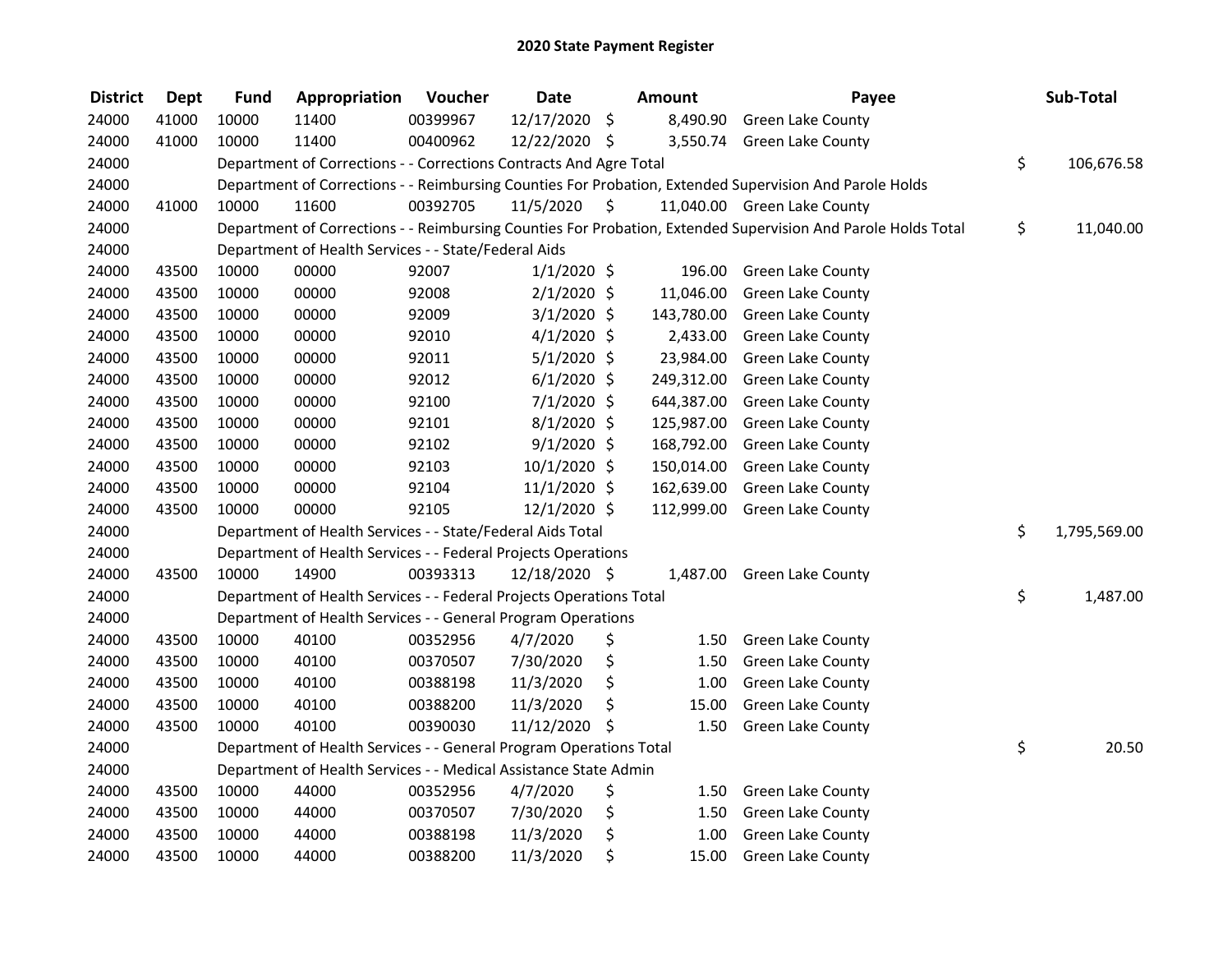| <b>District</b> | <b>Dept</b> | <b>Fund</b> | Appropriation                                                          | Voucher  | <b>Date</b>   | <b>Amount</b>   | Payee                    | Sub-Total   |
|-----------------|-------------|-------------|------------------------------------------------------------------------|----------|---------------|-----------------|--------------------------|-------------|
| 24000           | 43500       | 10000       | 44000                                                                  | 00390030 | 11/12/2020 \$ | 1.50            | <b>Green Lake County</b> |             |
| 24000           |             |             | Department of Health Services - - Medical Assistance State Admin Total |          |               |                 |                          | \$<br>20.50 |
| 24000           |             |             | Department of Health Services - - Administrative And Support-Fis       |          |               |                 |                          |             |
| 24000           | 43500       | 10000       | 82100                                                                  | 00367942 | 7/14/2020     | \$<br>5.00      | <b>Green Lake County</b> |             |
| 24000           |             |             | Department of Health Services - - Administrative And Support-Fis Total |          |               |                 |                          | \$<br>5.00  |
| 24000           |             |             | Dept of Children and Families - - Fees For Administrative Servic       |          |               |                 |                          |             |
| 24000           | 43700       | 10000       | 23100                                                                  | 00065100 | 1/27/2020     | \$<br>50.00     | <b>Green Lake County</b> |             |
| 24000           | 43700       | 10000       | 23100                                                                  | 00069713 | 5/1/2020      | \$<br>15.00     | Green Lake County        |             |
| 24000           | 43700       | 10000       | 23100                                                                  | 00073003 | 7/23/2020     | \$<br>10.00     | Green Lake County        |             |
| 24000           | 43700       | 10000       | 23100                                                                  | 00076519 | 10/22/2020 \$ | 5.00            | <b>Green Lake County</b> |             |
| 24000           |             |             | Dept of Children and Families - - Fees For Administrative Servic Total |          |               |                 |                          | \$<br>80.00 |
| 24000           |             |             | Dept of Children and Families - - General Aids                         |          |               |                 |                          |             |
| 24000           | 43700       | 10000       | 99000                                                                  | 00064500 | 1/6/2020      | \$<br>26,718.72 | <b>Green Lake County</b> |             |
| 24000           | 43700       | 10000       | 99000                                                                  | 00065351 | 1/30/2020     | \$<br>49,091.58 | Green Lake County        |             |
| 24000           | 43700       | 10000       | 99000                                                                  | 00065650 | 2/5/2020      | \$<br>13,690.19 | Green Lake County        |             |
| 24000           | 43700       | 10000       | 99000                                                                  | 00065798 | 2/11/2020     | \$<br>180.00    | <b>Green Lake County</b> |             |
| 24000           | 43700       | 10000       | 99000                                                                  | 00066332 | 2/25/2020     | \$<br>11,955.83 | Green Lake County        |             |
| 24000           | 43700       | 10000       | 99000                                                                  | 00066333 | 2/26/2020     | \$<br>13,433.56 | Green Lake County        |             |
| 24000           | 43700       | 10000       | 99000                                                                  | 00066846 | 3/5/2020      | \$<br>52,014.00 | <b>Green Lake County</b> |             |
| 24000           | 43700       | 10000       | 99000                                                                  | 00066920 | 3/5/2020      | \$<br>67.28     | Green Lake County        |             |
| 24000           | 43700       | 10000       | 99000                                                                  | 00067010 | 3/9/2020      | \$<br>5,655.71  | Green Lake County        |             |
| 24000           | 43700       | 10000       | 99000                                                                  | 00067843 | 3/31/2020     | \$<br>2,361.00  | <b>Green Lake County</b> |             |
| 24000           | 43700       | 10000       | 99000                                                                  | 00068256 | 4/3/2020      | \$<br>84,459.55 | Green Lake County        |             |
| 24000           | 43700       | 10000       | 99000                                                                  | 00069364 | 4/30/2020     | \$<br>50,927.40 | <b>Green Lake County</b> |             |
| 24000           | 43700       | 10000       | 99000                                                                  | 00069896 | 5/5/2020      | \$<br>29,036.09 | <b>Green Lake County</b> |             |
| 24000           | 43700       | 10000       | 99000                                                                  | 00070041 | 5/8/2020      | \$<br>1,340.00  | Green Lake County        |             |
| 24000           | 43700       | 10000       | 99000                                                                  | 00070425 | 5/21/2020     | \$<br>11,541.96 | Green Lake County        |             |
| 24000           | 43700       | 10000       | 99000                                                                  | 00070860 | 6/5/2020      | \$<br>19,654.70 | <b>Green Lake County</b> |             |
| 24000           | 43700       | 10000       | 99000                                                                  | 00072019 | 6/30/2020     | \$<br>6,098.00  | <b>Green Lake County</b> |             |
| 24000           | 43700       | 10000       | 99000                                                                  | 00072314 | 7/6/2020      | \$<br>7,222.93  | <b>Green Lake County</b> |             |
| 24000           | 43700       | 10000       | 99000                                                                  | 00073321 | 7/30/2020     | \$<br>53,809.15 | <b>Green Lake County</b> |             |
| 24000           | 43700       | 10000       | 99000                                                                  | 00073557 | 8/5/2020      | \$<br>5,212.70  | Green Lake County        |             |
| 24000           | 43700       | 10000       | 99000                                                                  | 00073874 | 8/12/2020     | \$<br>12,481.00 | <b>Green Lake County</b> |             |
| 24000           | 43700       | 10000       | 99000                                                                  | 00073928 | 8/12/2020     | \$<br>7,655.22  | <b>Green Lake County</b> |             |
| 24000           | 43700       | 10000       | 99000                                                                  | 00074663 | 9/8/2020      | \$<br>7,492.40  | <b>Green Lake County</b> |             |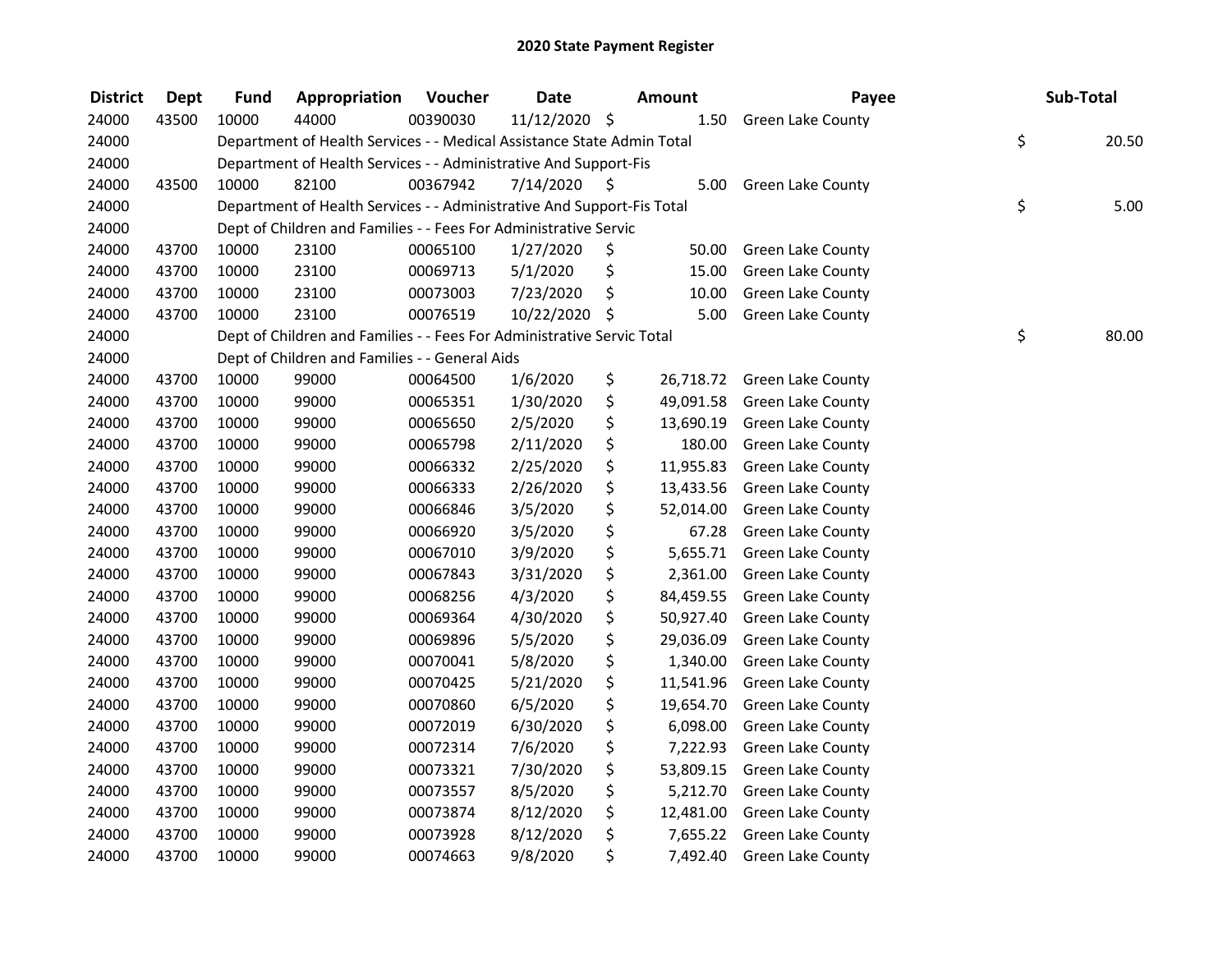| <b>District</b> | <b>Dept</b> | <b>Fund</b> | Appropriation                                              | Voucher  | <b>Date</b> | Amount           | Payee                    | Sub-Total        |
|-----------------|-------------|-------------|------------------------------------------------------------|----------|-------------|------------------|--------------------------|------------------|
| 24000           | 43700       | 10000       | 99000                                                      | 00074786 | 9/10/2020   | \$<br>324,517.00 | Green Lake County        |                  |
| 24000           | 43700       | 10000       | 99000                                                      | 00075091 | 9/17/2020   | \$<br>29,016.00  | Green Lake County        |                  |
| 24000           | 43700       | 10000       | 99000                                                      | 00075092 | 9/17/2020   | \$<br>1,504.00   | Green Lake County        |                  |
| 24000           | 43700       | 10000       | 99000                                                      | 00075208 | 9/18/2020   | \$<br>12,542.26  | Green Lake County        |                  |
| 24000           | 43700       | 10000       | 99000                                                      | 00075903 | 10/5/2020   | \$<br>7,783.23   | <b>Green Lake County</b> |                  |
| 24000           | 43700       | 10000       | 99000                                                      | 00076796 | 10/30/2020  | \$<br>58,363.03  | <b>Green Lake County</b> |                  |
| 24000           | 43700       | 10000       | 99000                                                      | 00076849 | 10/30/2020  | \$<br>3,709.82   | <b>Green Lake County</b> |                  |
| 24000           | 43700       | 10000       | 99000                                                      | 00076856 | 10/30/2020  | \$<br>12,364.57  | <b>Green Lake County</b> |                  |
| 24000           | 43700       | 10000       | 99000                                                      | 00077023 | 11/5/2020   | \$<br>8,970.58   | Green Lake County        |                  |
| 24000           | 43700       | 10000       | 99000                                                      | 00077251 | 11/10/2020  | \$<br>851.00     | Green Lake County        |                  |
| 24000           | 43700       | 10000       | 99000                                                      | 00078155 | 12/4/2020   | \$<br>1,030.00   | <b>Green Lake County</b> |                  |
| 24000           | 43700       | 10000       | 99000                                                      | 00078242 | 12/7/2020   | \$<br>4,987.10   | Green Lake County        |                  |
| 24000           |             |             | Dept of Children and Families - - General Aids Total       |          |             |                  |                          | \$<br>937,737.56 |
| 24000           |             |             | Dept of Workforce Development - - Auxiliary Services       |          |             |                  |                          |                  |
| 24000           | 44500       | 10000       | 13000                                                      | 00304255 | 11/3/2020   | \$<br>30.00      | Green Lake County        |                  |
| 24000           | 44500       | 10000       | 13000                                                      | 00307386 | 12/2/2020   | \$<br>25.00      | Green Lake County        |                  |
| 24000           |             |             | Dept of Workforce Development - - Auxiliary Services Total |          |             |                  |                          | \$<br>55.00      |
| 24000           |             |             | Dept of Workforce Development - - Ui Admin Fed             |          |             |                  |                          |                  |
| 24000           | 44500       | 10000       | 15100                                                      | 00267629 | 1/14/2020   | \$<br>25.00      | Green Lake County        |                  |
| 24000           | 44500       | 10000       | 15100                                                      | 00270871 | 2/4/2020    | \$<br>10.00      | Green Lake County        |                  |
| 24000           | 44500       | 10000       | 15100                                                      | 00275601 | 3/3/2020    | \$<br>20.00      | Green Lake County        |                  |
| 24000           | 44500       | 10000       | 15100                                                      | 00280585 | 4/2/2020    | \$<br>20.00      | Green Lake County        |                  |
| 24000           | 44500       | 10000       | 15100                                                      | 00284482 | 5/4/2020    | \$<br>25.00      | Green Lake County        |                  |
| 24000           | 44500       | 10000       | 15100                                                      | 00287330 | 6/2/2020    | \$<br>15.00      | Green Lake County        |                  |
| 24000           | 44500       | 10000       | 15100                                                      | 00290150 | 7/2/2020    | \$<br>15.00      | Green Lake County        |                  |
| 24000           | 44500       | 10000       | 15100                                                      | 00293589 | 8/4/2020    | \$<br>5.00       | Green Lake County        |                  |
| 24000           | 44500       | 10000       | 15100                                                      | 00296623 | 9/2/2020    | \$<br>5.00       | Green Lake County        |                  |
| 24000           | 44500       | 10000       | 15100                                                      | 00300294 | 10/2/2020   | \$<br>25.00      | Green Lake County        |                  |
| 24000           |             |             | Dept of Workforce Development - - Ui Admin Fed Total       |          |             |                  |                          | \$<br>165.00     |
| 24000           |             |             | Dept of Workforce Development - - Title Ib Aids State GPR  |          |             |                  |                          |                  |
| 24000           | 44500       | 10000       | 50900                                                      | 00264391 | 1/2/2020    | \$<br>202.35     | Green Lake County        |                  |
| 24000           | 44500       | 10000       | 50900                                                      | 00268139 | 1/31/2020   | \$<br>230.04     | Green Lake County        |                  |
| 24000           | 44500       | 10000       | 50900                                                      | 00269596 | 2/10/2020   | \$<br>100.64     | Green Lake County        |                  |
| 24000           | 44500       | 10000       | 50900                                                      | 00271951 | 2/19/2020   | \$<br>3.40       | Green Lake County        |                  |
| 24000           | 44500       | 10000       | 50900                                                      | 00283445 | 4/27/2020   | \$<br>28.75      | <b>Green Lake County</b> |                  |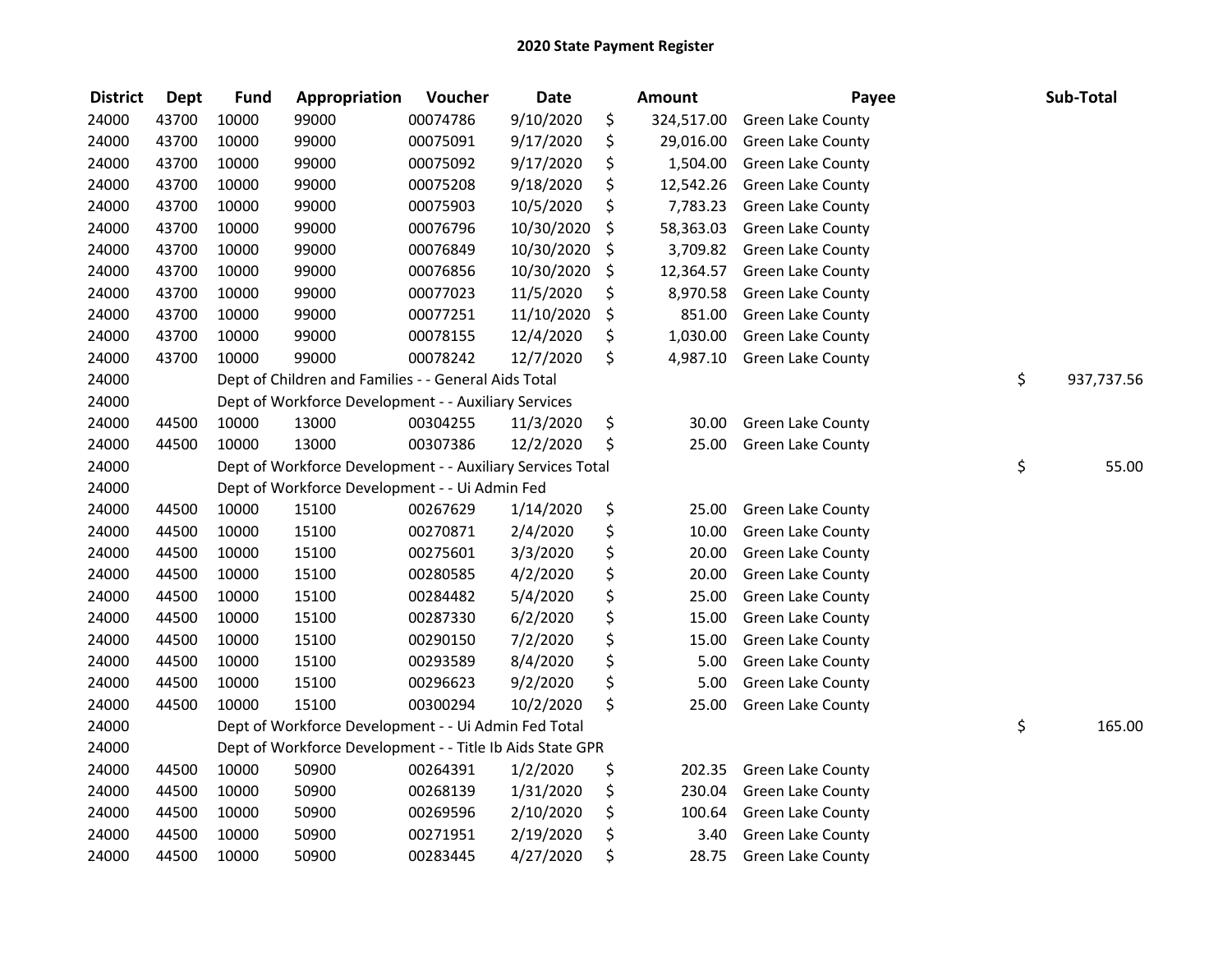| <b>District</b> | <b>Dept</b> | <b>Fund</b> | Appropriation                                                   | Voucher  | <b>Date</b> |               | <b>Amount</b> | Payee                    | Sub-Total      |
|-----------------|-------------|-------------|-----------------------------------------------------------------|----------|-------------|---------------|---------------|--------------------------|----------------|
| 24000           | 44500       | 10000       | 50900                                                           | 00284415 | 5/14/2020   | \$            | 42.60         | Green Lake County        |                |
| 24000           | 44500       | 10000       | 50900                                                           | 00284595 | 5/11/2020   | \$            | 319.50        | Green Lake County        |                |
| 24000           | 44500       | 10000       | 50900                                                           | 00285466 | 5/21/2020   | \$            | 85.20         | Green Lake County        |                |
| 24000           | 44500       | 10000       | 50900                                                           | 00285604 | 5/21/2020   | \$            | 85.20         | Green Lake County        |                |
| 24000           | 44500       | 10000       | 50900                                                           | 00291251 | 7/17/2020   | \$            | 426.00        | Green Lake County        |                |
| 24000           | 44500       | 10000       | 50900                                                           | 00291668 | 7/27/2020   | \$            | 244.95        | <b>Green Lake County</b> |                |
| 24000           | 44500       | 10000       | 50900                                                           | 00294236 | 8/21/2020   | \$            | 31.95         | <b>Green Lake County</b> |                |
| 24000           | 44500       | 10000       | 50900                                                           | 00295335 | 8/28/2020   | \$            | 18.72         | <b>Green Lake County</b> |                |
| 24000           | 44500       | 10000       | 50900                                                           | 00300602 | 10/5/2020   | \$            | 213.00        | Green Lake County        |                |
| 24000           | 44500       | 10000       | 50900                                                           | 00303990 | 11/9/2020   | \$            | 58.57         | Green Lake County        |                |
| 24000           | 44500       | 10000       | 50900                                                           | 00307843 | 12/7/2020   | \$            | 213.00        | Green Lake County        |                |
| 24000           | 44500       | 10000       | 50900                                                           | 00309863 | 12/28/2020  | $\frac{1}{2}$ | 255.60        | Green Lake County        |                |
| 24000           |             |             | Dept of Workforce Development - - Title Ib Aids State GPR Total |          |             |               |               |                          | \$<br>2,559.47 |
| 24000           |             |             | Dept of Workforce Development - - Title Ib Aids Federal Prf     |          |             |               |               |                          |                |
| 24000           | 44500       | 10000       | 54400                                                           | 00264391 | 1/2/2020    | \$            | 747.65        | <b>Green Lake County</b> |                |
| 24000           | 44500       | 10000       | 54400                                                           | 00265684 | 1/13/2020   | \$            | 200.00        | <b>Green Lake County</b> |                |
| 24000           | 44500       | 10000       | 54400                                                           | 00268139 | 1/31/2020   | \$            | 849.96        | Green Lake County        |                |
| 24000           | 44500       | 10000       | 54400                                                           | 00269596 | 2/10/2020   | \$            | 371.86        | Green Lake County        |                |
| 24000           | 44500       | 10000       | 54400                                                           | 00270332 | 2/5/2020    | \$            | 900.00        | <b>Green Lake County</b> |                |
| 24000           | 44500       | 10000       | 54400                                                           | 00270333 | 2/6/2020    | \$            | 200.00        | Green Lake County        |                |
| 24000           | 44500       | 10000       | 54400                                                           | 00271951 | 2/19/2020   | \$            | 12.56         | Green Lake County        |                |
| 24000           | 44500       | 10000       | 54400                                                           | 00274975 | 3/12/2020   | \$            | 200.00        | Green Lake County        |                |
| 24000           | 44500       | 10000       | 54400                                                           | 00276991 | 3/25/2020   | \$            | 900.00        | Green Lake County        |                |
| 24000           | 44500       | 10000       | 54400                                                           | 00278181 | 3/30/2020   | \$            | 200.00        | Green Lake County        |                |
| 24000           | 44500       | 10000       | 54400                                                           | 00278479 | 4/2/2020    | \$            | 200.00        | Green Lake County        |                |
| 24000           | 44500       | 10000       | 54400                                                           | 00280926 | 4/13/2020   | \$            | 500.00        | Green Lake County        |                |
| 24000           | 44500       | 10000       | 54400                                                           | 00283444 | 4/24/2020   | \$            | 200.00        | Green Lake County        |                |
| 24000           | 44500       | 10000       | 54400                                                           | 00283445 | 4/27/2020   | \$            | 106.25        | Green Lake County        |                |
| 24000           | 44500       | 10000       | 54400                                                           | 00284415 | 5/14/2020   | \$            | 157.40        | Green Lake County        |                |
| 24000           | 44500       | 10000       | 54400                                                           | 00284595 | 5/11/2020   | \$            | 1,180.50      | Green Lake County        |                |
| 24000           | 44500       | 10000       | 54400                                                           | 00285340 | 5/22/2020   | \$            | 400.00        | <b>Green Lake County</b> |                |
| 24000           | 44500       | 10000       | 54400                                                           | 00285466 | 5/21/2020   | \$            | 314.80        | <b>Green Lake County</b> |                |
| 24000           | 44500       | 10000       | 54400                                                           | 00285604 | 5/21/2020   | \$            | 314.80        | <b>Green Lake County</b> |                |
| 24000           | 44500       | 10000       | 54400                                                           | 00285797 | 5/26/2020   | \$            | 400.00        | Green Lake County        |                |
| 24000           | 44500       | 10000       | 54400                                                           | 00286207 | 6/1/2020    | \$            | 400.00        | Green Lake County        |                |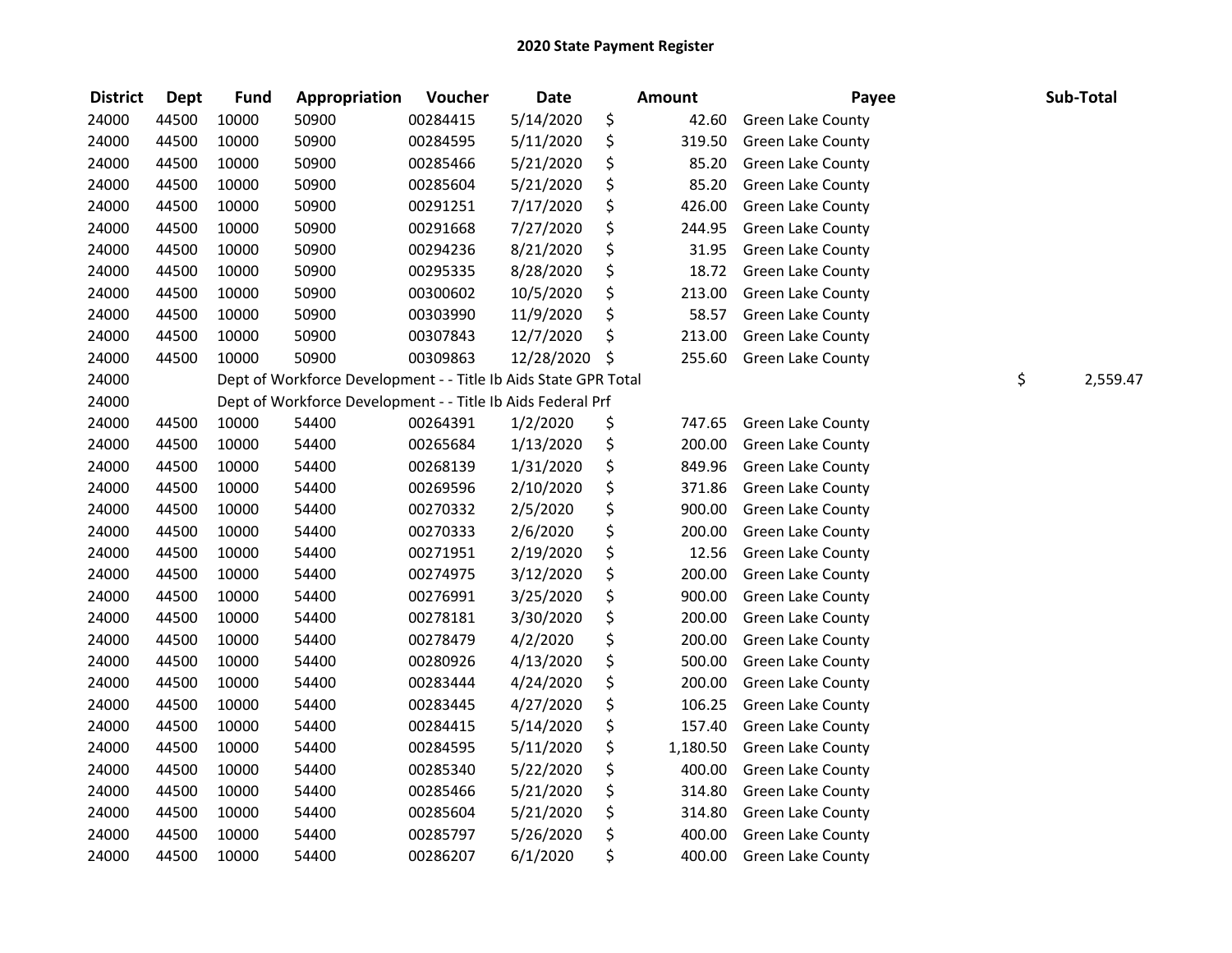| <b>District</b> | <b>Dept</b> | <b>Fund</b> | Appropriation                                                         | Voucher  | <b>Date</b> | Amount          | Payee                       | Sub-Total        |
|-----------------|-------------|-------------|-----------------------------------------------------------------------|----------|-------------|-----------------|-----------------------------|------------------|
| 24000           | 44500       | 10000       | 54400                                                                 | 00289219 | 7/1/2020    | \$<br>500.00    | <b>Green Lake County</b>    |                  |
| 24000           | 44500       | 10000       | 54400                                                                 | 00289433 | 6/29/2020   | \$<br>625.00    | Green Lake County           |                  |
| 24000           | 44500       | 10000       | 54400                                                                 | 00289723 | 6/29/2020   | \$<br>400.00    | <b>Green Lake County</b>    |                  |
| 24000           | 44500       | 10000       | 54400                                                                 | 00289919 | 7/6/2020    | \$<br>300.00    | <b>Green Lake County</b>    |                  |
| 24000           | 44500       | 10000       | 54400                                                                 | 00289920 | 7/8/2020    | \$<br>200.00    | <b>Green Lake County</b>    |                  |
| 24000           | 44500       | 10000       | 54400                                                                 | 00289921 | 7/13/2020   | \$<br>400.00    | <b>Green Lake County</b>    |                  |
| 24000           | 44500       | 10000       | 54400                                                                 | 00290733 | 7/15/2020   | \$<br>300.00    | Green Lake County           |                  |
| 24000           | 44500       | 10000       | 54400                                                                 | 00291251 | 7/17/2020   | \$<br>1,574.00  | Green Lake County           |                  |
| 24000           | 44500       | 10000       | 54400                                                                 | 00291667 | 7/27/2020   | \$<br>200.00    | Green Lake County           |                  |
| 24000           | 44500       | 10000       | 54400                                                                 | 00291668 | 7/27/2020   | \$<br>905.05    | <b>Green Lake County</b>    |                  |
| 24000           | 44500       | 10000       | 54400                                                                 | 00294236 | 8/21/2020   | \$<br>118.05    | Green Lake County           |                  |
| 24000           | 44500       | 10000       | 54400                                                                 | 00295335 | 8/28/2020   | \$<br>69.19     | Green Lake County           |                  |
| 24000           | 44500       | 10000       | 54400                                                                 | 00297039 | 9/11/2020   | \$<br>200.00    | <b>Green Lake County</b>    |                  |
| 24000           | 44500       | 10000       | 54400                                                                 | 00300601 | 10/5/2020   | \$<br>872.48    | Green Lake County           |                  |
| 24000           | 44500       | 10000       | 54400                                                                 | 00300602 | 10/5/2020   | \$<br>787.00    | Green Lake County           |                  |
| 24000           | 44500       | 10000       | 54400                                                                 | 00303990 | 11/9/2020   | \$<br>2,101.43  | <b>Green Lake County</b>    |                  |
| 24000           | 44500       | 10000       | 54400                                                                 | 00307843 | 12/7/2020   | \$<br>787.00    | <b>Green Lake County</b>    |                  |
| 24000           | 44500       | 10000       | 54400                                                                 | 00309863 | 12/28/2020  | \$<br>944.40    | Green Lake County           |                  |
| 24000           |             |             | Dept of Workforce Development - - Title Ib Aids Federal Prf Total     |          |             |                 |                             | \$<br>20,039.38  |
| 24000           |             |             | Dept of Workforce Development - - Wc Ops Uninsured Emplyr Admin       |          |             |                 |                             |                  |
| 24000           | 44500       | 22700       | 17700                                                                 | 00281680 | 4/10/2020   | \$<br>30.00     | Green Lake County           |                  |
| 24000           | 44500       | 22700       | 17700                                                                 | 00282022 | 4/14/2020   | \$<br>10.00     | <b>Green Lake County</b>    |                  |
| 24000           | 44500       | 22700       | 17700                                                                 | 00291113 | 7/14/2020   | \$<br>15.00     | Green Lake County           |                  |
| 24000           | 44500       | 22700       | 17700                                                                 | 00291152 | 7/14/2020   | \$<br>20.00     | Green Lake County           |                  |
| 24000           | 44500       | 22700       | 17700                                                                 | 00296828 | 9/3/2020    | \$<br>10.00     | Green Lake County           |                  |
| 24000           | 44500       | 22700       | 17700                                                                 | 00296831 | 9/3/2020    | \$<br>5.00      | Green Lake County           |                  |
| 24000           |             |             | Dept of Workforce Development - - Wc Ops Uninsured Emplyr Admin Total |          |             |                 |                             | \$<br>90.00      |
| 24000           |             |             | Department of Justice - - Drug Courts                                 |          |             |                 |                             |                  |
| 24000           | 45500       | 10000       | 21700                                                                 | 00079189 | 2/3/2020    | \$<br>17,562.66 | <b>Green Lake County</b>    |                  |
| 24000           | 45500       | 10000       | 21700                                                                 | 00079982 | 2/25/2020   | \$<br>44,702.45 | <b>Green Lake County</b>    |                  |
| 24000           | 45500       | 10000       | 21700                                                                 | 00081142 | 3/20/2020   | \$<br>2,038.27  | Green Lake County           |                  |
| 24000           | 45500       | 10000       | 21700                                                                 | 00082255 | 4/16/2020   | \$<br>39,426.48 | Green Lake County           |                  |
| 24000           | 45500       | 10000       | 21700                                                                 | 00086562 | 8/5/2020    | \$              | 18,585.81 Green Lake County |                  |
| 24000           | 45500       | 10000       | 21700                                                                 | 00089623 | 11/4/2020   | \$<br>21,953.41 | <b>Green Lake County</b>    |                  |
| 24000           |             |             | Department of Justice - - Drug Courts Total                           |          |             |                 |                             | \$<br>144,269.08 |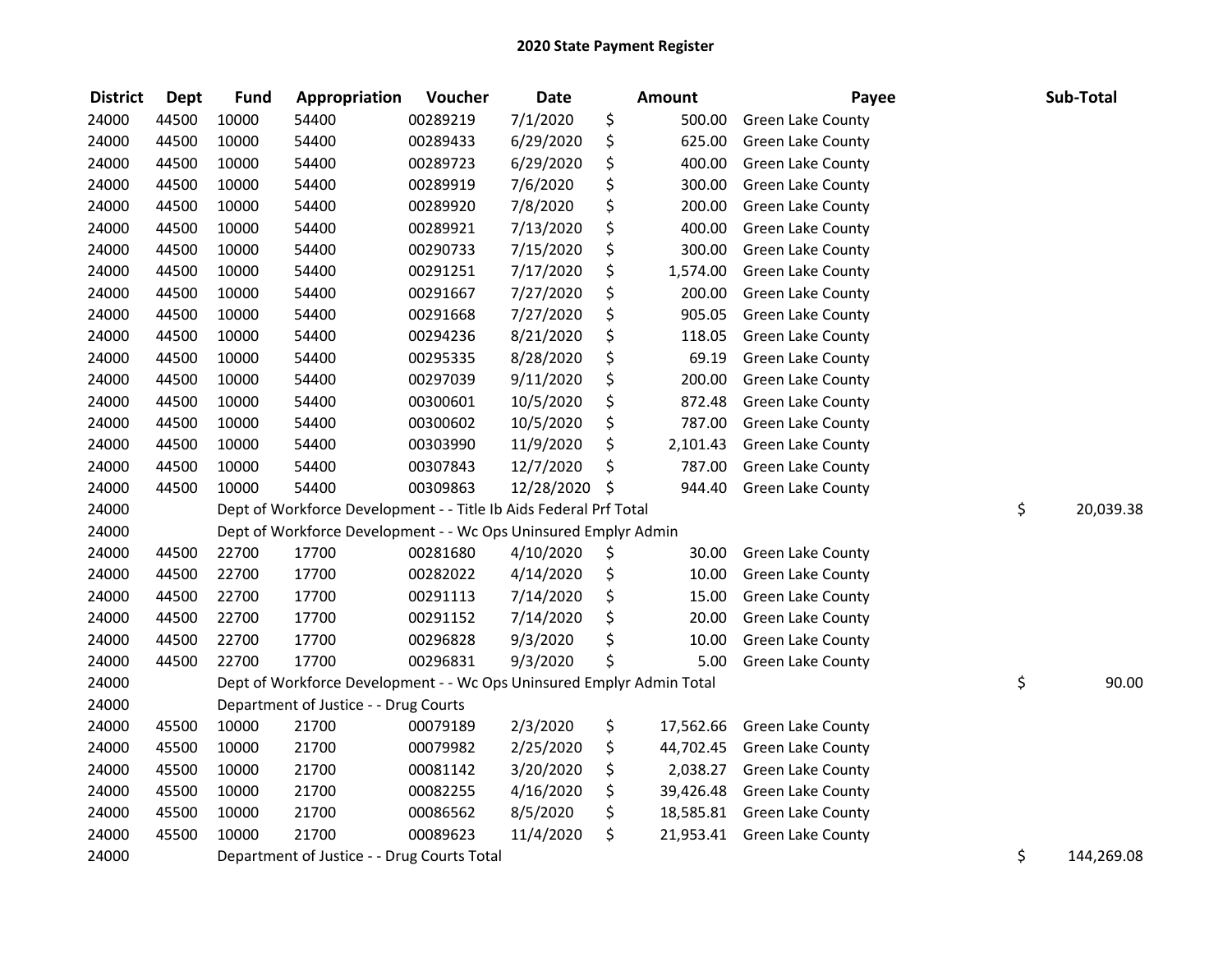| <b>District</b> | <b>Dept</b> | <b>Fund</b> | Appropriation                                                           | Voucher  | <b>Date</b>   |         | Amount    | Payee                        | Sub-Total       |
|-----------------|-------------|-------------|-------------------------------------------------------------------------|----------|---------------|---------|-----------|------------------------------|-----------------|
| 24000           |             |             | Department of Justice - - Crime Laboratories, Dna                       |          |               |         |           |                              |                 |
| 24000           | 45500       | 10000       | 22100                                                                   | 00085826 | 7/16/2020     | \$      |           | 1,070.00 Green Lake County   |                 |
| 24000           |             |             | Department of Justice - - Crime Laboratories, Dna Total                 |          |               |         |           |                              | \$<br>1,070.00  |
| 24000           |             |             | Department of Justice - - Law Enforcement Train, Local                  |          |               |         |           |                              |                 |
| 24000           | 45500       | 10000       | 23100                                                                   | 00082944 | 6/19/2020     | \$      | 816.65    | <b>Green Lake County</b>     |                 |
| 24000           | 45500       | 10000       | 23100                                                                   | 00082945 | 7/16/2020     | \$      | 793.85    | Green Lake County            |                 |
| 24000           | 45500       | 10000       | 23100                                                                   | 00091453 | 12/4/2020     | \$      |           | 4,960.00 Green Lake County   |                 |
| 24000           |             |             | Department of Justice - - Law Enforcement Train, Local Total            |          |               |         |           |                              | \$<br>6,570.50  |
| 24000           |             |             | Department of Justice - - Federal Aid, Local Assistance                 |          |               |         |           |                              |                 |
| 24000           | 45500       | 10000       | 25100                                                                   | 00078803 | 1/24/2020     | \$      | 1,858.82  | <b>Green Lake County</b>     |                 |
| 24000           | 45500       | 10000       | 25100                                                                   | 00083202 | 5/27/2020     | \$      | 4,787.25  | <b>Green Lake County</b>     |                 |
| 24000           | 45500       | 10000       | 25100                                                                   | 00083226 | 5/7/2020      | \$      | 5,333.91  | <b>Green Lake County</b>     |                 |
| 24000           | 45500       | 10000       | 25100                                                                   | 00086885 | 8/6/2020      | \$      | 5,724.48  | Green Lake County            |                 |
| 24000           | 45500       | 10000       | 25100                                                                   | 00090620 | 11/16/2020    | \$      | 15,699.12 | Green Lake County            |                 |
| 24000           | 45500       | 10000       | 25100                                                                   | 00090629 | 11/16/2020    | -\$     | 11,742.40 | Green Lake County            |                 |
| 24000           |             |             | Department of Justice - - Federal Aid, Local Assistance Total           |          |               |         |           |                              | \$<br>45,145.98 |
| 24000           |             |             | Department of Justice - - Crime Victim Witness Assist                   |          |               |         |           |                              |                 |
| 24000           | 45500       | 10000       | 53200                                                                   | 00080478 | 2/25/2020     | \$      | 19,133.30 | Green Lake County            |                 |
| 24000           | 45500       | 10000       | 53200                                                                   | 00086025 | 7/16/2020     | \$      |           | 17,597.07 Green Lake County  |                 |
| 24000           |             |             | Department of Justice - - Crime Victim Witness Assist Total             |          |               |         |           |                              | \$<br>36,730.37 |
| 24000           |             |             | Department of Military Affairs - - Emergency Response Equipment         |          |               |         |           |                              |                 |
| 24000           | 46500       | 10000       | 30800                                                                   | 00086179 | 12/7/2020     | \$      | 7,335.79  | <b>Green Lake County</b>     |                 |
| 24000           |             |             | Department of Military Affairs - - Emergency Response Equipment Total   |          |               |         |           |                              | \$<br>7,335.79  |
| 24000           |             |             | Department of Military Affairs - - St Emerg Response Bd Grant Pif       |          |               |         |           |                              |                 |
| 24000           | 46500       | 27200       | 36400                                                                   | 00071859 | 1/14/2020     | $\zeta$ | 8,575.10  | <b>Green Lake County</b>     |                 |
| 24000           |             |             | Department of Military Affairs - - St Emerg Response Bd Grant Pif Total |          |               |         |           |                              | \$<br>8,575.10  |
| 24000           |             |             | Department of Veterans Affairs - - County Grants                        |          |               |         |           |                              |                 |
| 24000           | 48500       | 58200       | 26700                                                                   | 00077453 | 2/24/2020     | \$      |           | 8,500.00 Green Lake County   |                 |
| 24000           |             |             | Department of Veterans Affairs - - County Grants Total                  |          |               |         |           |                              | \$<br>8,500.00  |
| 24000           |             |             | Department of Veterans Affairs - - Veterans Transportation Grant        |          |               |         |           |                              |                 |
| 24000           | 48500       | 58200       | 28000                                                                   | 00086981 | 11/18/2020 \$ |         | 1,554.60  | <b>Green Lake County</b>     |                 |
| 24000           |             |             | Department of Veterans Affairs - - Veterans Transportation Grant Total  |          |               |         |           |                              | \$<br>1,554.60  |
| 24000           |             |             | Department of Administration - - Federal Aid                            |          |               |         |           |                              |                 |
| 24000           | 50500       | 10000       | 14200                                                                   | 00129885 | 10/2/2020     | \$      |           | 153,278.86 Green Lake County |                 |
| 24000           | 50500       | 10000       | 14200                                                                   | 00134537 | 12/10/2020    | \$      |           | 159,256.14 Green Lake County |                 |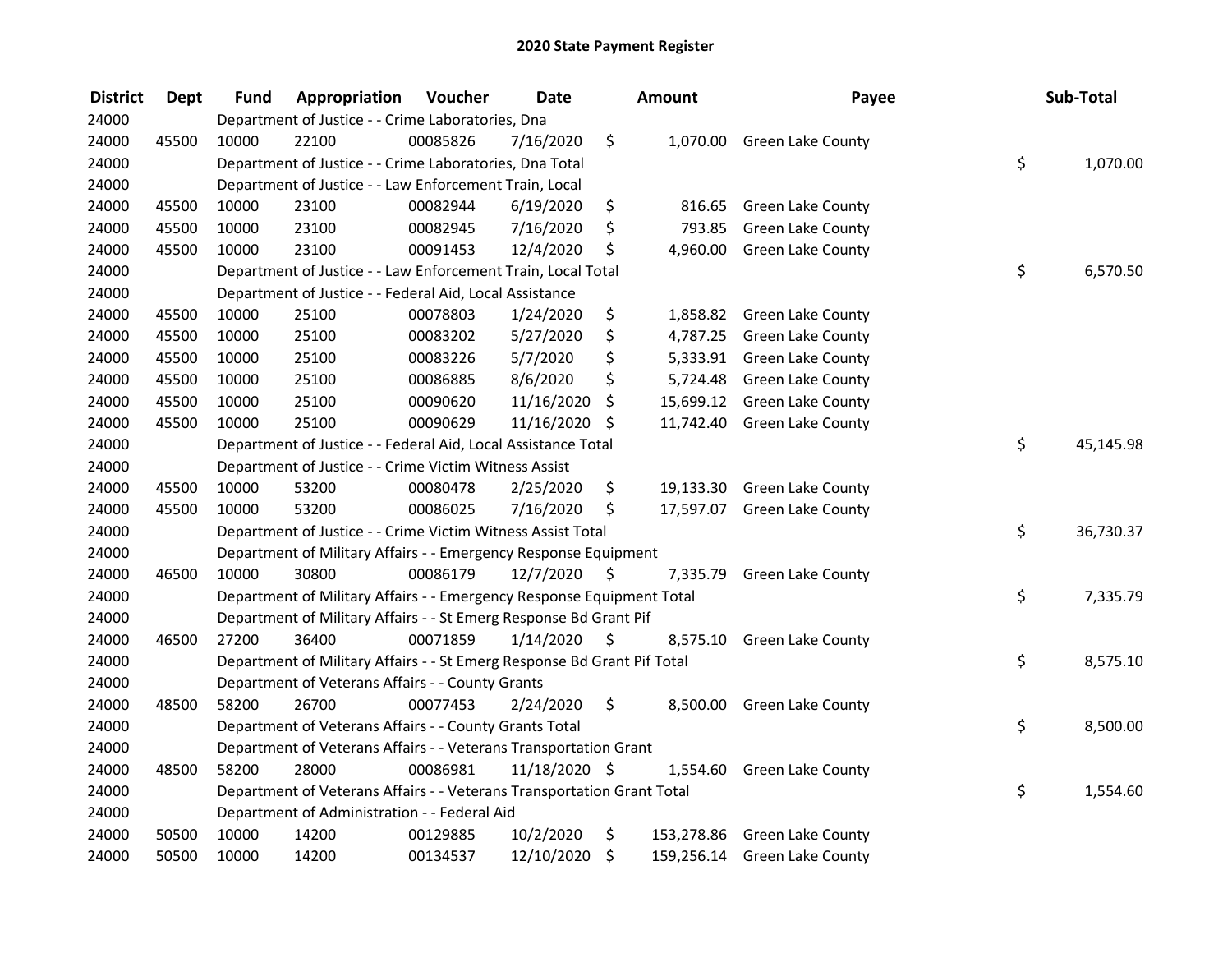| <b>District</b> | Dept  | <b>Fund</b> | Appropriation                                                         | Voucher  | <b>Date</b>   | <b>Amount</b>   | Payee                                                                                                   | Sub-Total        |
|-----------------|-------|-------------|-----------------------------------------------------------------------|----------|---------------|-----------------|---------------------------------------------------------------------------------------------------------|------------------|
| 24000           | 50500 | 10000       | 14200                                                                 | 00136275 | 12/17/2020 \$ | 8,413.50        | <b>Green Lake County</b>                                                                                |                  |
| 24000           |       |             | Department of Administration - - Federal Aid Total                    |          |               |                 |                                                                                                         | \$<br>320,948.50 |
| 24000           |       |             | Department of Administration - - Low-Income Assistance Grants         |          |               |                 |                                                                                                         |                  |
| 24000           | 50500 | 23500       | 37100                                                                 | 00115860 | 1/15/2020     | \$<br>9,591.80  | <b>Green Lake County</b>                                                                                |                  |
| 24000           | 50500 | 23500       | 37100                                                                 | 00118336 | 3/2/2020      | \$<br>7,000.94  | <b>Green Lake County</b>                                                                                |                  |
| 24000           | 50500 | 23500       | 37100                                                                 | 00120259 | 3/31/2020     | \$<br>4,294.27  | <b>Green Lake County</b>                                                                                |                  |
| 24000           | 50500 | 23500       | 37100                                                                 | 00120971 | 4/15/2020     | \$<br>8,057.89  | <b>Green Lake County</b>                                                                                |                  |
| 24000           | 50500 | 23500       | 37100                                                                 | 00121838 | 4/29/2020     | \$<br>1,218.77  | Green Lake County                                                                                       |                  |
| 24000           | 50500 | 23500       | 37100                                                                 | 00124737 | 6/30/2020     | \$<br>3,212.10  | Green Lake County                                                                                       |                  |
| 24000           | 50500 | 23500       | 37100                                                                 | 00126085 | 7/29/2020     | \$<br>3,488.39  | <b>Green Lake County</b>                                                                                |                  |
| 24000           | 50500 | 23500       | 37100                                                                 | 00127873 | 8/31/2020     | \$<br>3,076.51  | <b>Green Lake County</b>                                                                                |                  |
| 24000           | 50500 | 23500       | 37100                                                                 | 00136751 | 12/15/2020    | \$<br>9,172.09  | <b>Green Lake County</b>                                                                                |                  |
| 24000           | 50500 | 23500       | 37100                                                                 | 00137222 | 12/22/2020    | \$<br>8,636.06  | <b>Green Lake County</b>                                                                                |                  |
| 24000           |       |             | Department of Administration - - Low-Income Assistance Grants Total   |          |               |                 |                                                                                                         | \$<br>57,748.82  |
| 24000           |       |             | Department of Administration - - Land Information Program; Loca       |          |               |                 |                                                                                                         |                  |
| 24000           | 50500 | 26900       | 17300                                                                 | 00117307 | 2/13/2020     | \$<br>1,000.00  | <b>Green Lake County</b>                                                                                |                  |
| 24000           | 50500 | 26900       | 17300                                                                 | 00119424 | 4/2/2020      | \$<br>70,248.00 | Green Lake County                                                                                       |                  |
| 24000           | 50500 | 26900       | 17300                                                                 | 00122438 | 5/14/2020     | \$<br>20,000.00 | <b>Green Lake County</b>                                                                                |                  |
| 24000           | 50500 | 26900       | 17300                                                                 | 00131099 | 10/19/2020 \$ | 25,000.00       | <b>Green Lake County</b>                                                                                |                  |
| 24000           |       |             | Department of Administration - - Land Information Program; Loca Total |          |               |                 |                                                                                                         | \$<br>116,248.00 |
| 24000           |       |             | Elections Commission - - 2018 Hava Election Security                  |          |               |                 |                                                                                                         |                  |
| 24000           | 51000 | 22000       | 18200                                                                 | 00004222 | 8/18/2020     | \$<br>35,762.54 | <b>Green Lake County</b>                                                                                |                  |
| 24000           | 51000 | 22000       | 18200                                                                 | 00004964 | 12/14/2020 \$ |                 | 1,968.35 Green Lake County                                                                              |                  |
| 24000           |       |             | Elections Commission - - 2018 Hava Election Security Total            |          |               |                 |                                                                                                         | \$<br>37,730.89  |
| 24000           |       |             |                                                                       |          |               |                 | Public Defender Board - - Transcript, Discovery and Records Provided to the Public Defender Board       |                  |
| 24000           | 55000 | 10000       | 10600                                                                 | 00238126 | 3/13/2020     | \$              | 1,837.60 Green Lake County                                                                              |                  |
| 24000           | 55000 | 10000       | 10600                                                                 | 00260289 | 9/2/2020      | \$              | 1,800.50 Green Lake County                                                                              |                  |
| 24000           |       |             |                                                                       |          |               |                 | Public Defender Board - - Transcript, Discovery and Records Provided to the Public Defender Board Total | \$<br>3,638.10   |
| 24000           |       |             | Department of Revenue - - Warrants and Satisfactions                  |          |               |                 |                                                                                                         |                  |
| 24000           | 56600 | 10000       | 10100                                                                 | 00154738 | 1/16/2020     | \$<br>92.50     | Green Lake County                                                                                       |                  |
| 24000           | 56600 | 10000       | 10100                                                                 | 00161093 | 3/9/2020      | \$<br>380.00    | Green Lake County                                                                                       |                  |
| 24000           | 56600 | 10000       | 10100                                                                 | 00163303 | 3/27/2020     | \$<br>210.50    | Green Lake County                                                                                       |                  |
| 24000           | 56600 | 10000       | 10100                                                                 | 00171023 | 5/15/2020     | \$<br>92.50     | <b>Green Lake County</b>                                                                                |                  |
| 24000           | 56600 | 10000       | 10100                                                                 | 00174558 | 7/15/2020     | \$<br>210.50    | <b>Green Lake County</b>                                                                                |                  |
| 24000           | 56600 | 10000       | 10100                                                                 | 00178104 | 8/27/2020     | \$<br>260.00    | <b>Green Lake County</b>                                                                                |                  |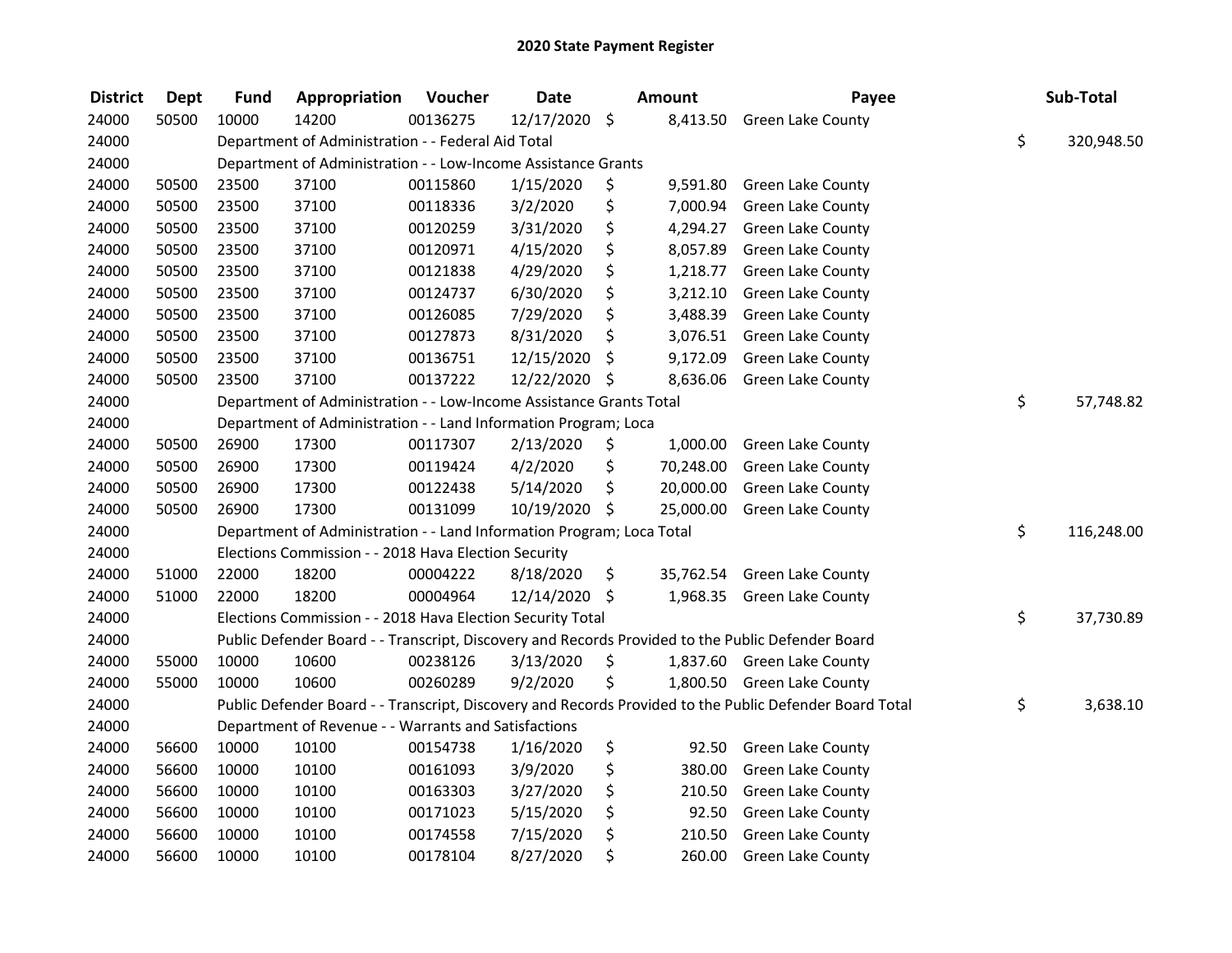| <b>District</b> | <b>Dept</b> | <b>Fund</b> | Appropriation                                                         | Voucher  | Date          |    | <b>Amount</b> | Payee                        | Sub-Total           |
|-----------------|-------------|-------------|-----------------------------------------------------------------------|----------|---------------|----|---------------|------------------------------|---------------------|
| 24000           | 56600       | 10000       | 10100                                                                 | 00180240 | 9/23/2020     | \$ | 92.50         | <b>Green Lake County</b>     |                     |
| 24000           | 56600       | 10000       | 10100                                                                 | 00182327 | 10/23/2020 \$ |    | 210.50        | <b>Green Lake County</b>     |                     |
| 24000           |             |             | Department of Revenue - - Warrants and Satisfactions Total            |          |               |    |               |                              | \$<br>1,549.00      |
| 24000           |             |             | Circuit Courts - - Circuit Court Costs                                |          |               |    |               |                              |                     |
| 24000           | 62500       | 10000       | 10500                                                                 | 00001952 | 7/17/2020     | \$ |               | 52,461.00 Green Lake County  |                     |
| 24000           |             |             | Circuit Courts - - Circuit Court Costs Total                          |          |               |    |               |                              | \$<br>52,461.00     |
| 24000           |             |             | Circuit Courts - - Court Interpreters                                 |          |               |    |               |                              |                     |
| 24000           | 62500       | 10000       | 12100                                                                 | 00001758 | 1/17/2020     | \$ |               | 29,172.00 Green Lake County  |                     |
| 24000           |             |             | Circuit Courts - - Court Interpreters Total                           |          |               |    |               |                              | \$<br>29,172.00     |
| 24000           |             |             | Shared Revenue and Tax Relief - - Exempt Computer Aid                 |          |               |    |               |                              |                     |
| 24000           | 83500       | 10000       | 10900                                                                 | 00064596 | 7/27/2020     | S. |               | 15,288.49 Green Lake County  |                     |
| 24000           |             |             | Shared Revenue and Tax Relief - - Exempt Computer Aid Total           |          |               |    |               |                              | \$<br>15,288.49     |
| 24000           |             |             | Shared Revenue and Tax Relief - - Utility Aid                         |          |               |    |               |                              |                     |
| 24000           | 83500       | 10000       | 11000                                                                 | 00068110 | 7/27/2020     | \$ | 8,648.08      | <b>Green Lake County</b>     |                     |
| 24000           | 83500       | 10000       | 11000                                                                 | 00072076 | 11/16/2020    | \$ | 50,316.39     | <b>Green Lake County</b>     |                     |
| 24000           |             |             | Shared Revenue and Tax Relief - - Utility Aid Total                   |          |               |    |               |                              | \$<br>58,964.47     |
| 24000           |             |             | Shared Revenue and Tax Relief - - Personal Property Aid               |          |               |    |               |                              |                     |
| 24000           | 83500       | 10000       | 11100                                                                 | 00059959 | 5/4/2020      | \$ |               | 122,542.24 Green Lake County |                     |
| 24000           |             |             | Shared Revenue and Tax Relief - - Personal Property Aid Total         |          |               |    |               |                              | \$<br>122,542.24    |
| 24000           |             |             | Shared Revenue and Tax Relief - - School Lvy Tx/First Dollar Cr       |          |               |    |               |                              |                     |
| 24000           | 83500       | 10000       | 30200                                                                 | 00063935 | 7/27/2020     | \$ | 597,407.57    | <b>Green Lake County</b>     |                     |
| 24000           | 83500       | 10000       | 30200                                                                 | 00067326 | 7/27/2020     | Ś. | 3,273,804.82  | <b>Green Lake County</b>     |                     |
| 24000           |             |             | Shared Revenue and Tax Relief - - School Lvy Tx/First Dollar Cr Total |          |               |    |               |                              | \$<br>3,871,212.39  |
| 24000           |             |             | Shared Revenue and Tax Relief - - Lottery & Gaming Credit             |          |               |    |               |                              |                     |
| 24000           | 83500       | 52100       | 36300                                                                 | 00055658 | 3/23/2020     | \$ |               | 870,775.40 Green Lake County |                     |
| 24000           |             |             | Shared Revenue and Tax Relief - - Lottery & Gaming Credit Total       |          |               |    |               |                              | \$<br>870,775.40    |
| 24000 Total     |             |             |                                                                       |          |               |    |               |                              | \$<br>10,930,640.54 |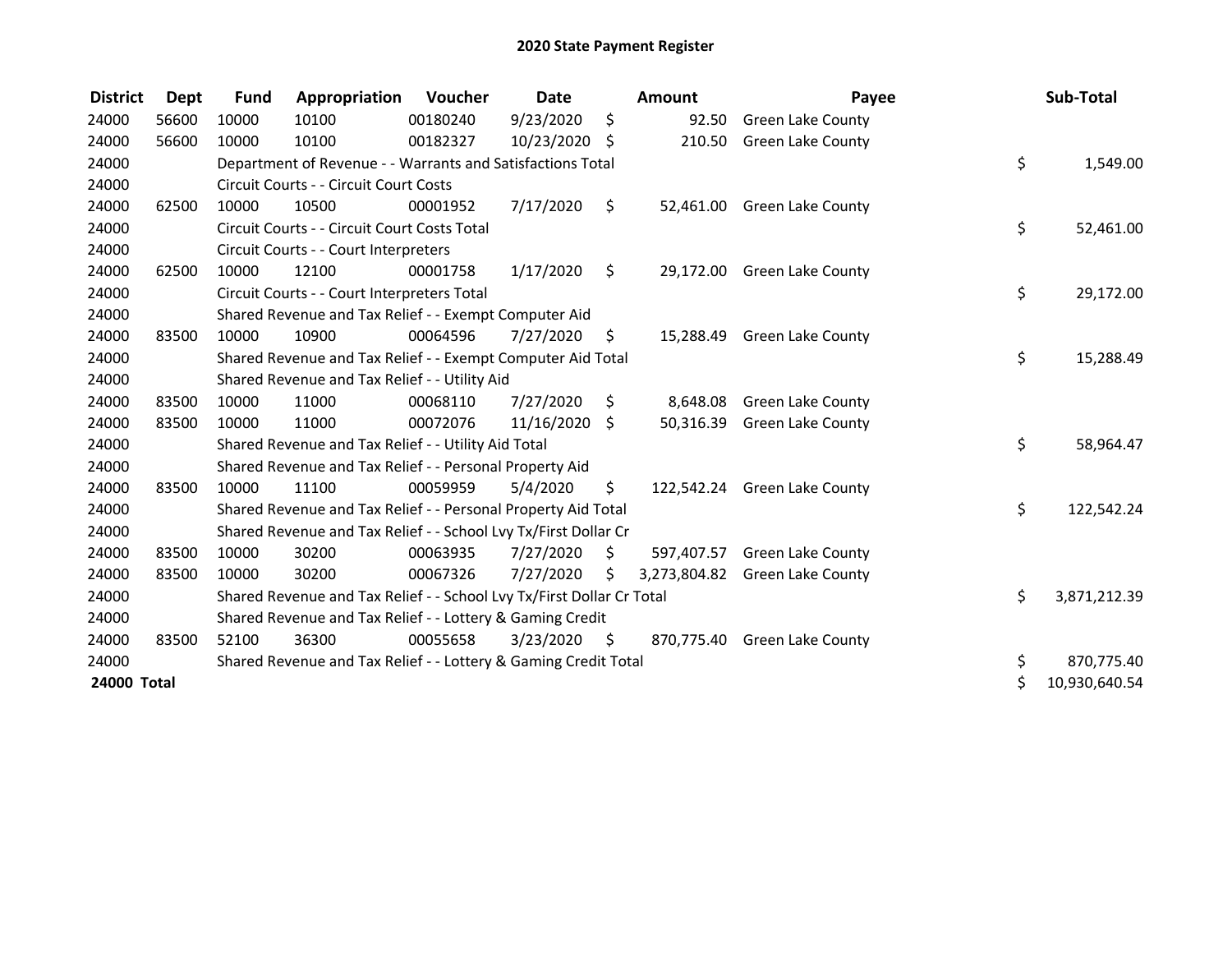| <b>District</b> | <b>Dept</b> | <b>Fund</b> | <b>Appropriation Voucher</b>                                                  |          | Date          |         | <b>Amount</b> |                          | Payee | Sub-Total  |
|-----------------|-------------|-------------|-------------------------------------------------------------------------------|----------|---------------|---------|---------------|--------------------------|-------|------------|
| 24002           |             |             | Dept of Safety & Prof Services - - Fire Dues Distribution                     |          |               |         |               |                          |       |            |
| 24002           | 16500       | 10000       | 22500                                                                         | 00036189 | 7/20/2020     | \$      |               | 4,531.11 Town Of Berlin  |       |            |
| 24002           |             |             | Dept of Safety & Prof Services - - Fire Dues Distribution Total               |          |               |         |               |                          | \$    | 4,531.11   |
| 24002           |             |             | Dept of Natural Resources - - Aids In Lieu Of Taxes - Gener                   |          |               |         |               |                          |       |            |
| 24002           | 37000       | 10000       | 50300                                                                         | 00403680 | 4/21/2020     | - \$    |               | 13.86 Town Of Berlin     |       |            |
| 24002           |             |             | Dept of Natural Resources - - Aids In Lieu Of Taxes - Gener Total             |          |               |         |               |                          | \$    | 13.86      |
| 24002           |             |             | Dept of Natural Resources - - Aids In Lieu Of Taxes - Sum S                   |          |               |         |               |                          |       |            |
| 24002           | 37000       | 21200       | 57900                                                                         | 00403681 | 4/21/2020     | - \$    | 55.09         | Town Of Berlin           |       |            |
| 24002           |             |             | Dept of Natural Resources - - Aids In Lieu Of Taxes - Sum S Total             |          |               |         |               |                          | \$    | 55.09      |
| 24002           |             |             | WI Dept of Transportation - - Trns Aids To Mnc.-Sf                            |          |               |         |               |                          |       |            |
| 24002           | 39500       | 21100       | 19100                                                                         | 00476130 | 1/6/2020      | \$      |               | 19,828.26 Town Of Berlin |       |            |
| 24002           | 39500       | 21100       | 19100                                                                         | 00505985 | 4/6/2020      | \$      | 19,828.26     | Town Of Berlin           |       |            |
| 24002           | 39500       | 21100       | 19100                                                                         | 00542977 | 7/6/2020      | \$      |               | 19,828.26 Town Of Berlin |       |            |
| 24002           | 39500       | 21100       | 19100                                                                         | 00585803 | 10/5/2020     | \$      |               | 19,828.26 Town Of Berlin |       |            |
| 24002           |             |             | WI Dept of Transportation - - Trns Aids To Mnc.-Sf Total                      |          |               |         |               |                          | \$    | 79,313.04  |
| 24002           |             |             | Department of Administration - - Federal Aid                                  |          |               |         |               |                          |       |            |
| 24002           | 50500       | 10000       | 14200                                                                         | 00129886 | 10/2/2020     | \$      | 322.31        | Town Of Berlin           |       |            |
| 24002           | 50500       | 10000       | 14200                                                                         | 00134538 | 12/10/2020    | \$      |               | 9,863.56 Town Of Berlin  |       |            |
| 24002           |             |             | Department of Administration - - Federal Aid Total                            |          |               |         |               |                          | \$    | 10,185.87  |
| 24002           |             |             | Elections Commission - - 2018 Hava Election Security                          |          |               |         |               |                          |       |            |
| 24002           | 51000       | 22000       | 18200                                                                         | 00003393 | 6/26/2020     | $\zeta$ |               | 996.40 Town Of Berlin    |       |            |
| 24002           |             |             | Elections Commission - - 2018 Hava Election Security Total                    |          |               |         |               |                          | \$    | 996.40     |
| 24002           |             |             | Shared Revenue and Tax Relief - - County And Municipal Aid                    |          |               |         |               |                          |       |            |
| 24002           | 83500       | 10000       | 10500                                                                         | 00068094 | 7/27/2020     | \$      |               | 2,100.82 Town Of Berlin  |       |            |
| 24002           | 83500       | 10000       | 10500                                                                         | 00072060 | 11/16/2020 \$ |         |               | 11,904.65 Town Of Berlin |       |            |
| 24002           |             |             | Shared Revenue and Tax Relief - - County And Municipal Aid Total              |          |               |         |               |                          | \$    | 14,005.47  |
| 24002           |             |             | Shared Revenue and Tax Relief - - State Aid; Video Service Provider Fee       |          |               |         |               |                          |       |            |
| 24002           | 83500       | 10000       | 11200                                                                         | 00064215 | 7/27/2020     | - \$    | 503.49        | Town Of Berlin           |       |            |
| 24002           |             |             | Shared Revenue and Tax Relief - - State Aid; Video Service Provider Fee Total |          |               |         |               |                          | \$    | 503.49     |
| 24002 Total     |             |             |                                                                               |          |               |         |               |                          | \$    | 109,604.33 |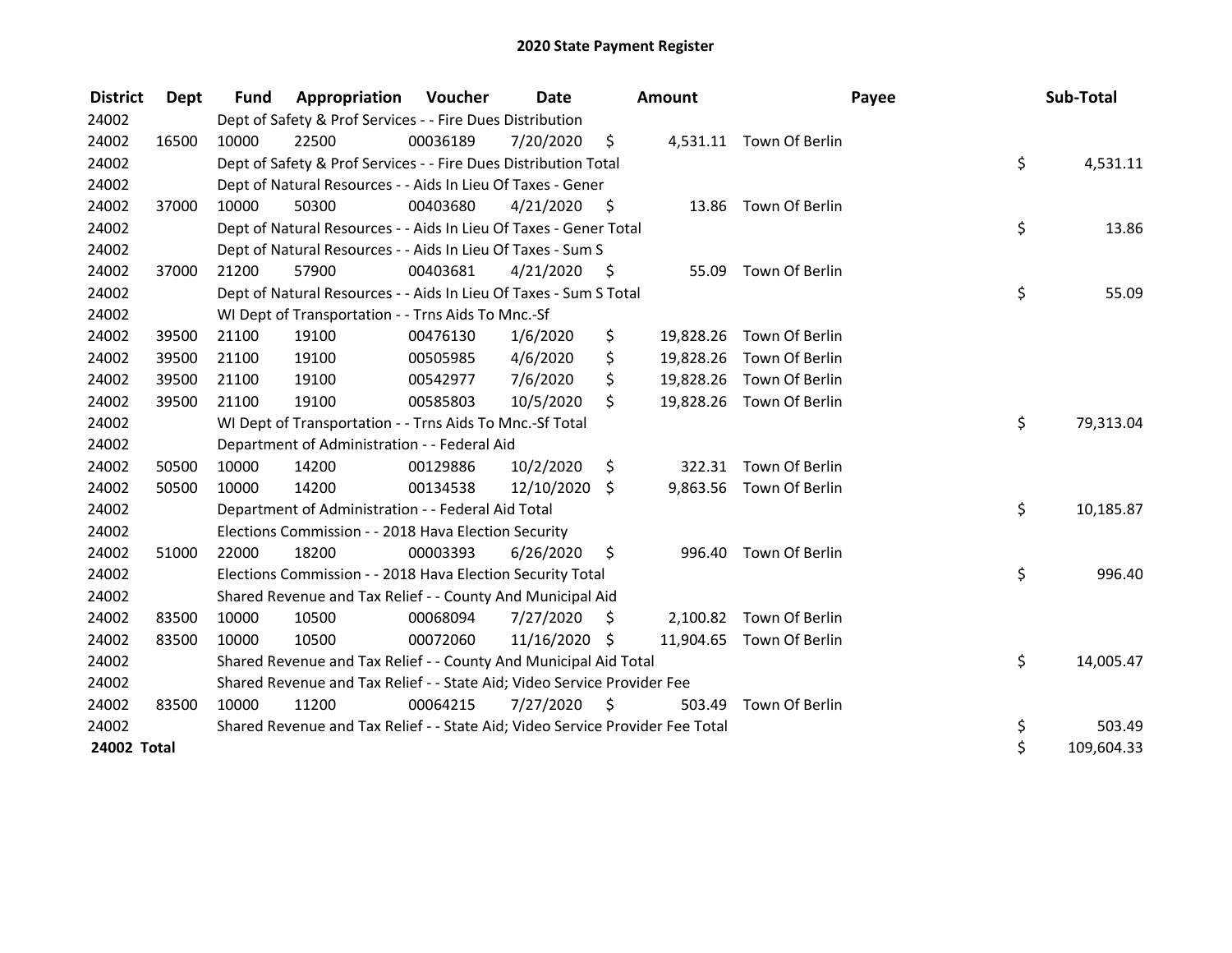| <b>District</b> | <b>Dept</b> | Fund  | Appropriation                                                      | Voucher  | <b>Date</b>   |      | <b>Amount</b> | Payee                      | Sub-Total        |
|-----------------|-------------|-------|--------------------------------------------------------------------|----------|---------------|------|---------------|----------------------------|------------------|
| 24004           |             |       | Dept of Safety & Prof Services - - Fire Dues Distribution          |          |               |      |               |                            |                  |
| 24004           | 16500       | 10000 | 22500                                                              | 00036190 | 7/20/2020     | \$   |               | 11,177.14 Town Of Brooklyn |                  |
| 24004           |             |       | Dept of Safety & Prof Services - - Fire Dues Distribution Total    |          |               |      |               |                            | \$<br>11,177.14  |
| 24004           |             |       | Dept of Natural Resources - - Aids In Lieu Of Taxes - Gener        |          |               |      |               |                            |                  |
| 24004           | 37000       | 10000 | 50300                                                              | 00385430 | 1/24/2020     | \$   |               | 5,246.29 Town Of Brooklyn  |                  |
| 24004           | 37000       | 10000 | 50300                                                              | 00385431 | 1/24/2020     | \$   |               | 54.12 Town Of Brooklyn     |                  |
| 24004           |             |       | Dept of Natural Resources - - Aids In Lieu Of Taxes - Gener Total  |          |               |      |               |                            | \$<br>5,300.41   |
| 24004           |             |       | Dept of Natural Resources - - Resaids - Cnty Forst, Cl & Mfl       |          |               |      |               |                            |                  |
| 24004           | 37000       | 21200 | 57100                                                              | 00417144 | 6/18/2020     | - \$ |               | 46.40 Town Of Brooklyn     |                  |
| 24004           |             |       | Dept of Natural Resources - - Resaids - Cnty Forst, Cl & Mfl Total |          |               |      |               |                            | \$<br>46.40      |
| 24004           |             |       | Dept of Natural Resources - - Fin Asst For Responsible Units       |          |               |      |               |                            |                  |
| 24004           | 37000       | 27400 | 67000                                                              | 00412904 | 5/29/2020     | \$   |               | 2,574.90 Town Of Brooklyn  |                  |
| 24004           |             |       | Dept of Natural Resources - - Fin Asst For Responsible Units Total |          |               |      |               |                            | \$<br>2,574.90   |
| 24004           |             |       | WI Dept of Transportation - - Trns Aids To Mnc.-Sf                 |          |               |      |               |                            |                  |
| 24004           | 39500       | 21100 | 19100                                                              | 00476131 | 1/6/2020      | \$   | 31,168.08     | Town Of Brooklyn           |                  |
| 24004           | 39500       | 21100 | 19100                                                              | 00516370 | 4/17/2020     | \$   | 31,168.08     | Town Of Brooklyn           |                  |
| 24004           | 39500       | 21100 | 19100                                                              | 00542978 | 7/6/2020      | \$   | 31,168.08     | Town Of Brooklyn           |                  |
| 24004           | 39500       | 21100 | 19100                                                              | 00585804 | 10/5/2020     | \$   |               | 31,168.08 Town Of Brooklyn |                  |
| 24004           |             |       | WI Dept of Transportation - - Trns Aids To Mnc.-Sf Total           |          |               |      |               |                            | \$<br>124,672.32 |
| 24004           |             |       | Department of Administration - - Federal Aid                       |          |               |      |               |                            |                  |
| 24004           | 50500       | 10000 | 14200                                                              | 00126638 | 8/12/2020     | \$   |               | 5,562.35 Town Of Brooklyn  |                  |
| 24004           | 50500       | 10000 | 14200                                                              | 00129887 | 10/2/2020     | \$   |               | 7,778.00 Town Of Brooklyn  |                  |
| 24004           | 50500       | 10000 | 14200                                                              | 00134539 | 12/10/2020    | \$   |               | 5,723.82 Town Of Brooklyn  |                  |
| 24004           |             |       | Department of Administration - - Federal Aid Total                 |          |               |      |               |                            | \$<br>19,064.17  |
| 24004           |             |       | Elections Commission - - 2018 Hava Election Security               |          |               |      |               |                            |                  |
| 24004           | 51000       | 22000 | 18200                                                              | 00004472 | 9/9/2020      | \$   |               | 1,647.60 Town Of Brooklyn  |                  |
| 24004           |             |       | Elections Commission - - 2018 Hava Election Security Total         |          |               |      |               |                            | \$<br>1,647.60   |
| 24004           |             |       | Shared Revenue and Tax Relief - - County And Municipal Aid         |          |               |      |               |                            |                  |
| 24004           | 83500       | 10000 | 10500                                                              | 00068095 | 7/27/2020     | \$   |               | 1,872.38 Town Of Brooklyn  |                  |
| 24004           | 83500       | 10000 | 10500                                                              | 00072061 | 11/16/2020 \$ |      |               | 21,943.46 Town Of Brooklyn |                  |
| 24004           |             |       | Shared Revenue and Tax Relief - - County And Municipal Aid Total   |          |               |      |               |                            | \$<br>23,815.84  |
| 24004           |             |       | Shared Revenue and Tax Relief - - Exempt Computer Aid              |          |               |      |               |                            |                  |
| 24004           | 83500       | 10000 | 10900                                                              | 00065247 | 7/27/2020     | \$   |               | 160.04 Town Of Brooklyn    |                  |
| 24004           |             |       | Shared Revenue and Tax Relief - - Exempt Computer Aid Total        |          |               |      |               |                            | \$<br>160.04     |
| 24004           |             |       | Shared Revenue and Tax Relief - - Utility Aid                      |          |               |      |               |                            |                  |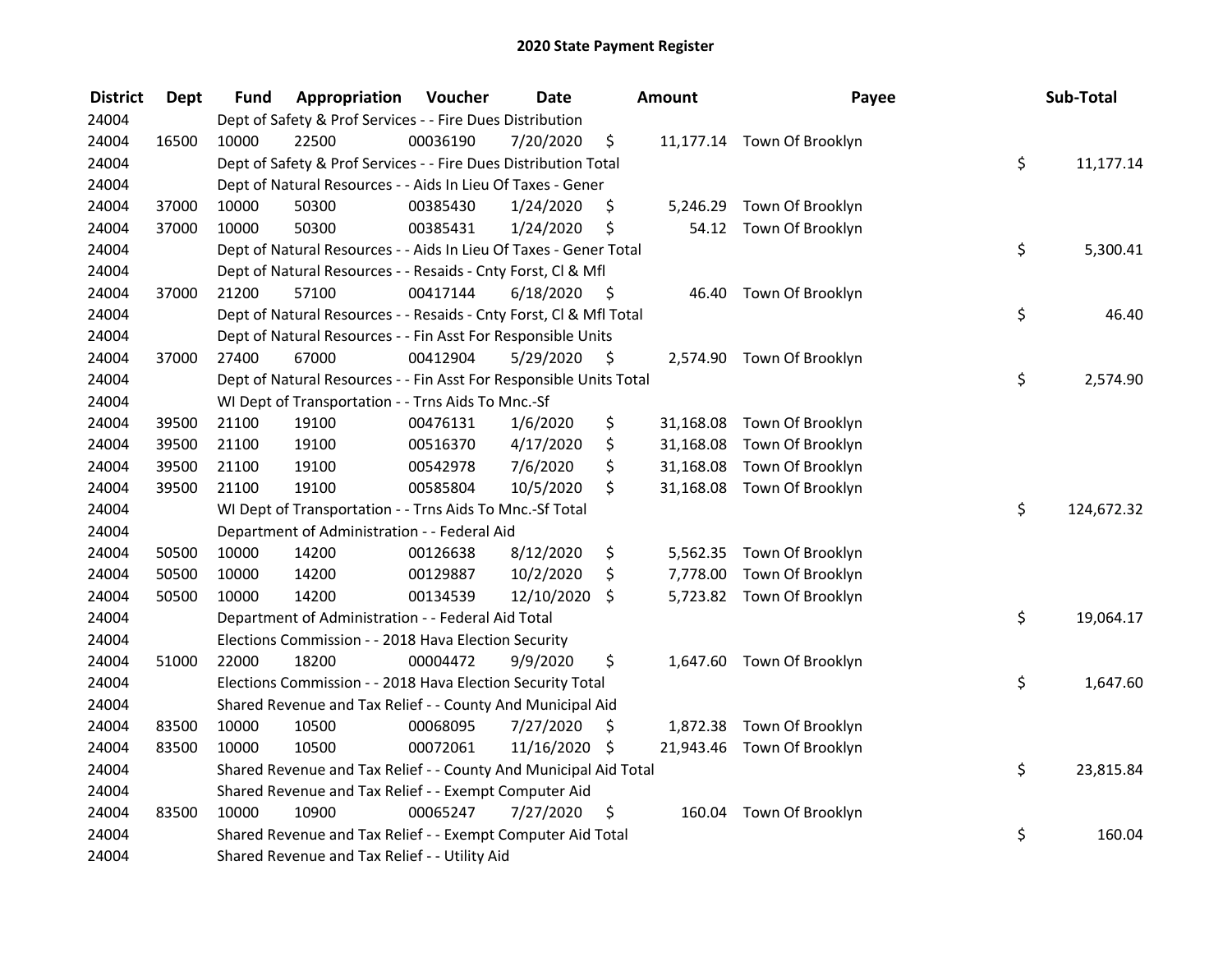| <b>District</b> | Dept  | <b>Fund</b> | Appropriation                                                   | <b>Voucher</b> | Date          | Amount   | Pavee            | Sub-Total  |
|-----------------|-------|-------------|-----------------------------------------------------------------|----------------|---------------|----------|------------------|------------|
| 24004           | 83500 | 10000       | 11000                                                           | 00068095       | 7/27/2020     | 107.79   | Town Of Brooklyn |            |
| 24004           | 83500 | 10000       | 11000                                                           | 00072061       | 11/16/2020 \$ | 622.16   | Town Of Brooklyn |            |
| 24004           |       |             | Shared Revenue and Tax Relief - - Utility Aid Total             |                |               |          |                  | 729.95     |
| 24004           |       |             | Shared Revenue and Tax Relief - - Personal Property Aid         |                |               |          |                  |            |
| 24004           | 83500 | 10000       | 11100                                                           | 00060626       | 5/4/2020      | 5.171.87 | Town Of Brooklyn |            |
| 24004           |       |             | Shared Revenue and Tax Relief - - Personal Property Aid Total   |                |               |          |                  | 5,171.87   |
| 24004           |       |             | Shared Revenue and Tax Relief - - Lottery & Gaming Credit       |                |               |          |                  |            |
| 24004           | 83500 | 52100       | 36300                                                           | 00055315       | 3/23/2020     | 2.236.80 | Town Of Brooklyn |            |
| 24004           |       |             | Shared Revenue and Tax Relief - - Lottery & Gaming Credit Total |                |               |          |                  | 2,236.80   |
| 24004 Total     |       |             |                                                                 |                |               |          |                  | 196,597.44 |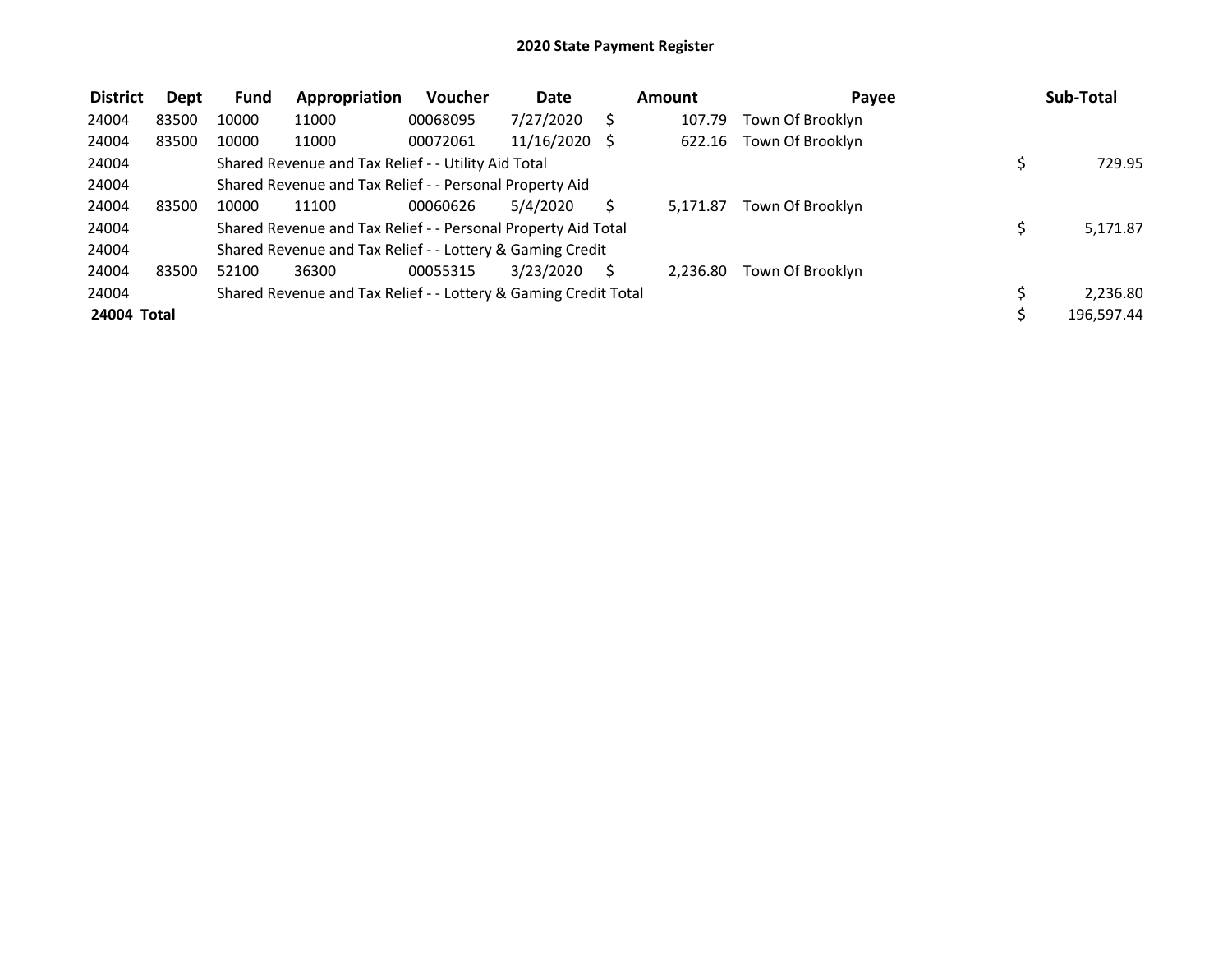| <b>District</b> | <b>Dept</b> | Fund  | Appropriation                                                      | Voucher  | <b>Date</b>   |      | <b>Amount</b> | Payee                        | Sub-Total        |
|-----------------|-------------|-------|--------------------------------------------------------------------|----------|---------------|------|---------------|------------------------------|------------------|
| 24006           |             |       | Dept of Safety & Prof Services - - Fire Dues Distribution          |          |               |      |               |                              |                  |
| 24006           | 16500       | 10000 | 22500                                                              | 00036191 | 7/20/2020     | \$   |               | 11,162.75 Town Of Green Lake |                  |
| 24006           |             |       | Dept of Safety & Prof Services - - Fire Dues Distribution Total    |          |               |      |               |                              | \$<br>11,162.75  |
| 24006           |             |       | Dept of Natural Resources - - Aids In Lieu Of Taxes - Gener        |          |               |      |               |                              |                  |
| 24006           | 37000       | 10000 | 50300                                                              | 00385481 | 1/24/2020     | \$   |               | 1,747.91 Town Of Green Lake  |                  |
| 24006           | 37000       | 10000 | 50300                                                              | 00405213 | 4/21/2020     | \$   | 6.31          | Town Of Green Lake           |                  |
| 24006           | 37000       | 10000 | 50300                                                              | 00405215 | 4/21/2020     | \$   |               | 94.83 Town Of Green Lake     |                  |
| 24006           |             |       | Dept of Natural Resources - - Aids In Lieu Of Taxes - Gener Total  |          |               |      |               |                              | \$<br>1,849.05   |
| 24006           |             |       | Dept of Natural Resources - - Resaids - Cnty Forst, Cl & Mfl       |          |               |      |               |                              |                  |
| 24006           | 37000       | 21200 | 57100                                                              | 00417145 | 6/18/2020     | - \$ |               | 4.00 Town Of Green Lake      |                  |
| 24006           |             |       | Dept of Natural Resources - - Resaids - Cnty Forst, Cl & Mfl Total |          |               |      |               |                              | \$<br>4.00       |
| 24006           |             |       | Dept of Natural Resources - - Aids In Lieu Of Taxes - Sum S        |          |               |      |               |                              |                  |
| 24006           | 37000       | 21200 | 57900                                                              | 00405214 | 4/21/2020     | \$.  | 0.10          | Town Of Green Lake           |                  |
| 24006           | 37000       | 21200 | 57900                                                              | 00405216 | 4/21/2020     | \$   | 0.63          | Town Of Green Lake           |                  |
| 24006           |             |       | Dept of Natural Resources - - Aids In Lieu Of Taxes - Sum S Total  |          |               |      |               |                              | \$<br>0.73       |
| 24006           |             |       | Dept of Natural Resources - - Fin Asst For Responsible Units       |          |               |      |               |                              |                  |
| 24006           | 37000       | 27400 | 67000                                                              | 00413454 | 5/29/2020     | \$   |               | 992.72 Town Of Green Lake    |                  |
| 24006           |             |       | Dept of Natural Resources - - Fin Asst For Responsible Units Total |          |               |      |               |                              | \$<br>992.72     |
| 24006           |             |       | WI Dept of Transportation - - Trns Aids To Mnc.-Sf                 |          |               |      |               |                              |                  |
| 24006           | 39500       | 21100 | 19100                                                              | 00476132 | 1/6/2020      | \$   |               | 34,610.76 Town Of Green Lake |                  |
| 24006           | 39500       | 21100 | 19100                                                              | 00505987 | 4/6/2020      | \$   |               | 34,610.76 Town Of Green Lake |                  |
| 24006           | 39500       | 21100 | 19100                                                              | 00542979 | 7/6/2020      | \$   |               | 34,610.76 Town Of Green Lake |                  |
| 24006           | 39500       | 21100 | 19100                                                              | 00585805 | 10/5/2020     | \$   |               | 34,610.76 Town Of Green Lake |                  |
| 24006           |             |       | WI Dept of Transportation - - Trns Aids To Mnc.-Sf Total           |          |               |      |               |                              | \$<br>138,443.04 |
| 24006           |             |       | Department of Administration - - Federal Aid                       |          |               |      |               |                              |                  |
| 24006           | 50500       | 10000 | 14200                                                              | 00134540 | 12/10/2020 \$ |      |               | 14,507.00 Town Of Green Lake |                  |
| 24006           |             |       | Department of Administration - - Federal Aid Total                 |          |               |      |               |                              | \$<br>14,507.00  |
| 24006           |             |       | Elections Commission - - 2018 Hava Election Security               |          |               |      |               |                              |                  |
| 24006           | 51000       | 22000 | 18200                                                              | 00004827 | 11/4/2020     | \$   |               | 1,076.70 Town Of Green Lake  |                  |
| 24006           |             |       | Elections Commission - - 2018 Hava Election Security Total         |          |               |      |               |                              | \$<br>1,076.70   |
| 24006           |             |       | Shared Revenue and Tax Relief - - County And Municipal Aid         |          |               |      |               |                              |                  |
| 24006           | 83500       | 10000 | 10500                                                              | 00068096 | 7/27/2020     | \$   |               | 2,667.84 Town Of Green Lake  |                  |
| 24006           | 83500       | 10000 | 10500                                                              | 00072062 | 11/16/2020 \$ |      |               | 15,117.75 Town Of Green Lake |                  |
| 24006           |             |       | Shared Revenue and Tax Relief - - County And Municipal Aid Total   |          |               |      |               |                              | \$<br>17,785.59  |
| 24006           |             |       | Shared Revenue and Tax Relief - - Exempt Computer Aid              |          |               |      |               |                              |                  |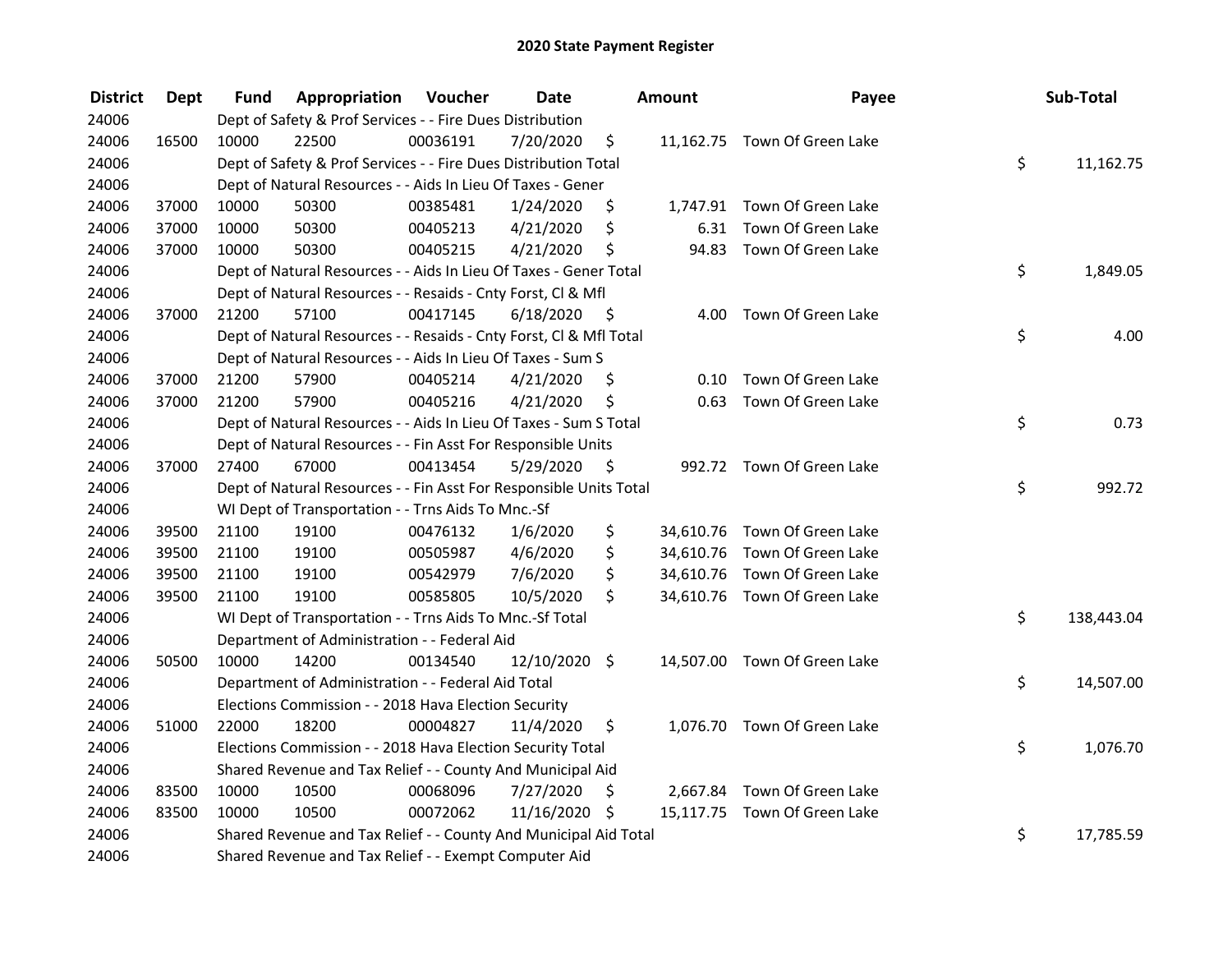| <b>District</b> | Dept  | <b>Fund</b> | Appropriation                                                 | <b>Voucher</b> | Date            | Amount    | Payee              | Sub-Total  |
|-----------------|-------|-------------|---------------------------------------------------------------|----------------|-----------------|-----------|--------------------|------------|
| 24006           | 83500 | 10000       | 10900                                                         | 00065248       | 7/27/2020       | 5.19      | Town Of Green Lake |            |
| 24006           |       |             | Shared Revenue and Tax Relief - - Exempt Computer Aid Total   |                |                 |           |                    | 5.19       |
| 24006           |       |             | Shared Revenue and Tax Relief - - Utility Aid                 |                |                 |           |                    |            |
| 24006           | 83500 | 10000       | 11000                                                         | 00068096       | 7/27/2020       | 1.757.93  | Town Of Green Lake |            |
| 24006           | 83500 | 10000       | 11000                                                         | 00072062       | $11/16/2020$ \$ | 11.511.89 | Town Of Green Lake |            |
| 24006           |       |             | Shared Revenue and Tax Relief - - Utility Aid Total           |                |                 |           |                    | 13,269.82  |
| 24006           |       |             | Shared Revenue and Tax Relief - - Personal Property Aid       |                |                 |           |                    |            |
| 24006           | 83500 | 10000       | 11100                                                         | 00060627       | 5/4/2020        | 29.87     | Town Of Green Lake |            |
| 24006           |       |             | Shared Revenue and Tax Relief - - Personal Property Aid Total |                |                 |           |                    | 29.87      |
| 24006 Total     |       |             |                                                               |                |                 |           |                    | 199,126.46 |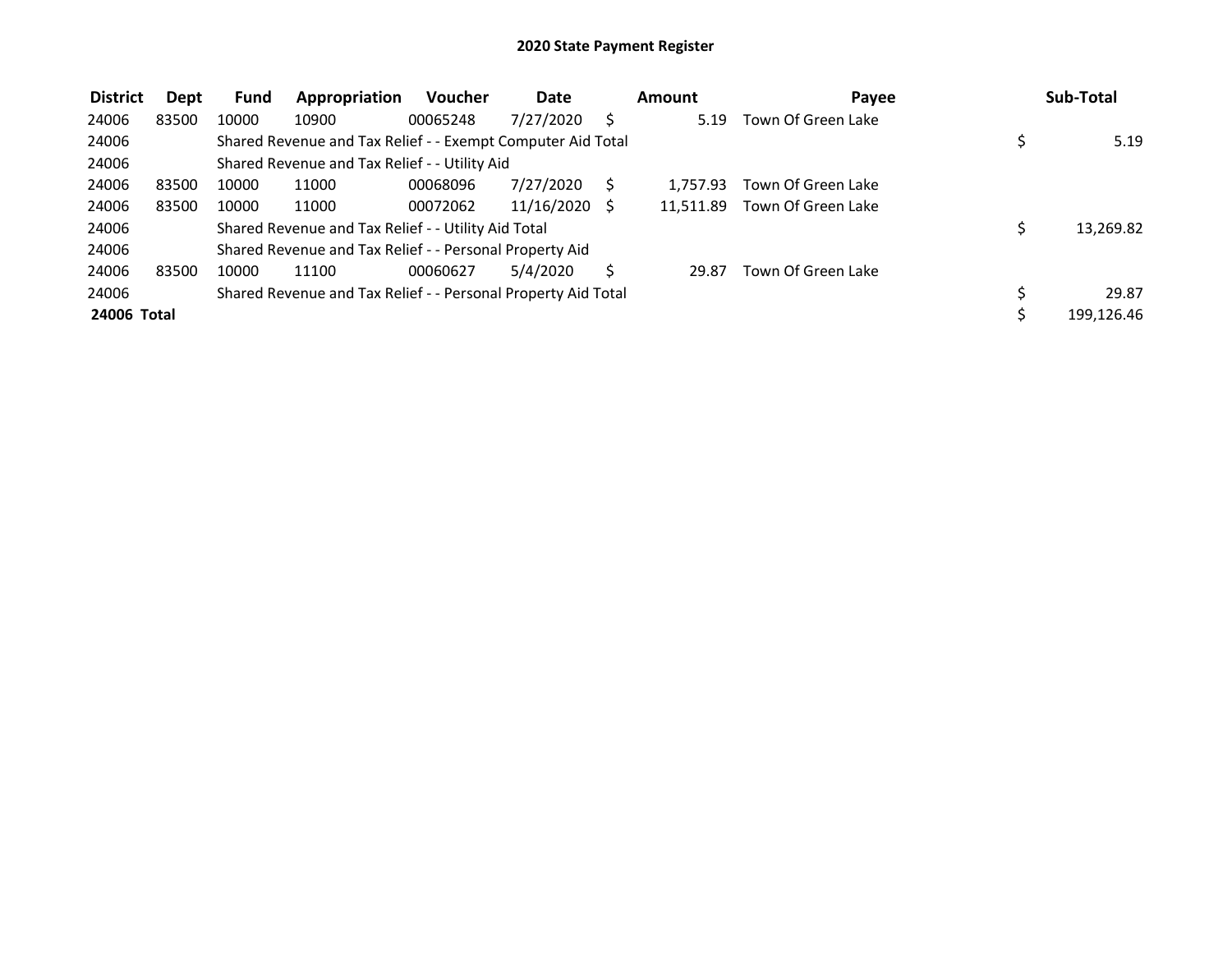| <b>District</b> | <b>Dept</b> | Fund  | Appropriation                                                          | Voucher  | <b>Date</b>   |      | Amount    | Payee                      | Sub-Total       |
|-----------------|-------------|-------|------------------------------------------------------------------------|----------|---------------|------|-----------|----------------------------|-----------------|
| 24008           |             |       | Dept of Safety & Prof Services - - Fire Dues Distribution              |          |               |      |           |                            |                 |
| 24008           | 16500       | 10000 | 22500                                                                  | 00036192 | 7/20/2020     | \$   |           | 2,167.63 Town Of Kingston  |                 |
| 24008           |             |       | Dept of Safety & Prof Services - - Fire Dues Distribution Total        |          |               |      |           |                            | \$<br>2,167.63  |
| 24008           |             |       | Dept of Natural Resources - - Aids In Lieu Of Taxes - Gener            |          |               |      |           |                            |                 |
| 24008           | 37000       | 10000 | 50300                                                                  | 00385497 | 1/24/2020     | \$   | 444.90    | Town Of Kingston           |                 |
| 24008           | 37000       | 10000 | 50300                                                                  | 00405368 | 4/21/2020     | \$   |           | 1,824.76 Town Of Kingston  |                 |
| 24008           |             |       | Dept of Natural Resources - - Aids In Lieu Of Taxes - Gener Total      |          |               |      |           |                            | \$<br>2,269.66  |
| 24008           |             |       | Dept of Natural Resources - - Resaids - Cnty Forst, Cl & Mfl           |          |               |      |           |                            |                 |
| 24008           | 37000       | 21200 | 57100                                                                  | 00417146 | 6/18/2020     | - \$ |           | 92.27 Town Of Kingston     |                 |
| 24008           |             |       | Dept of Natural Resources - - Resaids - Cnty Forst, Cl & Mfl Total     |          |               |      |           |                            | \$<br>92.27     |
| 24008           |             |       | Dept of Natural Resources - - Aids In Lieu Of Taxes - Sum S            |          |               |      |           |                            |                 |
| 24008           | 37000       | 21200 | 57900                                                                  | 00405367 | 4/21/2020     | -\$  |           | 720.74 Town Of Kingston    |                 |
| 24008           |             |       | Dept of Natural Resources - - Aids In Lieu Of Taxes - Sum S Total      |          |               |      |           |                            | \$<br>720.74    |
| 24008           |             |       | Dept of Natural Resources - - Fin Asst For Responsible Units           |          |               |      |           |                            |                 |
| 24008           | 37000       | 27400 | 67000                                                                  | 00413448 | 5/29/2020     | \$   |           | 2,891.81 Town Of Kingston  |                 |
| 24008           |             |       | Dept of Natural Resources - - Fin Asst For Responsible Units Total     |          |               |      |           |                            | \$<br>2,891.81  |
| 24008           |             |       | WI Dept of Transportation - - Trns Aids To Mnc.-Sf                     |          |               |      |           |                            |                 |
| 24008           | 39500       | 21100 | 19100                                                                  | 00476133 | 1/6/2020      | \$   | 11,628.90 | Town Of Kingston           |                 |
| 24008           | 39500       | 21100 | 19100                                                                  | 00505988 | 4/6/2020      | \$   | 11,628.90 | Town Of Kingston           |                 |
| 24008           | 39500       | 21100 | 19100                                                                  | 00542980 | 7/6/2020      | \$   | 11,628.90 | Town Of Kingston           |                 |
| 24008           | 39500       | 21100 | 19100                                                                  | 00585806 | 10/5/2020     | \$   |           | 11,628.90 Town Of Kingston |                 |
| 24008           |             |       | WI Dept of Transportation - - Trns Aids To Mnc.-Sf Total               |          |               |      |           |                            | \$<br>46,515.60 |
| 24008           |             |       | WI Dept of Transportation - - Loc Rd Imp Prg St Fd                     |          |               |      |           |                            |                 |
| 24008           | 39500       | 21100 | 27800                                                                  | 00489504 | 2/6/2020      | \$.  |           | 12,931.48 Town Of Kingston |                 |
| 24008           |             |       | WI Dept of Transportation - - Loc Rd Imp Prg St Fd Total               |          |               |      |           |                            | \$<br>12,931.48 |
| 24008           |             |       | Department of Military Affairs - - Federal Aid, Local Assistance       |          |               |      |           |                            |                 |
| 24008           | 46500       | 10000 | 34200                                                                  | 00078308 | 6/8/2020      | \$   |           | 6,540.20 Town Of Kingston  |                 |
| 24008           |             |       | Department of Military Affairs - - Federal Aid, Local Assistance Total |          |               |      |           |                            | \$<br>6,540.20  |
| 24008           |             |       | Shared Revenue and Tax Relief - - County And Municipal Aid             |          |               |      |           |                            |                 |
| 24008           | 83500       | 10000 | 10500                                                                  | 00068097 | 7/27/2020     | \$   |           | 6,071.48 Town Of Kingston  |                 |
| 24008           | 83500       | 10000 | 10500                                                                  | 00072063 | 11/16/2020 \$ |      |           | 34,405.03 Town Of Kingston |                 |
| 24008           |             |       | Shared Revenue and Tax Relief - - County And Municipal Aid Total       |          |               |      |           |                            | \$<br>40,476.51 |
| 24008           |             |       | Shared Revenue and Tax Relief - - Exempt Computer Aid                  |          |               |      |           |                            |                 |
| 24008           | 83500       | 10000 | 10900                                                                  | 00065249 | 7/27/2020     | \$   | 12.47     | Town Of Kingston           |                 |
| 24008           |             |       | Shared Revenue and Tax Relief - - Exempt Computer Aid Total            |          |               |      |           |                            | \$<br>12.47     |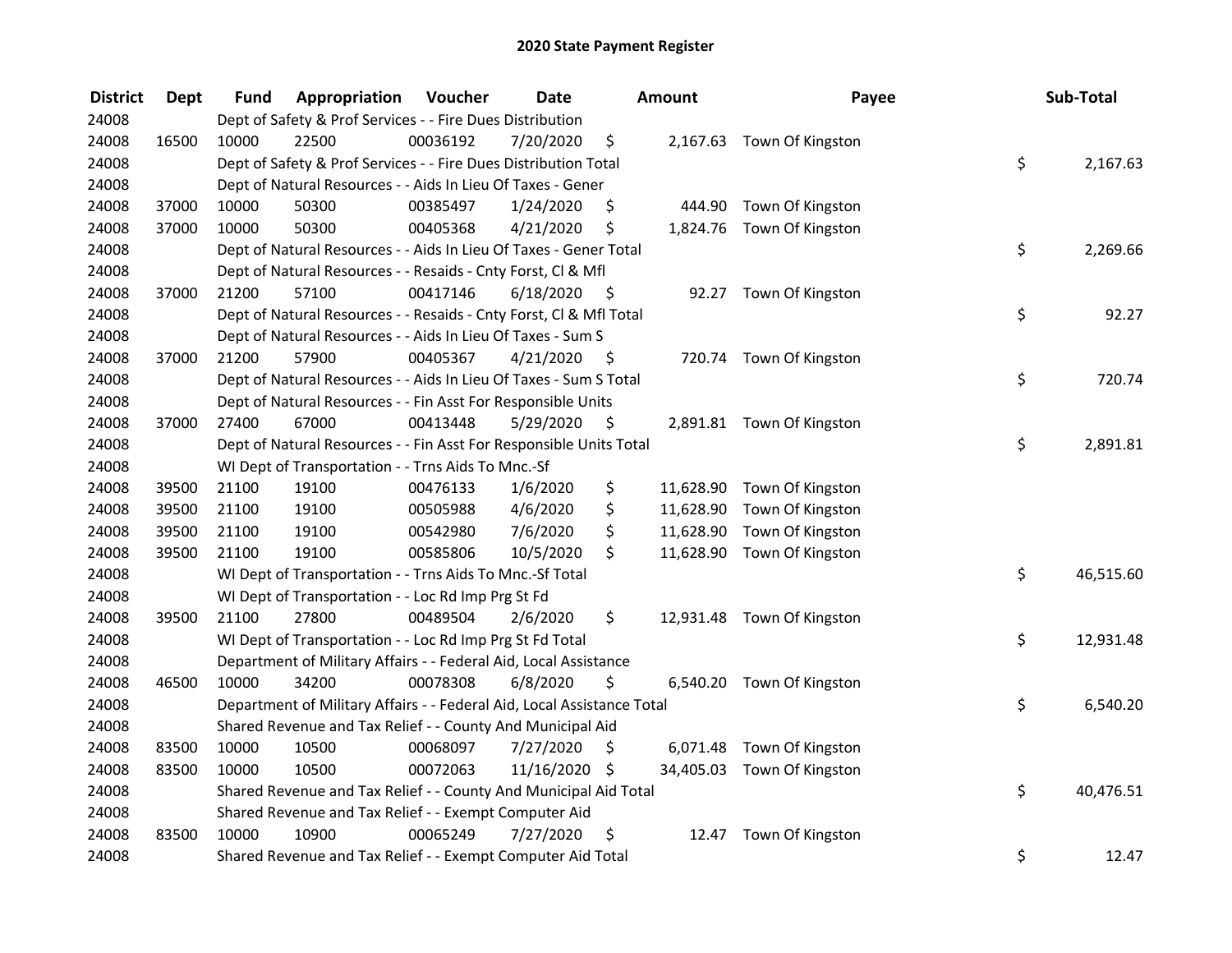| <b>District</b> | <b>Dept</b> | Fund  | Appropriation                                                 | <b>Voucher</b> | Date       | Amount | Payee            | Sub-Total  |
|-----------------|-------------|-------|---------------------------------------------------------------|----------------|------------|--------|------------------|------------|
| 24008           |             |       | Shared Revenue and Tax Relief - - Utility Aid                 |                |            |        |                  |            |
| 24008           | 83500       | 10000 | 11000                                                         | 00068097       | 7/27/2020  | 47.91  | Town Of Kingston |            |
| 24008           | 83500       | 10000 | 11000                                                         | 00072063       | 11/16/2020 | 304.59 | Town Of Kingston |            |
| 24008           |             |       | Shared Revenue and Tax Relief - - Utility Aid Total           |                |            |        |                  | 352.50     |
| 24008           |             |       | Shared Revenue and Tax Relief - - Personal Property Aid       |                |            |        |                  |            |
| 24008           | 83500       | 10000 | 11100                                                         | 00060628       | 5/4/2020   | 760.78 | Town Of Kingston |            |
| 24008           |             |       | Shared Revenue and Tax Relief - - Personal Property Aid Total |                |            |        |                  | 760.78     |
| 24008 Total     |             |       |                                                               |                |            |        |                  | 115,731.65 |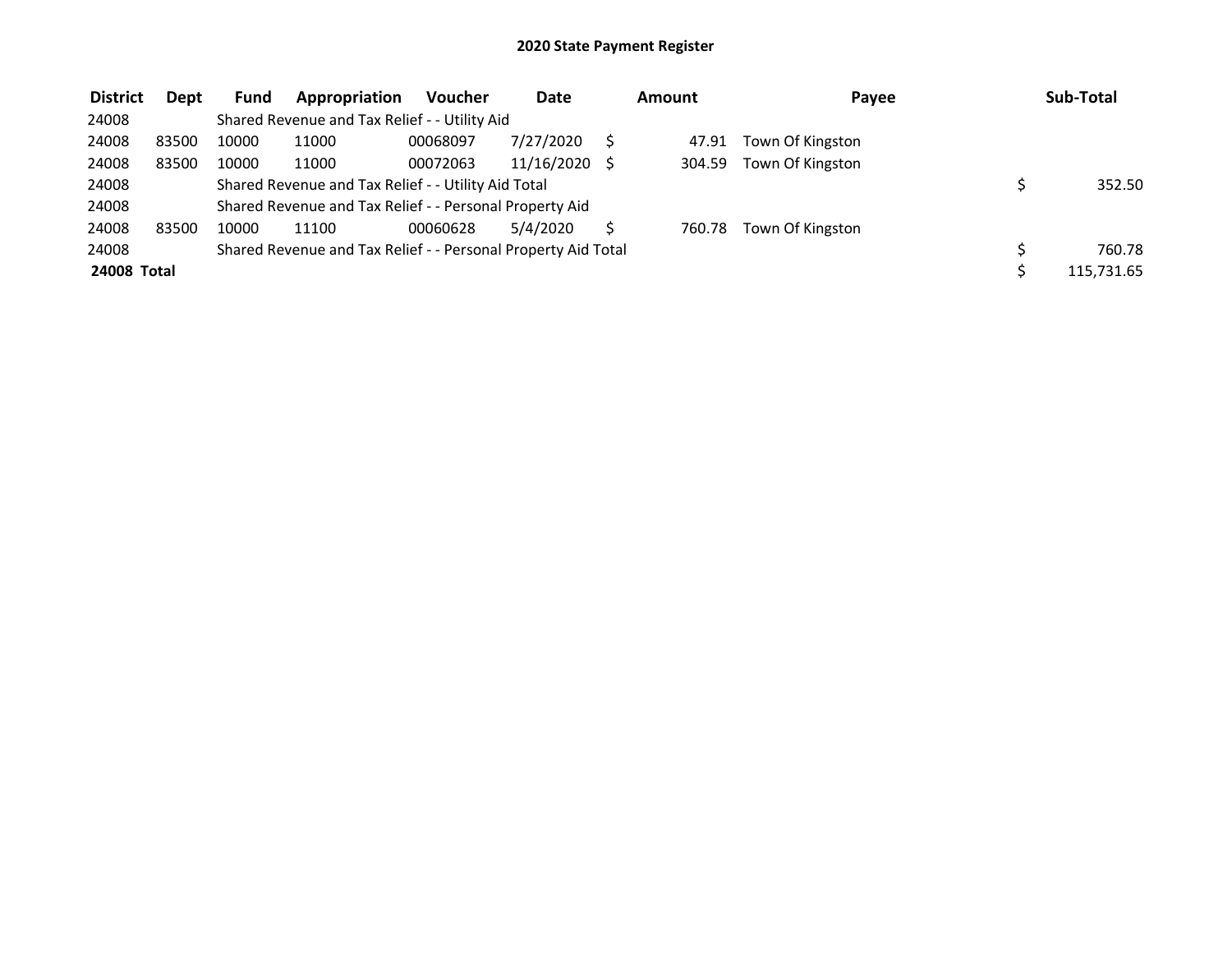| <b>District</b> | <b>Dept</b> | Fund  | Appropriation                                                      | Voucher  | <b>Date</b>   |      | Amount    | Payee                      | Sub-Total       |
|-----------------|-------------|-------|--------------------------------------------------------------------|----------|---------------|------|-----------|----------------------------|-----------------|
| 24010           |             |       | Dept of Safety & Prof Services - - Fire Dues Distribution          |          |               |      |           |                            |                 |
| 24010           | 16500       | 10000 | 22500                                                              | 00036193 | 7/20/2020     | \$   |           | 2,187.13 Town Of Mackford  |                 |
| 24010           |             |       | Dept of Safety & Prof Services - - Fire Dues Distribution Total    |          |               |      |           |                            | \$<br>2,187.13  |
| 24010           |             |       | Dept of Natural Resources - - Aids In Lieu Of Taxes - Sum S        |          |               |      |           |                            |                 |
| 24010           | 37000       | 21200 | 57900                                                              | 00403715 | 4/21/2020     | - \$ |           | 67.32 Town Of Mackford     |                 |
| 24010           |             |       | Dept of Natural Resources - - Aids In Lieu Of Taxes - Sum S Total  |          |               |      |           |                            | \$<br>67.32     |
| 24010           |             |       | Dept of Natural Resources - - Fin Asst For Responsible Units       |          |               |      |           |                            |                 |
| 24010           | 37000       | 27400 | 67000                                                              | 00412567 | 5/29/2020     | - \$ |           | 744.74 Town Of Mackford    |                 |
| 24010           |             |       | Dept of Natural Resources - - Fin Asst For Responsible Units Total |          |               |      |           |                            | \$<br>744.74    |
| 24010           |             |       | WI Dept of Transportation - - Trns Aids To Mnc.-Sf                 |          |               |      |           |                            |                 |
| 24010           | 39500       | 21100 | 19100                                                              | 00476134 | 1/6/2020      | \$   | 22,206.60 | Town Of Mackford           |                 |
| 24010           | 39500       | 21100 | 19100                                                              | 00505989 | 4/6/2020      | \$   | 22,206.60 | Town Of Mackford           |                 |
| 24010           | 39500       | 21100 | 19100                                                              | 00542981 | 7/6/2020      | \$   | 22,206.60 | Town Of Mackford           |                 |
| 24010           | 39500       | 21100 | 19100                                                              | 00585807 | 10/5/2020     | \$   |           | 22,206.60 Town Of Mackford |                 |
| 24010           |             |       | WI Dept of Transportation - - Trns Aids To Mnc.-Sf Total           |          |               |      |           |                            | \$<br>88,826.40 |
| 24010           |             |       | Department of Administration - - Federal Aid                       |          |               |      |           |                            |                 |
| 24010           | 50500       | 10000 | 14200                                                              | 00129888 | 10/2/2020     | \$   |           | 7,778.00 Town Of Mackford  |                 |
| 24010           |             |       | Department of Administration - - Federal Aid Total                 |          |               |      |           |                            | \$<br>7,778.00  |
| 24010           |             |       | Elections Commission - - 2018 Hava Election Security               |          |               |      |           |                            |                 |
| 24010           | 51000       | 22000 | 18200                                                              | 00004527 | 9/9/2020      | \$   |           | 561.90 Town Of Mackford    |                 |
| 24010           |             |       | Elections Commission - - 2018 Hava Election Security Total         |          |               |      |           |                            | \$<br>561.90    |
| 24010           |             |       | Shared Revenue and Tax Relief - - County And Municipal Aid         |          |               |      |           |                            |                 |
| 24010           | 83500       | 10000 | 10500                                                              | 00068098 | 7/27/2020     | S    |           | 2,558.87 Town Of Mackford  |                 |
| 24010           | 83500       | 10000 | 10500                                                              | 00072064 | 11/16/2020 \$ |      |           | 14,500.28 Town Of Mackford |                 |
| 24010           |             |       | Shared Revenue and Tax Relief - - County And Municipal Aid Total   |          |               |      |           |                            | \$<br>17,059.15 |
| 24010           |             |       | Shared Revenue and Tax Relief - - Exempt Computer Aid              |          |               |      |           |                            |                 |
| 24010           | 83500       | 10000 | 10900                                                              | 00065250 | 7/27/2020     | \$   |           | 108.08 Town Of Mackford    |                 |
| 24010           |             |       | Shared Revenue and Tax Relief - - Exempt Computer Aid Total        |          |               |      |           |                            | \$<br>108.08    |
| 24010           |             |       | Shared Revenue and Tax Relief - - Utility Aid                      |          |               |      |           |                            |                 |
| 24010           | 83500       | 10000 | 11000                                                              | 00068098 | 7/27/2020     | \$   | 79.57     | <b>Town Of Mackford</b>    |                 |
| 24010           | 83500       | 10000 | 11000                                                              | 00072064 | 11/16/2020    | \$   |           | 468.77 Town Of Mackford    |                 |
| 24010           |             |       | Shared Revenue and Tax Relief - - Utility Aid Total                |          |               |      |           |                            | \$<br>548.34    |
| 24010           |             |       | Shared Revenue and Tax Relief - - Personal Property Aid            |          |               |      |           |                            |                 |
| 24010           | 83500       | 10000 | 11100                                                              | 00060629 | 5/4/2020      | \$   |           | 7,035.01 Town Of Mackford  |                 |
| 24010           |             |       | Shared Revenue and Tax Relief - - Personal Property Aid Total      |          |               |      |           |                            | \$<br>7,035.01  |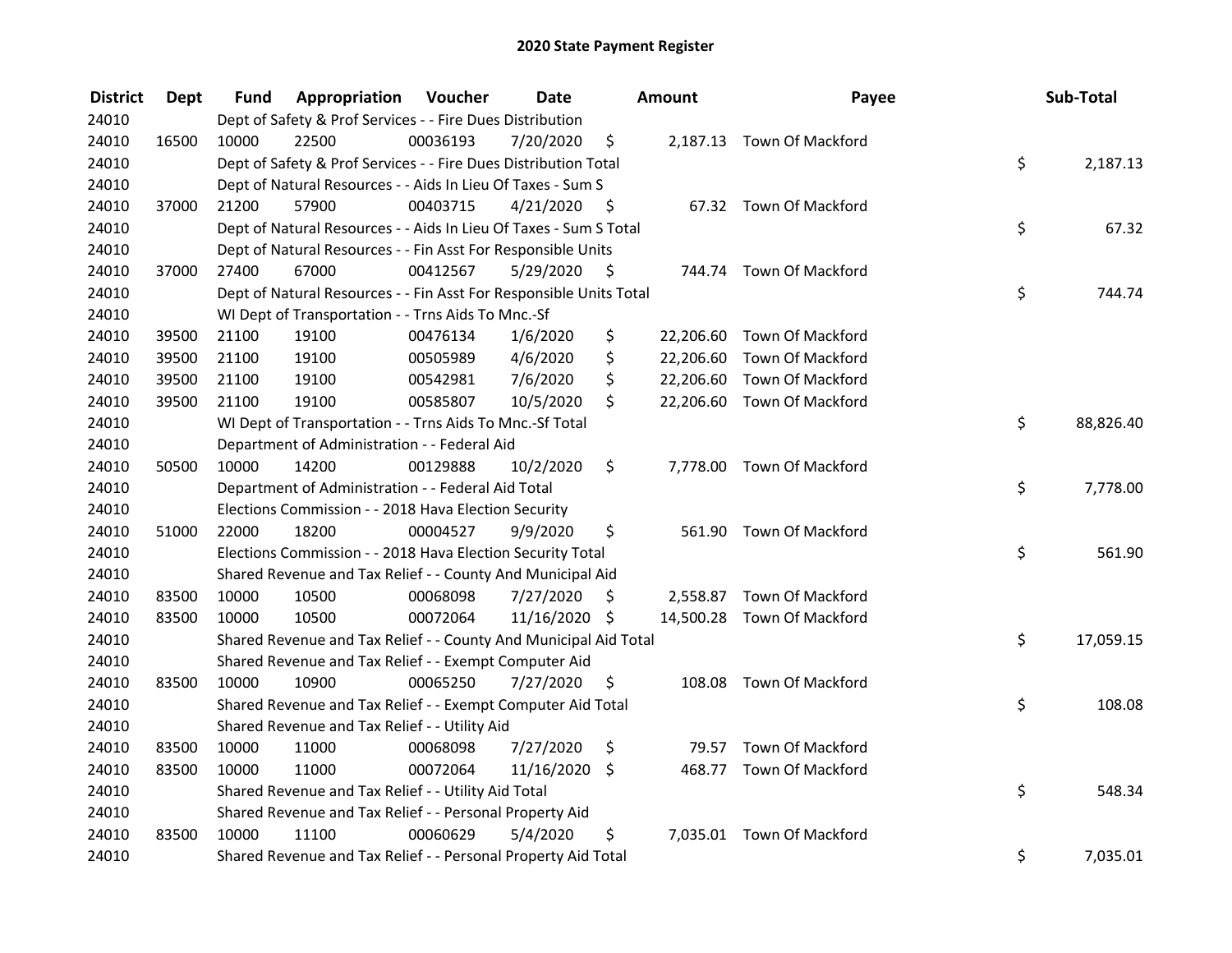|             |  | District Dept Fund Appropriation Voucher | Date | Amount | Payee | Sub-Total  |
|-------------|--|------------------------------------------|------|--------|-------|------------|
| 24010 Total |  |                                          |      |        |       | 124,916.07 |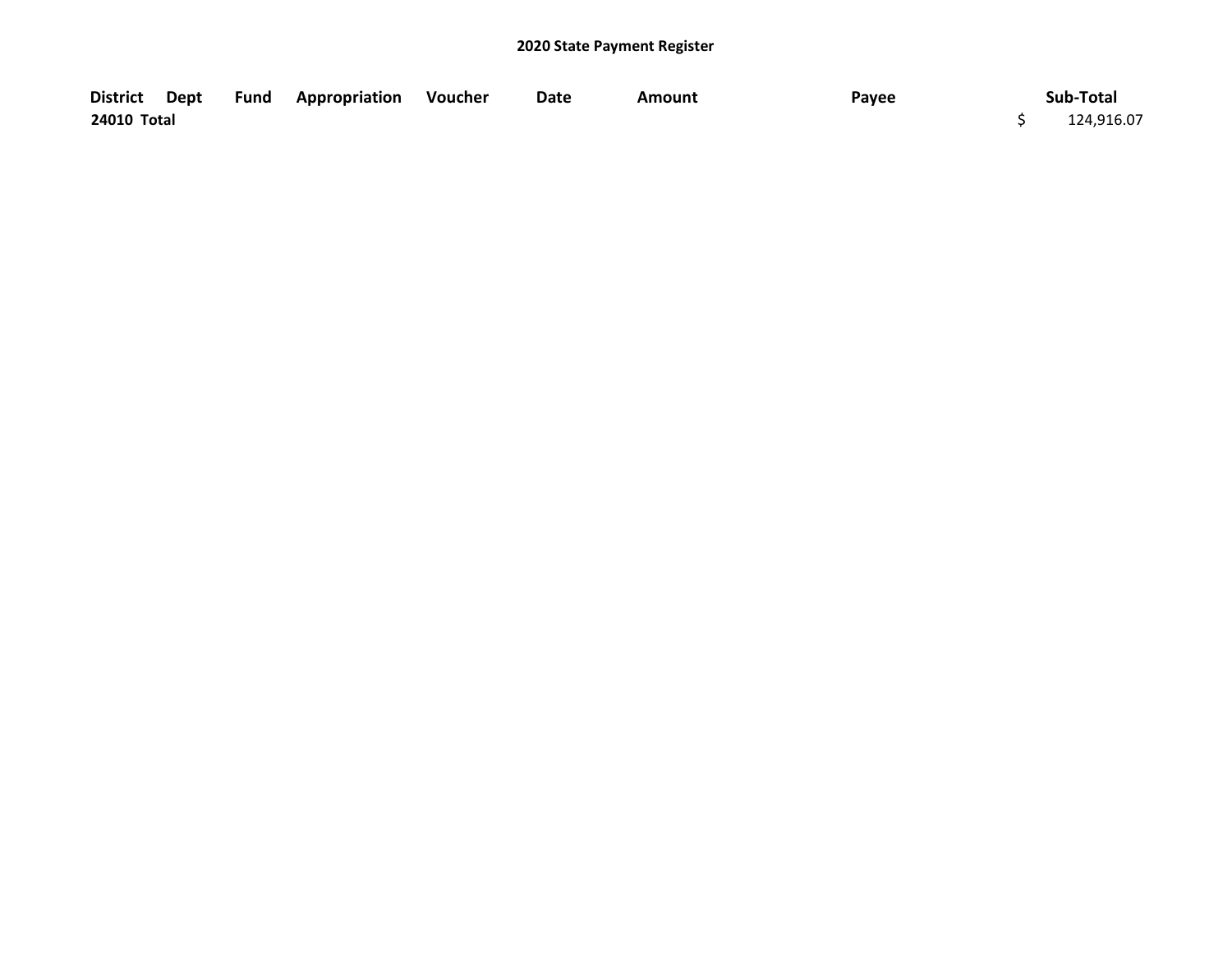| <b>District</b> | Dept  | <b>Fund</b> | Appropriation                                                      | Voucher  | <b>Date</b>   |      | <b>Amount</b> | Payee                        | Sub-Total        |
|-----------------|-------|-------------|--------------------------------------------------------------------|----------|---------------|------|---------------|------------------------------|------------------|
| 24012           |       |             | Dept of Safety & Prof Services - - Fire Dues Distribution          |          |               |      |               |                              |                  |
| 24012           | 16500 | 10000       | 22500                                                              | 00036194 | 7/20/2020     | \$   |               | 2,859.52 Town Of Manchester  |                  |
| 24012           |       |             | Dept of Safety & Prof Services - - Fire Dues Distribution Total    |          |               |      |               |                              | \$<br>2,859.52   |
| 24012           |       |             | Dept of Natural Resources - - Resaids - Cnty Forst, Cl & Mfl       |          |               |      |               |                              |                  |
| 24012           | 37000 | 21200       | 57100                                                              | 00417147 | 6/18/2020     | - \$ |               | 71.77 Town Of Manchester     |                  |
| 24012           |       |             | Dept of Natural Resources - - Resaids - Cnty Forst, Cl & Mfl Total |          |               |      |               |                              | \$<br>71.77      |
| 24012           |       |             | Dept of Natural Resources - - Fin Asst For Responsible Units       |          |               |      |               |                              |                  |
| 24012           | 37000 | 27400       | 67000                                                              | 00412849 | 5/29/2020     | S    | 616.39        | Town Of Manchester           |                  |
| 24012           |       |             | Dept of Natural Resources - - Fin Asst For Responsible Units Total |          |               |      |               |                              | \$<br>616.39     |
| 24012           |       |             | WI Dept of Transportation - - Trns Aids To Mnc.-Sf                 |          |               |      |               |                              |                  |
| 24012           | 39500 | 21100       | 19100                                                              | 00476135 | 1/6/2020      | \$   |               | 24,407.55 Town Of Manchester |                  |
| 24012           | 39500 | 21100       | 19100                                                              | 00505990 | 4/6/2020      | \$   |               | 24,407.55 Town Of Manchester |                  |
| 24012           | 39500 | 21100       | 19100                                                              | 00542982 | 7/6/2020      | \$   |               | 24,407.55 Town Of Manchester |                  |
| 24012           | 39500 | 21100       | 19100                                                              | 00585808 | 10/5/2020     | \$   |               | 24,407.55 Town Of Manchester |                  |
| 24012           |       |             | WI Dept of Transportation - - Trns Aids To Mnc.-Sf Total           |          |               |      |               |                              | \$<br>97,630.20  |
| 24012           |       |             | Department of Administration - - Federal Aid                       |          |               |      |               |                              |                  |
| 24012           | 50500 | 10000       | 14200                                                              | 00129889 | 10/2/2020     | \$   |               | 7,778.00 Town Of Manchester  |                  |
| 24012           | 50500 | 10000       | 14200                                                              | 00134541 | 12/10/2020    | \$   | 9,325.00      | Town Of Manchester           |                  |
| 24012           | 50500 | 10000       | 14200                                                              | 00136276 | 12/17/2020 \$ |      |               | 285.00 Town Of Manchester    |                  |
| 24012           |       |             | Department of Administration - - Federal Aid Total                 |          |               |      |               |                              | \$<br>17,388.00  |
| 24012           |       |             | Elections Commission - - 2018 Hava Election Security               |          |               |      |               |                              |                  |
| 24012           | 51000 | 22000       | 18200                                                              | 00004602 | 9/18/2020     | \$   | 649.90        | Town Of Manchester           |                  |
| 24012           |       |             | Elections Commission - - 2018 Hava Election Security Total         |          |               |      |               |                              | \$<br>649.90     |
| 24012           |       |             | Shared Revenue and Tax Relief - - County And Municipal Aid         |          |               |      |               |                              |                  |
| 24012           | 83500 | 10000       | 10500                                                              | 00068099 | 7/27/2020     | \$   |               | 5,034.52 Town Of Manchester  |                  |
| 24012           | 83500 | 10000       | 10500                                                              | 00072065 | 11/16/2020 \$ |      |               | 28,528.96 Town Of Manchester |                  |
| 24012           |       |             | Shared Revenue and Tax Relief - - County And Municipal Aid Total   |          |               |      |               |                              | \$<br>33,563.48  |
| 24012           |       |             | Shared Revenue and Tax Relief - - Exempt Computer Aid              |          |               |      |               |                              |                  |
| 24012           | 83500 | 10000       | 10900                                                              | 00065251 | 7/27/2020     | \$   | 7.27          | <b>Town Of Manchester</b>    |                  |
| 24012           |       |             | Shared Revenue and Tax Relief - - Exempt Computer Aid Total        |          |               |      |               |                              | \$<br>7.27       |
| 24012           |       |             | Shared Revenue and Tax Relief - - Personal Property Aid            |          |               |      |               |                              |                  |
| 24012           | 83500 | 10000       | 11100                                                              | 00060630 | 5/4/2020      | \$   |               | 383.26 Town Of Manchester    |                  |
| 24012           |       |             | Shared Revenue and Tax Relief - - Personal Property Aid Total      |          |               |      |               |                              | \$<br>383.26     |
| 24012 Total     |       |             |                                                                    |          |               |      |               |                              | \$<br>153,169.79 |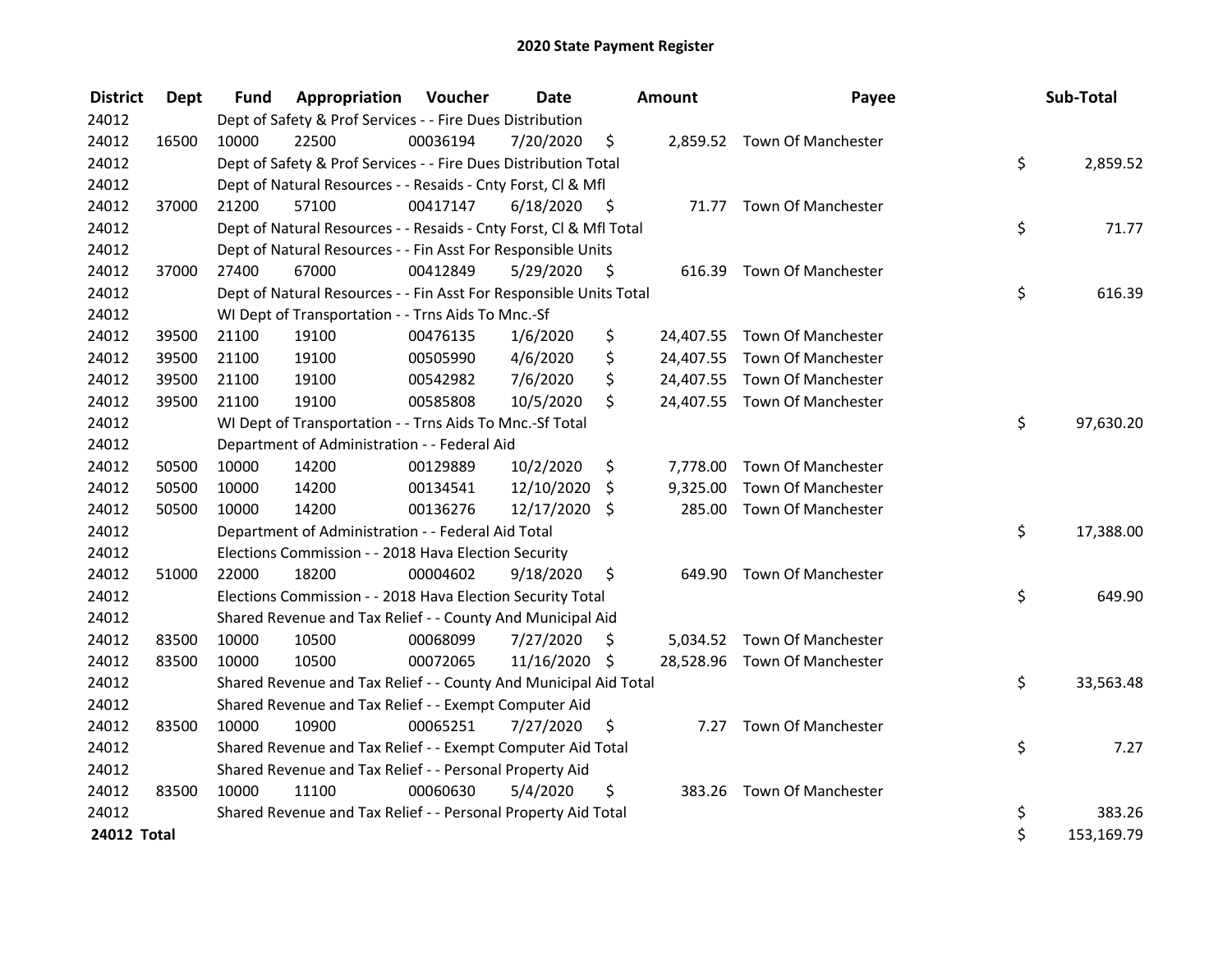| <b>District</b> | <b>Dept</b> | Fund  | Appropriation                                                          | Voucher  | <b>Date</b> |         | Amount   | Payee                       | Sub-Total       |
|-----------------|-------------|-------|------------------------------------------------------------------------|----------|-------------|---------|----------|-----------------------------|-----------------|
| 24014           |             |       | Dept of Safety & Prof Services - - Fire Dues Distribution              |          |             |         |          |                             |                 |
| 24014           | 16500       | 10000 | 22500                                                                  | 00036195 | 7/20/2020   | \$      |          | 2,377.08 Town Of Marquette  |                 |
| 24014           |             |       | Dept of Safety & Prof Services - - Fire Dues Distribution Total        |          |             |         |          |                             | \$<br>2,377.08  |
| 24014           |             |       | Dept of Natural Resources - - Aids In Lieu Of Taxes - Gener            |          |             |         |          |                             |                 |
| 24014           | 37000       | 10000 | 50300                                                                  | 00404289 | 4/21/2020   | \$      |          | 1,382.90 Town Of Marquette  |                 |
| 24014           |             |       | Dept of Natural Resources - - Aids In Lieu Of Taxes - Gener Total      |          |             |         |          |                             | \$<br>1,382.90  |
| 24014           |             |       | Dept of Natural Resources - - Resaids - Cnty Forst, Cl & Mfl           |          |             |         |          |                             |                 |
| 24014           | 37000       | 21200 | 57100                                                                  | 00417148 | 6/18/2020   | - \$    |          | 130.96 Town Of Marquette    |                 |
| 24014           |             |       | Dept of Natural Resources - - Resaids - Cnty Forst, Cl & Mfl Total     |          |             |         |          |                             | \$<br>130.96    |
| 24014           |             |       | Dept of Natural Resources - - Aids In Lieu Of Taxes - Sum S            |          |             |         |          |                             |                 |
| 24014           | 37000       | 21200 | 57900                                                                  | 00404287 | 4/21/2020   | \$.     |          | 64.97 Town Of Marquette     |                 |
| 24014           | 37000       | 21200 | 57900                                                                  | 00404288 | 4/21/2020   | \$      |          | 850.54 Town Of Marquette    |                 |
| 24014           |             |       | Dept of Natural Resources - - Aids In Lieu Of Taxes - Sum S Total      |          |             |         |          |                             | \$<br>915.51    |
| 24014           |             |       | Dept of Natural Resources - - Fin Asst For Responsible Units           |          |             |         |          |                             |                 |
| 24014           | 37000       | 27400 | 67000                                                                  | 00413234 | 5/29/2020   | \$      |          | 265.41 Town Of Marquette    |                 |
| 24014           |             |       | Dept of Natural Resources - - Fin Asst For Responsible Units Total     |          |             |         |          |                             | \$<br>265.41    |
| 24014           |             |       | WI Dept of Transportation - - Trns Aids To Mnc.-Sf                     |          |             |         |          |                             |                 |
| 24014           | 39500       | 21100 | 19100                                                                  | 00476136 | 1/6/2020    | \$      |          | 16,313.31 Town Of Marquette |                 |
| 24014           | 39500       | 21100 | 19100                                                                  | 00505991 | 4/6/2020    | \$      |          | 16,313.31 Town Of Marquette |                 |
| 24014           | 39500       | 21100 | 19100                                                                  | 00542983 | 7/6/2020    | \$      |          | 16,313.31 Town Of Marquette |                 |
| 24014           | 39500       | 21100 | 19100                                                                  | 00585809 | 10/5/2020   | \$      |          | 16,313.31 Town Of Marquette |                 |
| 24014           |             |       | WI Dept of Transportation - - Trns Aids To Mnc.-Sf Total               |          |             |         |          |                             | \$<br>65,253.24 |
| 24014           |             |       | Department of Military Affairs - - Federal Aid, Local Assistance       |          |             |         |          |                             |                 |
| 24014           | 46500       | 10000 | 34200                                                                  | 00076899 | 4/24/2020   | \$      |          | 6,688.50 Town Of Marquette  |                 |
| 24014           |             |       | Department of Military Affairs - - Federal Aid, Local Assistance Total |          |             |         |          |                             | \$<br>6,688.50  |
| 24014           |             |       | Department of Administration - - Federal Aid                           |          |             |         |          |                             |                 |
| 24014           | 50500       | 10000 | 14200                                                                  | 00129890 | 10/2/2020   | \$      | 7,778.00 | <b>Town Of Marquette</b>    |                 |
| 24014           | 50500       | 10000 | 14200                                                                  | 00134542 | 12/10/2020  | \$      |          | 356.33 Town Of Marquette    |                 |
| 24014           |             |       | Department of Administration - - Federal Aid Total                     |          |             |         |          |                             | \$<br>8,134.33  |
| 24014           |             |       | Elections Commission - - 2018 Hava Election Security                   |          |             |         |          |                             |                 |
| 24014           | 51000       | 22000 | 18200                                                                  | 00003462 | 6/29/2020   | \$      | 541.00   | Town Of Marquette           |                 |
| 24014           |             |       | Elections Commission - - 2018 Hava Election Security Total             |          |             |         |          |                             | \$<br>541.00    |
| 24014           |             |       | Shared Revenue and Tax Relief - - County And Municipal Aid             |          |             |         |          |                             |                 |
| 24014           | 83500       | 10000 | 10500                                                                  | 00068100 | 7/27/2020   | \$      |          | 885.41 Town Of Marquette    |                 |
| 24014           | 83500       | 10000 | 10500                                                                  | 00072066 | 11/16/2020  | $\zeta$ |          | 5,017.33 Town Of Marquette  |                 |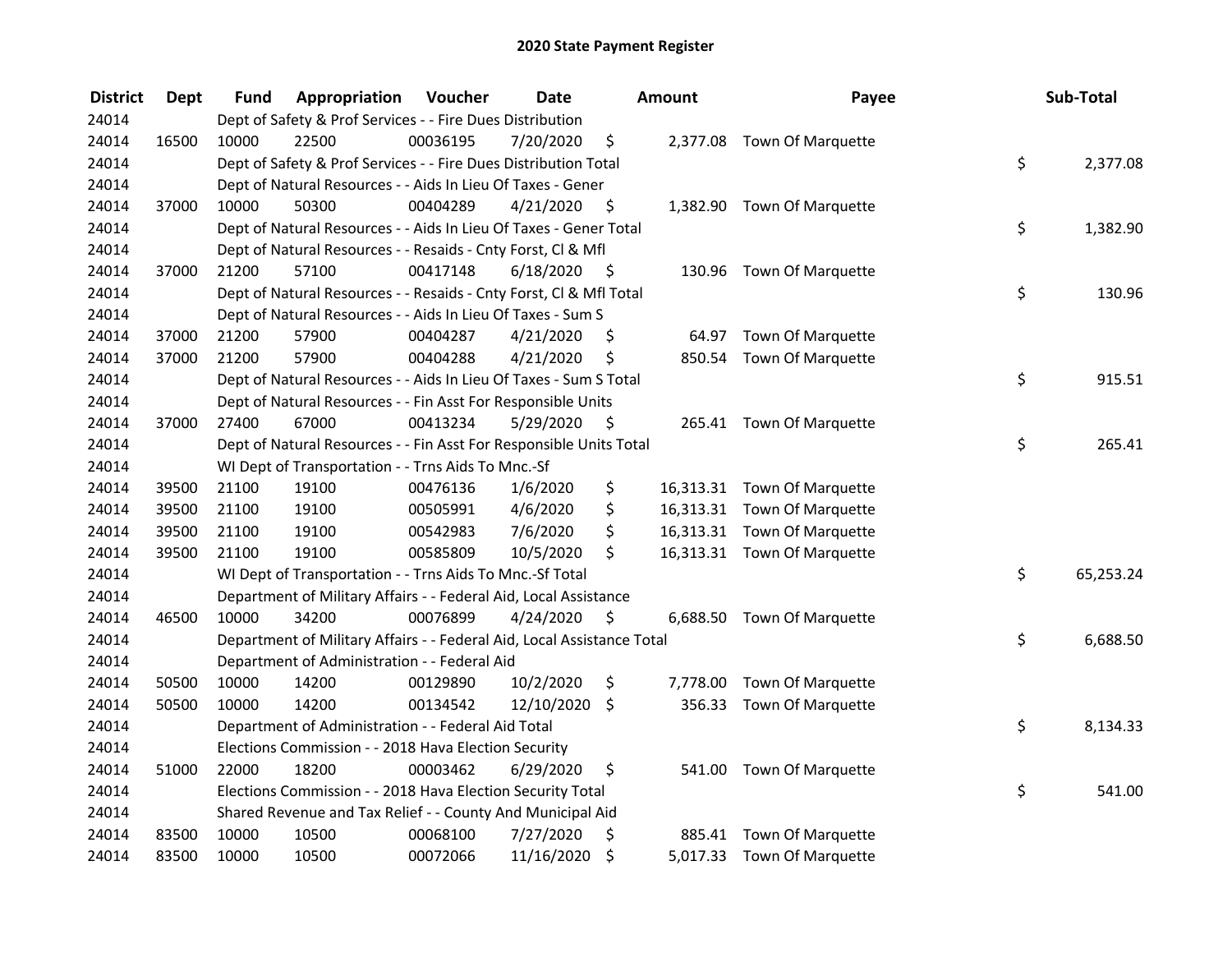| <b>District</b> | Dept  | Fund  | Appropriation                                                    | <b>Voucher</b> | <b>Date</b> |   | Amount   | Payee                    |   | Sub-Total |
|-----------------|-------|-------|------------------------------------------------------------------|----------------|-------------|---|----------|--------------------------|---|-----------|
| 24014           |       |       | Shared Revenue and Tax Relief - - County And Municipal Aid Total |                |             |   |          |                          |   | 5,902.74  |
| 24014           |       |       | Shared Revenue and Tax Relief - - Exempt Computer Aid            |                |             |   |          |                          |   |           |
| 24014           | 83500 | 10000 | 10900                                                            | 00065252       | 7/27/2020   | S | 2.08     | Town Of Marquette        |   |           |
| 24014           |       |       | Shared Revenue and Tax Relief - - Exempt Computer Aid Total      |                |             |   |          |                          |   | 2.08      |
| 24014           |       |       | Shared Revenue and Tax Relief - - Personal Property Aid          |                |             |   |          |                          |   |           |
| 24014           | 83500 | 10000 | 11100                                                            | 00060631       | 5/4/2020    |   | 221.91   | Town Of Marquette        |   |           |
| 24014           |       |       | Shared Revenue and Tax Relief - - Personal Property Aid Total    |                |             |   |          |                          |   | 221.91    |
| 24014           |       |       | Shared Revenue and Tax Relief - - Lottery & Gaming Credit        |                |             |   |          |                          |   |           |
| 24014           | 83500 | 52100 | 36300                                                            | 00055316       | 3/23/2020   | S | 1.211.04 | <b>Town Of Marquette</b> |   |           |
| 24014           |       |       | Shared Revenue and Tax Relief - - Lottery & Gaming Credit Total  |                |             |   |          |                          | Ś | 1,211.04  |
| 24014 Total     |       |       |                                                                  |                |             |   |          |                          |   | 93,026.70 |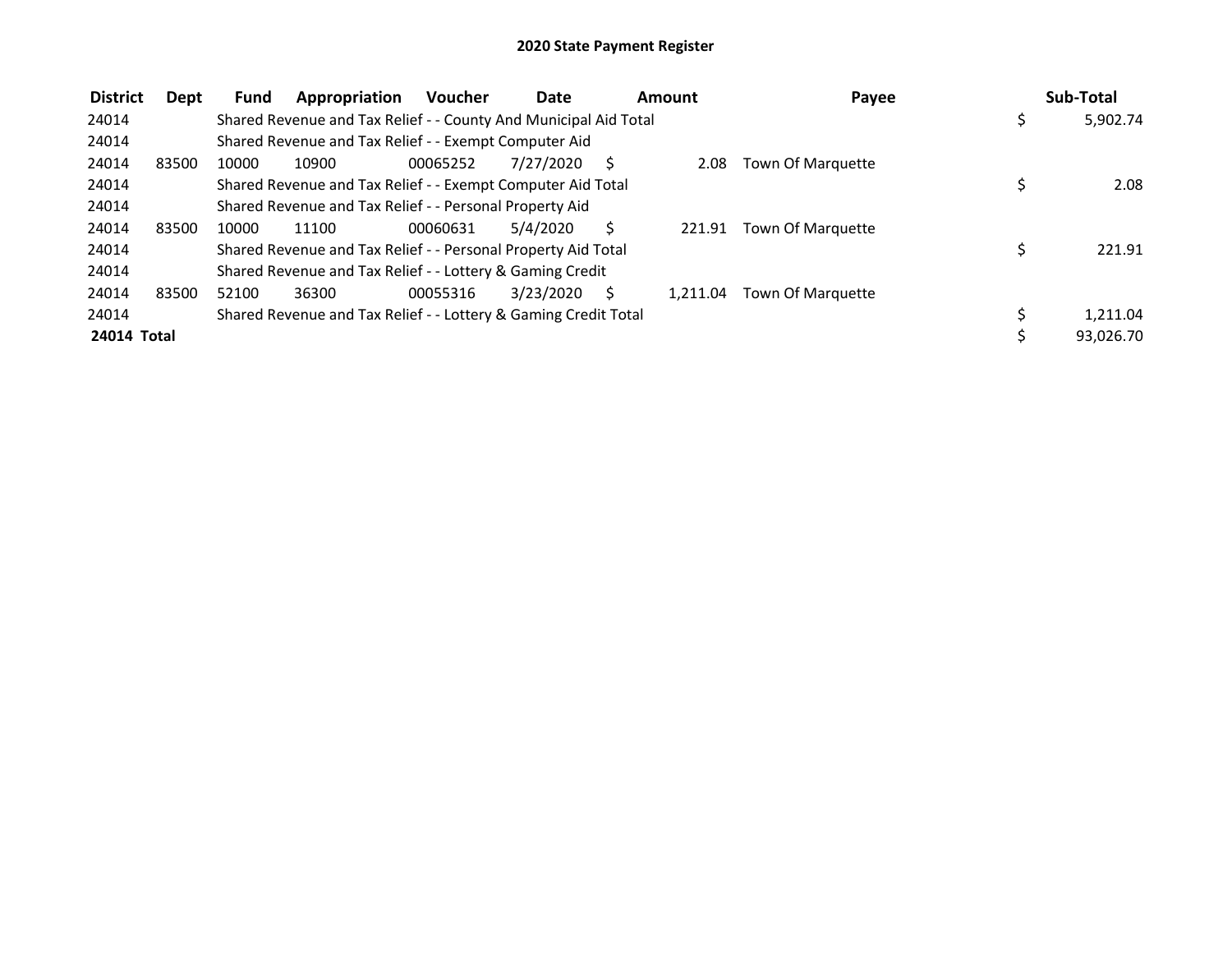| <b>District</b> | <b>Dept</b> | Fund  | <b>Appropriation Voucher</b>                                           |          | <b>Date</b>   |      | Amount | Payee                       | Sub-Total       |
|-----------------|-------------|-------|------------------------------------------------------------------------|----------|---------------|------|--------|-----------------------------|-----------------|
| 24016           |             |       | Dept of Safety & Prof Services - - Fire Dues Distribution              |          |               |      |        |                             |                 |
| 24016           | 16500       | 10000 | 22500                                                                  | 00036196 | 7/20/2020     | \$   |        | 8,759.70 Town Of Princeton  |                 |
| 24016           |             |       | Dept of Safety & Prof Services - - Fire Dues Distribution Total        |          |               |      |        |                             | \$<br>8,759.70  |
| 24016           |             |       | Dept of Natural Resources - - Aids In Lieu Of Taxes - Gener            |          |               |      |        |                             |                 |
| 24016           | 37000       | 10000 | 50300                                                                  | 00385427 | 1/24/2020     | - \$ |        | 2,262.72 Town Of Princeton  |                 |
| 24016           |             |       | Dept of Natural Resources - - Aids In Lieu Of Taxes - Gener Total      |          |               |      |        |                             | \$<br>2,262.72  |
| 24016           |             |       | Dept of Natural Resources - - Resaids - Cnty Forst, Cl & Mfl           |          |               |      |        |                             |                 |
| 24016           | 37000       | 21200 | 57100                                                                  | 00417149 | 6/18/2020     | - \$ |        | 109.20 Town Of Princeton    |                 |
| 24016           |             |       | Dept of Natural Resources - - Resaids - Cnty Forst, Cl & Mfl Total     |          |               |      |        |                             | \$<br>109.20    |
| 24016           |             |       | Dept of Natural Resources - - Aids In Lieu Of Taxes - Sum S            |          |               |      |        |                             |                 |
| 24016           | 37000       | 21200 | 57900                                                                  | 00404253 | 4/21/2020     | - \$ |        | 25.52 Town Of Princeton     |                 |
| 24016           |             |       | Dept of Natural Resources - - Aids In Lieu Of Taxes - Sum S Total      |          |               |      |        |                             | \$<br>25.52     |
| 24016           |             |       | Dept of Natural Resources - - Fin Asst For Responsible Units           |          |               |      |        |                             |                 |
| 24016           | 37000       | 27400 | 67000                                                                  | 00413381 | 5/29/2020     | -\$  |        | 1,578.21 Town Of Princeton  |                 |
| 24016           |             |       | Dept of Natural Resources - - Fin Asst For Responsible Units Total     |          |               |      |        |                             | \$<br>1,578.21  |
| 24016           |             |       | WI Dept of Transportation - - Trns Aids To Mnc.-Sf                     |          |               |      |        |                             |                 |
| 24016           | 39500       | 21100 | 19100                                                                  | 00476137 | 1/6/2020      | \$   |        | 24,663.78 Town Of Princeton |                 |
| 24016           | 39500       | 21100 | 19100                                                                  | 00505992 | 4/6/2020      | \$   |        | 24,663.78 Town Of Princeton |                 |
| 24016           | 39500       | 21100 | 19100                                                                  | 00542984 | 7/6/2020      | \$   |        | 24,663.78 Town Of Princeton |                 |
| 24016           | 39500       | 21100 | 19100                                                                  | 00585810 | 10/5/2020     | \$   |        | 24,663.78 Town Of Princeton |                 |
| 24016           |             |       | WI Dept of Transportation - - Trns Aids To Mnc.-Sf Total               |          |               |      |        |                             | \$<br>98,655.12 |
| 24016           |             |       | Department of Military Affairs - - Federal Aid, Local Assistance       |          |               |      |        |                             |                 |
| 24016           | 46500       | 10000 | 34200                                                                  | 00074343 | 2/19/2020     | \$   |        | 19,360.01 Town Of Princeton |                 |
| 24016           |             |       | Department of Military Affairs - - Federal Aid, Local Assistance Total |          |               |      |        |                             | \$<br>19,360.01 |
| 24016           |             |       | Department of Administration - - Federal Aid                           |          |               |      |        |                             |                 |
| 24016           | 50500       | 10000 | 14200                                                                  | 00134543 | 12/10/2020 \$ |      |        | 13,921.90 Town Of Princeton |                 |
| 24016           |             |       | Department of Administration - - Federal Aid Total                     |          |               |      |        |                             | \$<br>13,921.90 |
| 24016           |             |       | Elections Commission - - 2018 Hava Election Security                   |          |               |      |        |                             |                 |
| 24016           | 51000       | 22000 | 18200                                                                  | 00004714 | 9/25/2020     | \$   |        | 1,329.70 Town Of Princeton  |                 |
| 24016           |             |       | Elections Commission - - 2018 Hava Election Security Total             |          |               |      |        |                             | \$<br>1,329.70  |
| 24016           |             |       | Shared Revenue and Tax Relief - - County And Municipal Aid             |          |               |      |        |                             |                 |
| 24016           | 83500       | 10000 | 10500                                                                  | 00068101 | 7/27/2020     | \$   |        | 2,813.04 Town Of Princeton  |                 |
| 24016           | 83500       | 10000 | 10500                                                                  | 00072067 | 11/16/2020 \$ |      |        | 15,940.53 Town Of Princeton |                 |
| 24016           |             |       | Shared Revenue and Tax Relief - - County And Municipal Aid Total       |          |               |      |        |                             | \$<br>18,753.57 |
| 24016           |             |       | Shared Revenue and Tax Relief - - Exempt Computer Aid                  |          |               |      |        |                             |                 |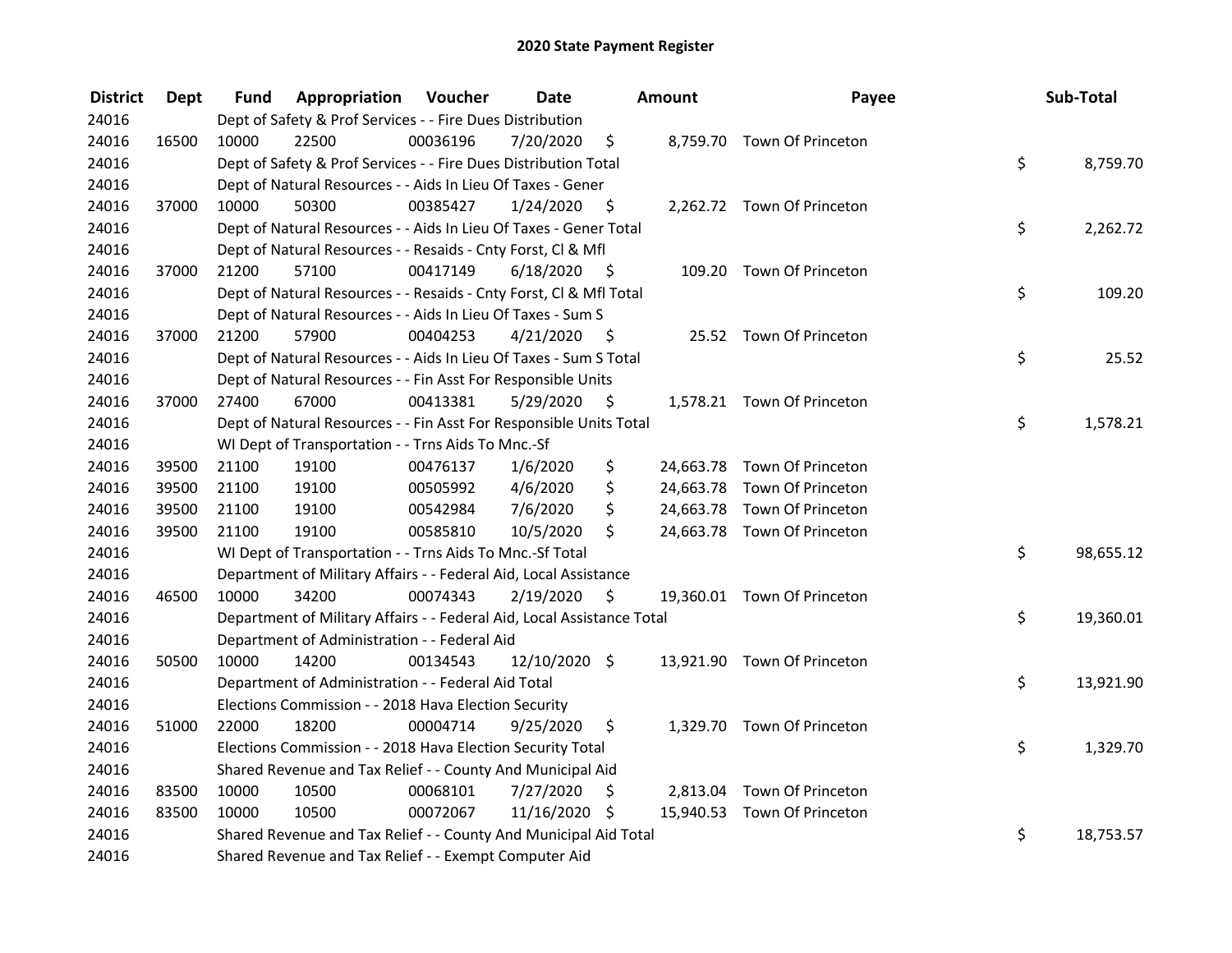| <b>District</b> | Dept  | <b>Fund</b> | Appropriation                                                 | <b>Voucher</b> | <b>Date</b>     | Amount   | Payee             | Sub-Total  |
|-----------------|-------|-------------|---------------------------------------------------------------|----------------|-----------------|----------|-------------------|------------|
| 24016           | 83500 | 10000       | 10900                                                         | 00065253       | 7/27/2020       | 50.92    | Town Of Princeton |            |
| 24016           |       |             | Shared Revenue and Tax Relief - - Exempt Computer Aid Total   |                |                 |          |                   | 50.92      |
| 24016           |       |             | Shared Revenue and Tax Relief - - Utility Aid                 |                |                 |          |                   |            |
| 24016           | 83500 | 10000       | 11000                                                         | 00068101       | 7/27/2020       | 508.69   | Town Of Princeton |            |
| 24016           | 83500 | 10000       | 11000                                                         | 00072067       | $11/16/2020$ \$ | 2.962.85 | Town Of Princeton |            |
| 24016           |       |             | Shared Revenue and Tax Relief - - Utility Aid Total           |                |                 |          |                   | 3,471.54   |
| 24016           |       |             | Shared Revenue and Tax Relief - - Personal Property Aid       |                |                 |          |                   |            |
| 24016           | 83500 | 10000       | 11100                                                         | 00060632       | 5/4/2020        | 6.242.52 | Town Of Princeton |            |
| 24016           |       |             | Shared Revenue and Tax Relief - - Personal Property Aid Total |                |                 |          |                   | 6,242.52   |
| 24016 Total     |       |             |                                                               |                |                 |          |                   | 174,520.63 |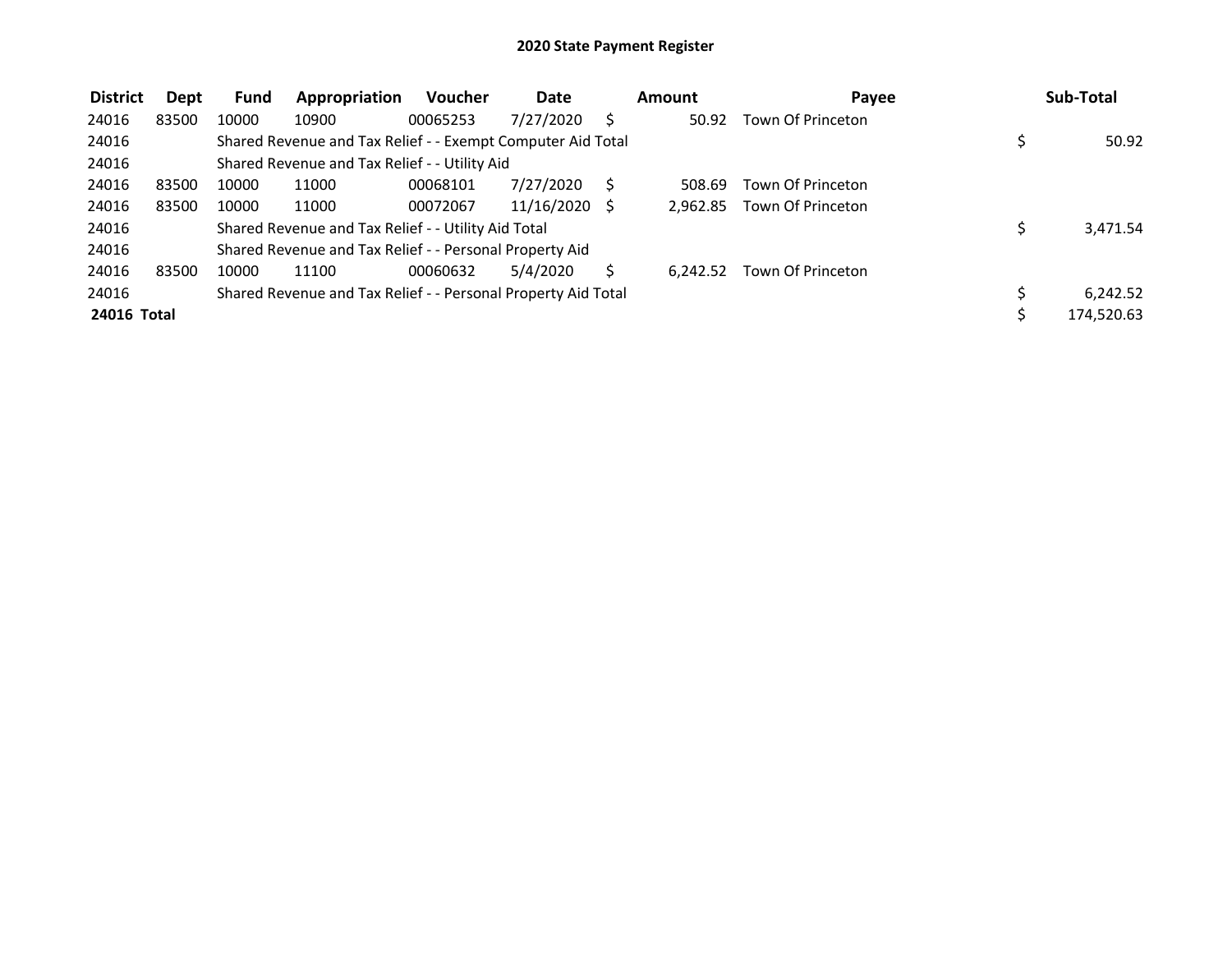| <b>District</b> | <b>Dept</b> | Fund  | Appropriation                                                      | Voucher  | <b>Date</b>   |      | Amount   | Payee                         | Sub-Total       |
|-----------------|-------------|-------|--------------------------------------------------------------------|----------|---------------|------|----------|-------------------------------|-----------------|
| 24018           |             |       | Dept of Safety & Prof Services - - Fire Dues Distribution          |          |               |      |          |                               |                 |
| 24018           | 16500       | 10000 | 22500                                                              | 00036197 | 7/20/2020     | \$   |          | 1,224.13 Town of Saint Marie  |                 |
| 24018           |             |       | Dept of Safety & Prof Services - - Fire Dues Distribution Total    |          |               |      |          |                               | \$<br>1,224.13  |
| 24018           |             |       | Dept of Natural Resources - - Aids In Lieu Of Taxes - Gener        |          |               |      |          |                               |                 |
| 24018           | 37000       | 10000 | 50300                                                              | 00385422 | 1/24/2020     | \$   |          | 4,510.92 Town of Saint Marie  |                 |
| 24018           | 37000       | 10000 | 50300                                                              | 00385423 | 1/24/2020     | \$   |          | 9,266.85 Town of Saint Marie  |                 |
| 24018           | 37000       | 10000 | 50300                                                              | 00385424 | 1/24/2020     | \$   |          | 2,391.93 Town of Saint Marie  |                 |
| 24018           | 37000       | 10000 | 50300                                                              | 00404192 | 4/21/2020     | \$   |          | 2,022.71 Town of Saint Marie  |                 |
| 24018           | 37000       | 10000 | 50300                                                              | 00404193 | 4/21/2020     | \$   |          | 189.36 Town of Saint Marie    |                 |
| 24018           |             |       | Dept of Natural Resources - - Aids In Lieu Of Taxes - Gener Total  |          |               |      |          |                               | \$<br>18,381.77 |
| 24018           |             |       | Dept of Natural Resources - - Resaids - Cnty Forst, Cl & Mfl       |          |               |      |          |                               |                 |
| 24018           | 37000       | 21200 | 57100                                                              | 00417150 | 6/18/2020     | - \$ | 39.00    | <b>Town of Saint Marie</b>    |                 |
| 24018           |             |       | Dept of Natural Resources - - Resaids - Cnty Forst, CI & Mfl Total |          |               |      |          |                               | \$<br>39.00     |
| 24018           |             |       | Dept of Natural Resources - - Aids In Lieu Of Taxes - Sum S        |          |               |      |          |                               |                 |
| 24018           | 37000       | 21200 | 57900                                                              | 00404194 | 4/21/2020     | \$,  |          | 703.37 Town of Saint Marie    |                 |
| 24018           | 37000       | 21200 | 57900                                                              | 00404195 | 4/21/2020     | \$   |          | 58.22 Town of Saint Marie     |                 |
| 24018           |             |       | Dept of Natural Resources - - Aids In Lieu Of Taxes - Sum S Total  |          |               |      |          |                               | \$<br>761.59    |
| 24018           |             |       | Dept of Natural Resources - - Fin Asst For Responsible Units       |          |               |      |          |                               |                 |
| 24018           | 37000       | 27400 | 67000                                                              | 00413362 | 5/29/2020     | - \$ |          | 438.13 Town of Saint Marie    |                 |
| 24018           |             |       | Dept of Natural Resources - - Fin Asst For Responsible Units Total |          |               |      |          |                               | \$<br>438.13    |
| 24018           |             |       | WI Dept of Transportation - - Trns Aids To Mnc.-Sf                 |          |               |      |          |                               |                 |
| 24018           | 39500       | 21100 | 19100                                                              | 00476138 | 1/6/2020      | \$   |          | 16,004.52 Town of Saint Marie |                 |
| 24018           | 39500       | 21100 | 19100                                                              | 00505993 | 4/6/2020      | \$   |          | 16,004.52 Town of Saint Marie |                 |
| 24018           | 39500       | 21100 | 19100                                                              | 00542985 | 7/6/2020      | \$   |          | 16,004.52 Town of Saint Marie |                 |
| 24018           | 39500       | 21100 | 19100                                                              | 00585811 | 10/5/2020     | \$   |          | 16,004.52 Town of Saint Marie |                 |
| 24018           |             |       | WI Dept of Transportation - - Trns Aids To Mnc.-Sf Total           |          |               |      |          |                               | \$<br>64,018.08 |
| 24018           |             |       | Department of Administration - - Federal Aid                       |          |               |      |          |                               |                 |
| 24018           | 50500       | 10000 | 14200                                                              | 00129892 | 10/2/2020     | \$   | 5,739.00 | Town of Saint Marie           |                 |
| 24018           | 50500       | 10000 | 14200                                                              | 00134545 | 12/10/2020    | \$   | 3,000.00 | Town of Saint Marie           |                 |
| 24018           | 50500       | 10000 | 14200                                                              | 00136277 | 12/17/2020 \$ |      | 19.25    | Town of Saint Marie           |                 |
| 24018           |             |       | Department of Administration - - Federal Aid Total                 |          |               |      |          |                               | \$<br>8,758.25  |
| 24018           |             |       | Elections Commission - - 2018 Hava Election Security               |          |               |      |          |                               |                 |
| 24018           | 51000       | 22000 | 18200                                                              | 00004354 | 8/28/2020     | \$   |          | 471.70 Town of Saint Marie    |                 |
| 24018           |             |       | Elections Commission - - 2018 Hava Election Security Total         |          |               |      |          |                               | \$<br>471.70    |
| 24018           |             |       | Shared Revenue and Tax Relief - - County And Municipal Aid         |          |               |      |          |                               |                 |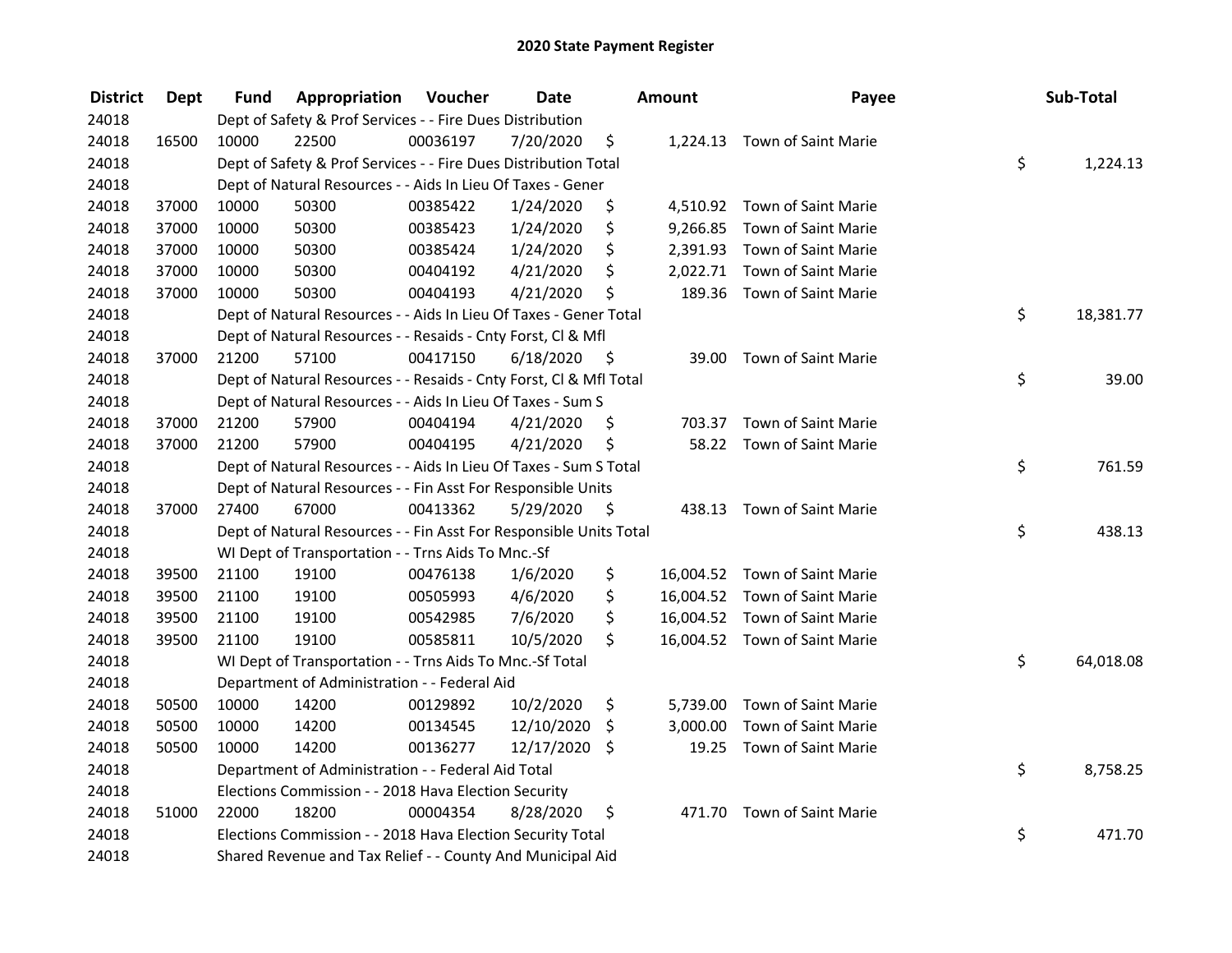| <b>District</b> | Dept  | Fund  | Appropriation                                                    | Voucher  | Date       | Amount    | Pavee               | Sub-Total  |
|-----------------|-------|-------|------------------------------------------------------------------|----------|------------|-----------|---------------------|------------|
| 24018           | 83500 | 10000 | 10500                                                            | 00068102 | 7/27/2020  | 1,946.59  | Town of Saint Marie |            |
| 24018           | 83500 | 10000 | 10500                                                            | 00072068 | 11/16/2020 | 11.030.69 | Town of Saint Marie |            |
| 24018           |       |       | Shared Revenue and Tax Relief - - County And Municipal Aid Total |          |            |           |                     | 12,977.28  |
| 24018           |       |       | Shared Revenue and Tax Relief - - Exempt Computer Aid            |          |            |           |                     |            |
| 24018           | 83500 | 10000 | 10900                                                            | 00065254 | 7/27/2020  | 3.11      | Town of Saint Marie |            |
| 24018           |       |       | Shared Revenue and Tax Relief - - Exempt Computer Aid Total      |          |            |           |                     | 3.11       |
| 24018           |       |       | Shared Revenue and Tax Relief - - Personal Property Aid          |          |            |           |                     |            |
| 24018           | 83500 | 10000 | 11100                                                            | 00060633 | 5/4/2020   | 434.75    | Town of Saint Marie |            |
| 24018           |       |       | Shared Revenue and Tax Relief - - Personal Property Aid Total    |          |            |           |                     | 434.75     |
| 24018 Total     |       |       |                                                                  |          |            |           |                     | 107,507.79 |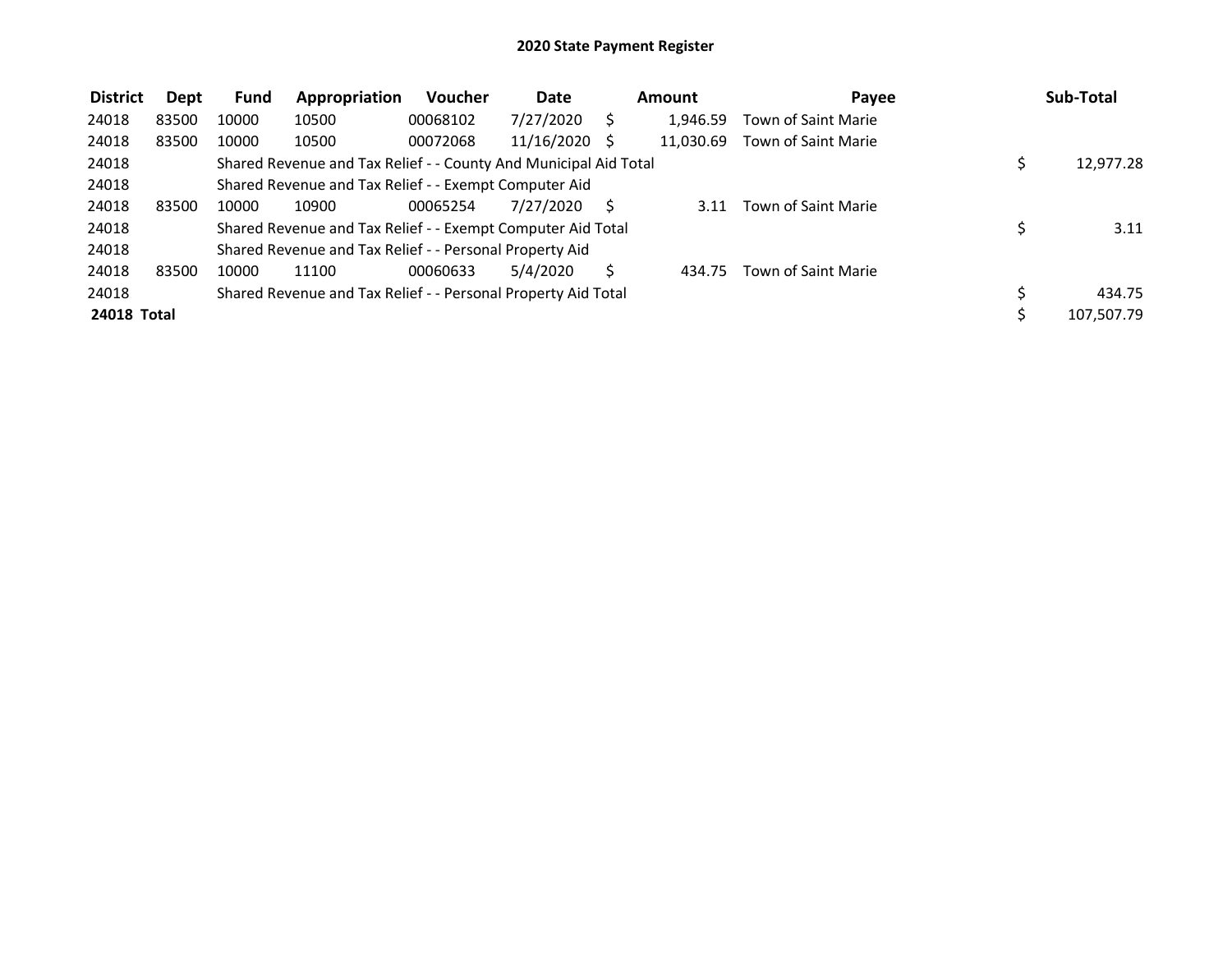| <b>District</b> | <b>Dept</b> | Fund  | Appropriation                                                      | Voucher  | <b>Date</b> |      | Amount    | Payee                     | Sub-Total       |
|-----------------|-------------|-------|--------------------------------------------------------------------|----------|-------------|------|-----------|---------------------------|-----------------|
| 24020           |             |       | Dept of Safety & Prof Services - - Fire Dues Distribution          |          |             |      |           |                           |                 |
| 24020           | 16500       | 10000 | 22500                                                              | 00036198 | 7/20/2020   | \$   |           | 1,270.06 Seneca, Town of  |                 |
| 24020           |             |       | Dept of Safety & Prof Services - - Fire Dues Distribution Total    |          |             |      |           |                           | \$<br>1,270.06  |
| 24020           |             |       | Dept of Natural Resources - - Aids In Lieu Of Taxes - Gener        |          |             |      |           |                           |                 |
| 24020           | 37000       | 10000 | 50300                                                              | 00385440 | 1/24/2020   | \$   |           | 15,724.88 Seneca, Town of |                 |
| 24020           | 37000       | 10000 | 50300                                                              | 00404526 | 4/21/2020   | \$   |           | 3,858.66 Seneca, Town of  |                 |
| 24020           |             |       | Dept of Natural Resources - - Aids In Lieu Of Taxes - Gener Total  |          |             |      |           |                           | \$<br>19,583.54 |
| 24020           |             |       | Dept of Natural Resources - - Resaids - Cnty Forst, Cl & Mfl       |          |             |      |           |                           |                 |
| 24020           | 37000       | 21200 | 57100                                                              | 00417151 | 6/18/2020   | - \$ |           | 16.60 Seneca, Town of     |                 |
| 24020           |             |       | Dept of Natural Resources - - Resaids - Cnty Forst, Cl & Mfl Total |          |             |      |           |                           | \$<br>16.60     |
| 24020           |             |       | Dept of Natural Resources - - Aids In Lieu Of Taxes - Sum S        |          |             |      |           |                           |                 |
| 24020           | 37000       | 21200 | 57900                                                              | 00404525 | 4/21/2020   | \$   | 1.78      | Seneca, Town of           |                 |
| 24020           | 37000       | 21200 | 57900                                                              | 00404527 | 4/21/2020   | \$   | 1,841.48  | Seneca, Town of           |                 |
| 24020           |             |       | Dept of Natural Resources - - Aids In Lieu Of Taxes - Sum S Total  |          |             |      |           |                           | \$<br>1,843.26  |
| 24020           |             |       | Dept of Natural Resources - - Fin Asst For Responsible Units       |          |             |      |           |                           |                 |
| 24020           | 37000       | 27400 | 67000                                                              | 00412798 | 5/29/2020   | \$   | 588.66    | Seneca, Town of           |                 |
| 24020           |             |       | Dept of Natural Resources - - Fin Asst For Responsible Units Total |          |             |      |           |                           | \$<br>588.66    |
| 24020           |             |       | WI Dept of Transportation - - Trns Aids To Mnc.-Sf                 |          |             |      |           |                           |                 |
| 24020           | 39500       | 21100 | 19100                                                              | 00476139 | 1/6/2020    | \$   | 14,683.95 | Seneca, Town of           |                 |
| 24020           | 39500       | 21100 | 19100                                                              | 00505994 | 4/6/2020    | \$   |           | 14,683.95 Seneca, Town of |                 |
| 24020           | 39500       | 21100 | 19100                                                              | 00542986 | 7/6/2020    | \$   |           | 14,683.95 Seneca, Town of |                 |
| 24020           | 39500       | 21100 | 19100                                                              | 00585812 | 10/5/2020   | \$   |           | 14,683.95 Seneca, Town of |                 |
| 24020           |             |       | WI Dept of Transportation - - Trns Aids To Mnc.-Sf Total           |          |             |      |           |                           | \$<br>58,735.80 |
| 24020           |             |       | WI Dept of Transportation - - Loc Rd Imp Prg St Fd                 |          |             |      |           |                           |                 |
| 24020           | 39500       | 21100 | 27800                                                              | 00550178 | 7/9/2020    | \$   |           | 12,931.49 Seneca, Town of |                 |
| 24020           |             |       | WI Dept of Transportation - - Loc Rd Imp Prg St Fd Total           |          |             |      |           |                           | \$<br>12,931.49 |
| 24020           |             |       | Department of Administration - - Federal Aid                       |          |             |      |           |                           |                 |
| 24020           | 50500       | 10000 | 14200                                                              | 00129891 | 10/2/2020   | \$   | 6,600.00  | Seneca, Town of           |                 |
| 24020           | 50500       | 10000 | 14200                                                              | 00132150 | 11/13/2020  | \$   | 17.00     | Seneca, Town of           |                 |
| 24020           | 50500       | 10000 | 14200                                                              | 00134544 | 12/10/2020  | S.   | 3,000.00  | Seneca, Town of           |                 |
| 24020           |             |       | Department of Administration - - Federal Aid Total                 |          |             |      |           |                           | \$<br>9,617.00  |
| 24020           |             |       | Elections Commission - - 2018 Hava Election Security               |          |             |      |           |                           |                 |
| 24020           | 51000       | 22000 | 18200                                                              | 00004117 | 8/6/2020    | \$   | 481.60    | Seneca, Town of           |                 |
| 24020           |             |       | Elections Commission - - 2018 Hava Election Security Total         |          |             |      |           |                           | \$<br>481.60    |
| 24020           |             |       | Shared Revenue and Tax Relief - - County And Municipal Aid         |          |             |      |           |                           |                 |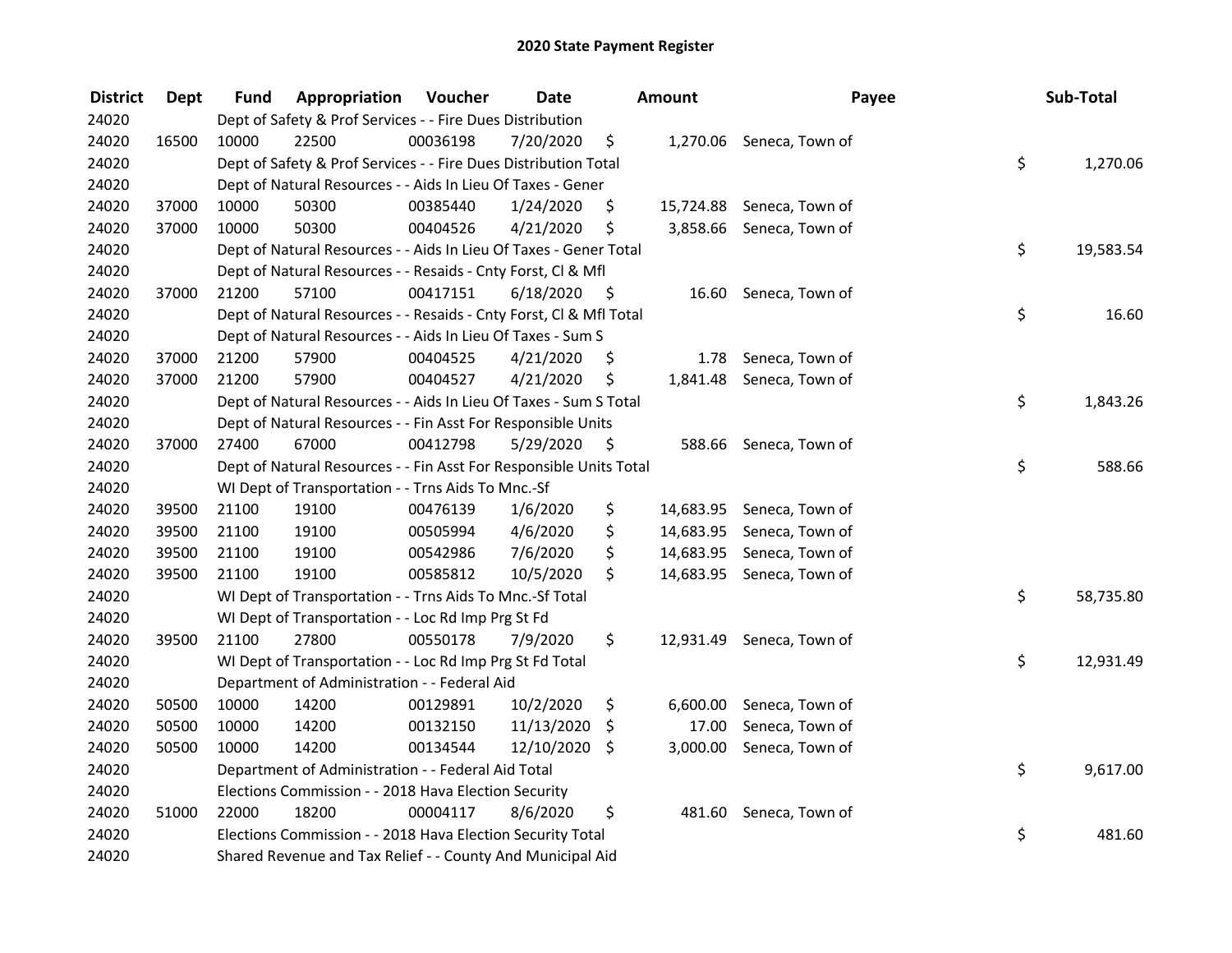| <b>District</b> | Dept  | <b>Fund</b> | Appropriation                                                       | <b>Voucher</b> | Date          |     | Amount    |                 | Payee | Sub-Total  |
|-----------------|-------|-------------|---------------------------------------------------------------------|----------------|---------------|-----|-----------|-----------------|-------|------------|
| 24020           | 83500 | 10000       | 10500                                                               | 00068103       | 7/27/2020     | S   | 225.22    | Seneca, Town of |       |            |
| 24020           | 83500 | 10000       | 10500                                                               | 00072069       | 11/16/2020 \$ |     | 15,918.92 | Seneca, Town of |       |            |
| 24020           |       |             | Shared Revenue and Tax Relief - - County And Municipal Aid Total    |                |               |     |           |                 | \$    | 16,144.14  |
| 24020           |       |             | Shared Revenue and Tax Relief - - Exempt Computer Aid               |                |               |     |           |                 |       |            |
| 24020           | 83500 | 10000       | 10900                                                               | 00065255       | 7/27/2020     | - S | 4.16      | Seneca, Town of |       |            |
| 24020           |       |             | Shared Revenue and Tax Relief - - Exempt Computer Aid Total         |                |               |     |           |                 | \$    | 4.16       |
| 24020           |       |             | Shared Revenue and Tax Relief - - Personal Property Aid             |                |               |     |           |                 |       |            |
| 24020           | 83500 | 10000       | 11100                                                               | 00060634       | 5/4/2020      | S   | 661.98    | Seneca, Town of |       |            |
| 24020           |       |             | Shared Revenue and Tax Relief - - Personal Property Aid Total       |                |               |     |           |                 | \$    | 661.98     |
| 24020           |       |             | Shared Revenue and Tax Relief - - Payments For Municipal Svcs       |                |               |     |           |                 |       |            |
| 24020           | 83500 | 10000       | 50100                                                               | 00054735       | 2/3/2020      | \$  | 75.00     | Seneca, Town of |       |            |
| 24020           |       |             | Shared Revenue and Tax Relief - - Payments For Municipal Svcs Total |                |               |     |           |                 | \$    | 75.00      |
| 24020 Total     |       |             |                                                                     |                |               |     |           |                 |       | 121,953.29 |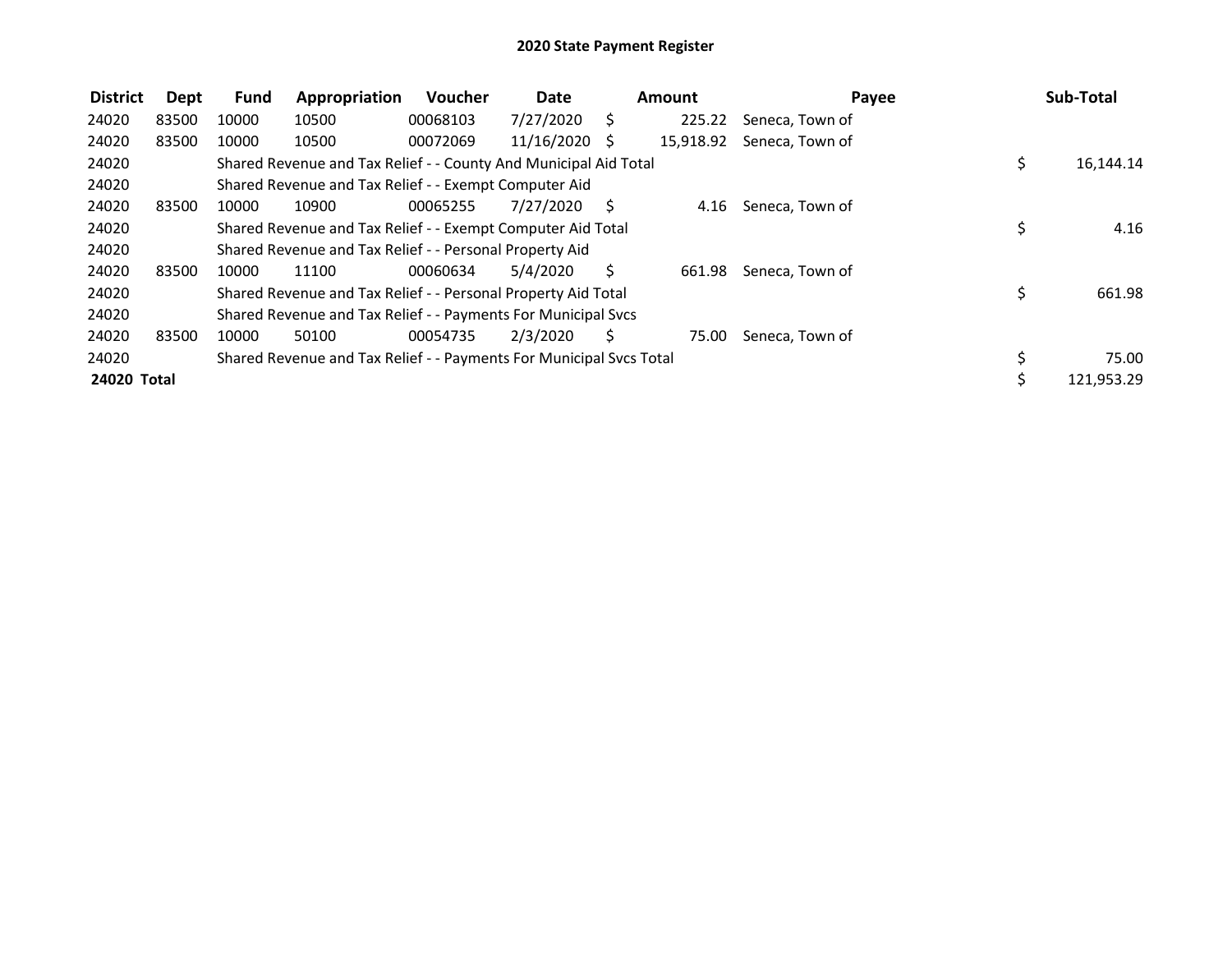| <b>District</b> | <b>Dept</b> | Fund  | Appropriation                                                         | Voucher  | <b>Date</b>   |      | <b>Amount</b> | Payee                         | Sub-Total       |
|-----------------|-------------|-------|-----------------------------------------------------------------------|----------|---------------|------|---------------|-------------------------------|-----------------|
| 24141           |             |       | Dept of Safety & Prof Services - - Fire Dues Distribution             |          |               |      |               |                               |                 |
| 24141           | 16500       | 10000 | 22500                                                                 | 00036199 | 7/20/2020     | \$   |               | 690.11 Village Of Kingston    |                 |
| 24141           |             |       | Dept of Safety & Prof Services - - Fire Dues Distribution Total       |          |               |      |               |                               | \$<br>690.11    |
| 24141           |             |       | Dept of Natural Resources - - General Program Operations --           |          |               |      |               |                               |                 |
| 24141           | 37000       | 21200 | 25400                                                                 | 00407015 | 5/11/2020     | \$   | 136.75        | Village Of Kingston           |                 |
| 24141           | 37000       | 21200 | 25400                                                                 | 00439382 | 10/1/2020     | \$   | 124.50        | Village Of Kingston           |                 |
| 24141           | 37000       | 21200 | 25400                                                                 | 00451864 | 12/18/2020 \$ |      |               | 373.50 Village Of Kingston    |                 |
| 24141           |             |       | Dept of Natural Resources - - General Program Operations -- Total     |          |               |      |               |                               | \$<br>634.75    |
| 24141           |             |       | Dept of Natural Resources - - Resaids - Cnty Forst, Cl & Mfl          |          |               |      |               |                               |                 |
| 24141           | 37000       | 21200 | 57100                                                                 | 00417152 | 6/18/2020     | - \$ |               | 5.60 Village Of Kingston      |                 |
| 24141           |             |       | Dept of Natural Resources - - Resaids - Cnty Forst, Cl & Mfl Total    |          |               |      |               |                               | \$<br>5.60      |
| 24141           |             |       | Dept of Natural Resources - - Fin Asst For Responsible Units          |          |               |      |               |                               |                 |
| 24141           | 37000       | 27400 | 67000                                                                 | 00412835 | 5/29/2020     | -\$  |               | 850.90 Village Of Kingston    |                 |
| 24141           |             |       | Dept of Natural Resources - - Fin Asst For Responsible Units Total    |          |               |      |               |                               | \$<br>850.90    |
| 24141           |             |       | WI Dept of Transportation - - Trns Aids To Mnc.-Sf                    |          |               |      |               |                               |                 |
| 24141           | 39500       | 21100 | 19100                                                                 | 00476140 | 1/6/2020      | \$   | 1,799.63      | Village Of Kingston           |                 |
| 24141           | 39500       | 21100 | 19100                                                                 | 00505995 | 4/6/2020      | \$   | 1,799.63      | Village Of Kingston           |                 |
| 24141           | 39500       | 21100 | 19100                                                                 | 00542987 | 7/6/2020      | \$   | 1,799.63      | Village Of Kingston           |                 |
| 24141           | 39500       | 21100 | 19100                                                                 | 00585813 | 10/5/2020     | \$   |               | 1,799.65 Village Of Kingston  |                 |
| 24141           |             |       | WI Dept of Transportation - - Trns Aids To Mnc.-Sf Total              |          |               |      |               |                               | \$<br>7,198.54  |
| 24141           |             |       | Department of Administration - - Federal Aid                          |          |               |      |               |                               |                 |
| 24141           | 50500       | 10000 | 14200                                                                 | 00129893 | 10/2/2020     | \$   |               | 5,251.00 Village Of Kingston  |                 |
| 24141           |             |       | Department of Administration - - Federal Aid Total                    |          |               |      |               |                               | \$<br>5,251.00  |
| 24141           |             |       | Department of Administration - - Telecom Access; School Dist          |          |               |      |               |                               |                 |
| 24141           | 50500       | 25500 | 46600                                                                 | 00126511 | 8/27/2020     | -S   |               | 500.00 Village Of Kingston    |                 |
| 24141           |             |       | Department of Administration - - Telecom Access; School Dist Total    |          |               |      |               |                               | \$<br>500.00    |
| 24141           |             |       | Shared Revenue and Tax Relief - - Expenditure Restraint Program       |          |               |      |               |                               |                 |
| 24141           | 83500       | 10000 | 10100                                                                 | 00068104 | 7/27/2020     | \$   |               | 304.36 Village Of Kingston    |                 |
| 24141           |             |       | Shared Revenue and Tax Relief - - Expenditure Restraint Program Total |          |               |      |               |                               | \$<br>304.36    |
| 24141           |             |       | Shared Revenue and Tax Relief - - County And Municipal Aid            |          |               |      |               |                               |                 |
| 24141           | 83500       | 10000 | 10500                                                                 | 00068104 | 7/27/2020     | \$   |               | 9,751.29 Village Of Kingston  |                 |
| 24141           | 83500       | 10000 | 10500                                                                 | 00072070 | 11/16/2020    | - \$ |               | 55,257.34 Village Of Kingston |                 |
| 24141           |             |       | Shared Revenue and Tax Relief - - County And Municipal Aid Total      |          |               |      |               |                               | \$<br>65,008.63 |
| 24141           |             |       | Shared Revenue and Tax Relief - - Exempt Computer Aid                 |          |               |      |               |                               |                 |
| 24141           | 83500       | 10000 | 10900                                                                 | 00065256 | 7/27/2020     | \$   |               | 32.22 Village Of Kingston     |                 |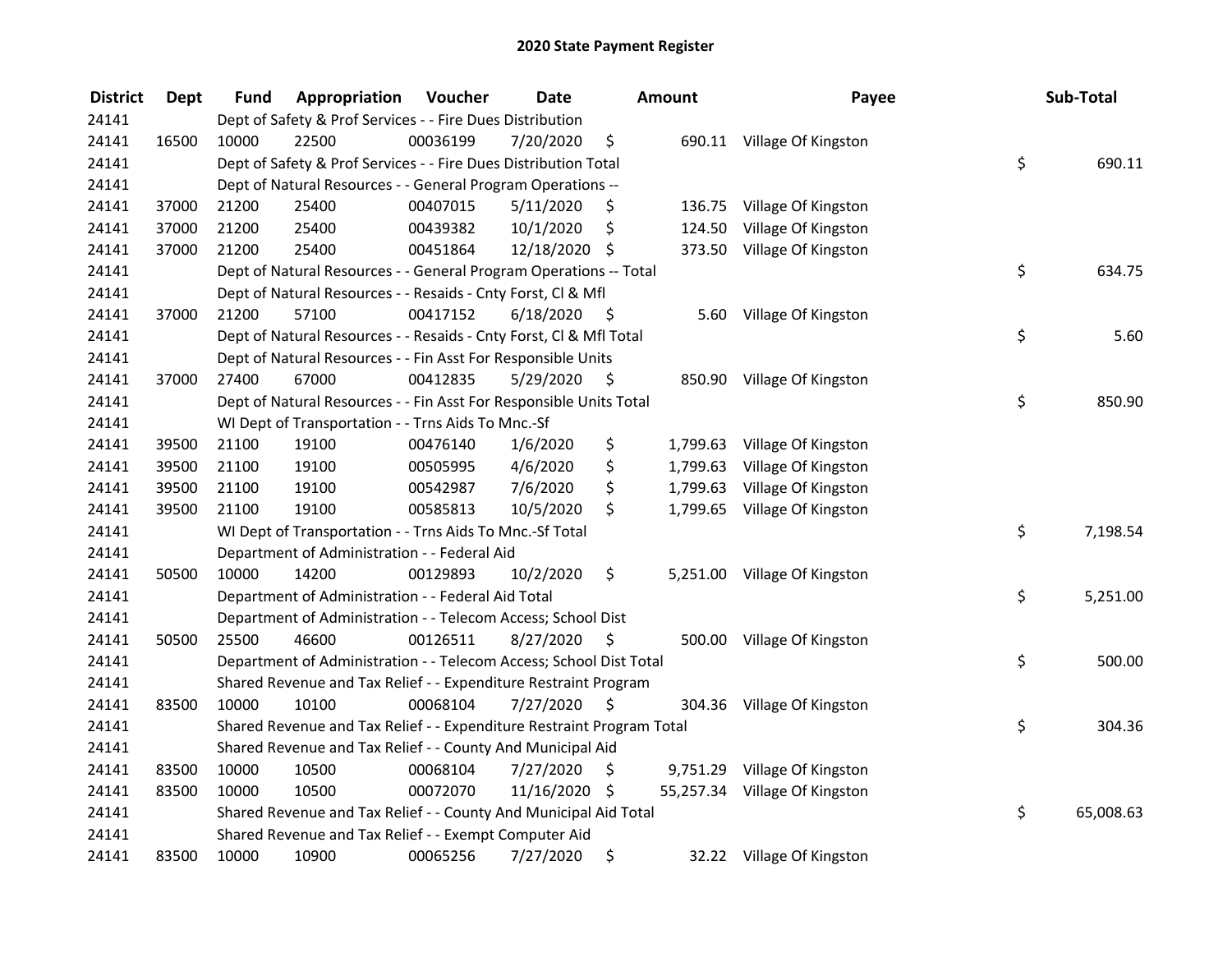| <b>District</b> | <b>Dept</b> | Fund  | Appropriation                                                 | <b>Voucher</b> | Date     | Amount   | Pavee               | Sub-Total |
|-----------------|-------------|-------|---------------------------------------------------------------|----------------|----------|----------|---------------------|-----------|
| 24141           |             |       | Shared Revenue and Tax Relief - - Exempt Computer Aid Total   |                |          |          |                     | 32.22     |
| 24141           |             |       | Shared Revenue and Tax Relief - - Personal Property Aid       |                |          |          |                     |           |
| 24141           | 83500       | 10000 | 11100                                                         | 00060635       | 5/4/2020 | 1,389.39 | Village Of Kingston |           |
| 24141           |             |       | Shared Revenue and Tax Relief - - Personal Property Aid Total |                |          |          |                     | 1.389.39  |
| 24141 Total     |             |       |                                                               |                |          |          |                     | 81,865.50 |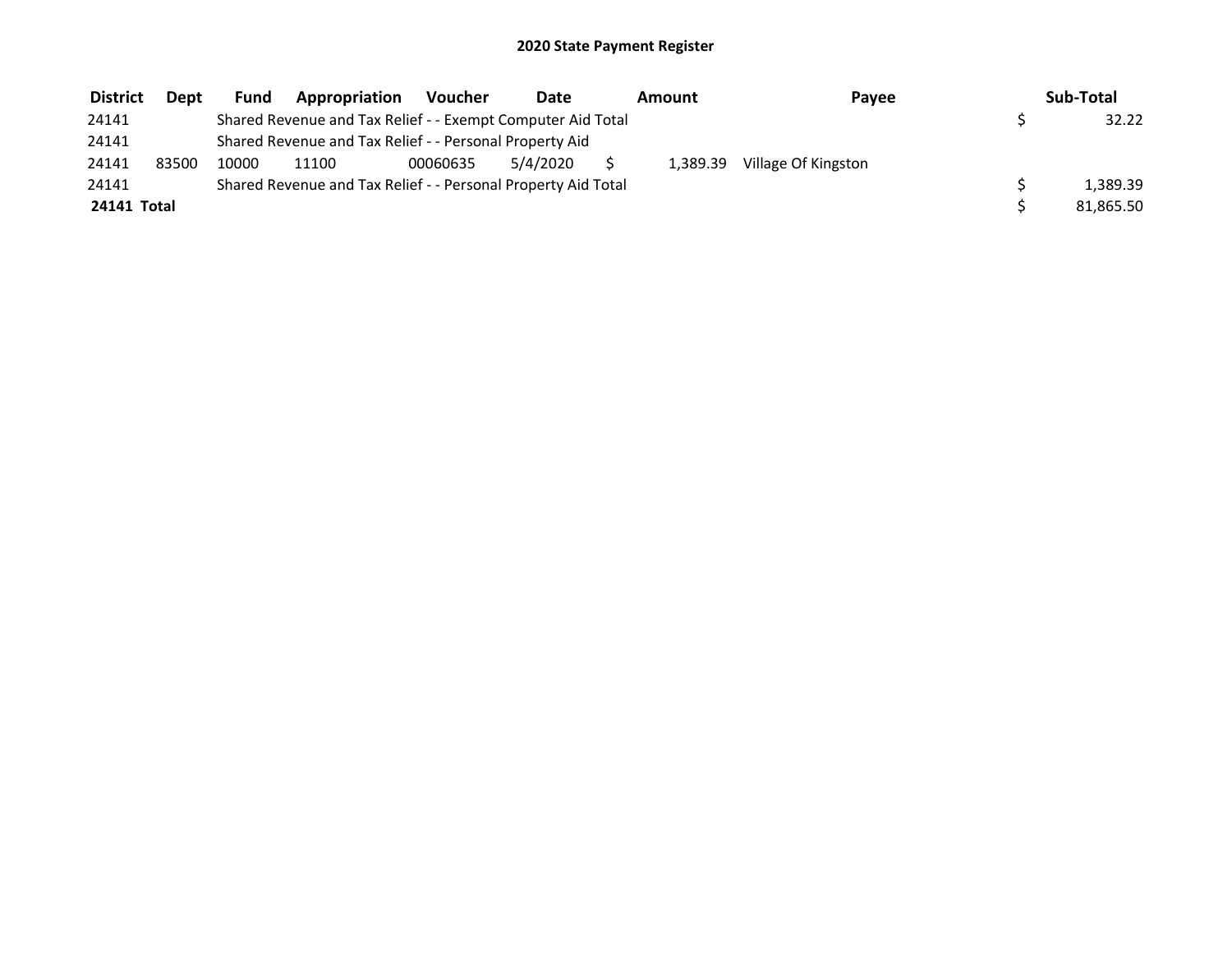| <b>District</b> | <b>Dept</b> | <b>Fund</b> | Appropriation                                                      | Voucher  | <b>Date</b> |      | Amount   | Payee                          | Sub-Total       |
|-----------------|-------------|-------------|--------------------------------------------------------------------|----------|-------------|------|----------|--------------------------------|-----------------|
| 24154           |             |             | Dept of Safety & Prof Services - - Fire Dues Distribution          |          |             |      |          |                                |                 |
| 24154           | 16500       | 10000       | 22500                                                              | 00036200 | 7/20/2020   | \$   |          | 678.31 Village Of Marquette    |                 |
| 24154           |             |             | Dept of Safety & Prof Services - - Fire Dues Distribution Total    |          |             |      |          |                                | \$<br>678.31    |
| 24154           |             |             | Dept of Natural Resources - - Aids In Lieu Of Taxes - Gener        |          |             |      |          |                                |                 |
| 24154           | 37000       | 10000       | 50300                                                              | 00405387 | 4/21/2020   | \$.  | 27.10    | Village Of Marquette           |                 |
| 24154           |             |             | Dept of Natural Resources - - Aids In Lieu Of Taxes - Gener Total  |          |             |      |          |                                | \$<br>27.10     |
| 24154           |             |             | Dept of Natural Resources - - Fin Asst For Responsible Units       |          |             |      |          |                                |                 |
| 24154           | 37000       | 27400       | 67000                                                              | 00412975 | 5/29/2020   | - \$ |          | 122.80 Village Of Marquette    |                 |
| 24154           |             |             | Dept of Natural Resources - - Fin Asst For Responsible Units Total |          |             |      |          |                                | \$<br>122.80    |
| 24154           |             |             | WI Dept of Transportation - - Trns Aids To Mnc.-Sf                 |          |             |      |          |                                |                 |
| 24154           | 39500       | 21100       | 19100                                                              | 00476141 | 1/6/2020    | \$   | 2,503.17 | Village Of Marquette           |                 |
| 24154           | 39500       | 21100       | 19100                                                              | 00505996 | 4/6/2020    | \$   | 2,503.17 | Village Of Marquette           |                 |
| 24154           | 39500       | 21100       | 19100                                                              | 00542988 | 7/6/2020    | \$   | 2,503.17 | Village Of Marquette           |                 |
| 24154           | 39500       | 21100       | 19100                                                              | 00585814 | 10/5/2020   | \$   | 2,503.17 | Village Of Marquette           |                 |
| 24154           |             |             | WI Dept of Transportation - - Trns Aids To Mnc.-Sf Total           |          |             |      |          |                                | \$<br>10,012.68 |
| 24154           |             |             | Department of Administration - - Federal Aid                       |          |             |      |          |                                |                 |
| 24154           | 50500       | 10000       | 14200                                                              | 00126639 | 8/12/2020   | \$   | 197.44   | Village Of Marquette           |                 |
| 24154           | 50500       | 10000       | 14200                                                              | 00129894 | 10/2/2020   | \$   |          | 4,802.56 Village Of Marquette  |                 |
| 24154           |             |             | Department of Administration - - Federal Aid Total                 |          |             |      |          |                                | \$<br>5,000.00  |
| 24154           |             |             | Elections Commission - - 2018 Hava Election Security               |          |             |      |          |                                |                 |
| 24154           | 51000       | 22000       | 18200                                                              | 00003428 | 6/26/2020   | \$   |          | 311.10 Village Of Marquette    |                 |
| 24154           |             |             | Elections Commission - - 2018 Hava Election Security Total         |          |             |      |          |                                | \$<br>311.10    |
| 24154           |             |             | Shared Revenue and Tax Relief - - County And Municipal Aid         |          |             |      |          |                                |                 |
| 24154           | 83500       | 10000       | 10500                                                              | 00068105 | 7/27/2020   | \$   |          | 4,277.78 Village Of Marquette  |                 |
| 24154           | 83500       | 10000       | 10500                                                              | 00072071 | 11/16/2020  | \$   |          | 24,240.72 Village Of Marquette |                 |
| 24154           |             |             | Shared Revenue and Tax Relief - - County And Municipal Aid Total   |          |             |      |          |                                | \$<br>28,518.50 |
| 24154           |             |             | Shared Revenue and Tax Relief - - Exempt Computer Aid              |          |             |      |          |                                |                 |
| 24154           | 83500       | 10000       | 10900                                                              | 00065257 | 7/27/2020   | \$   | 1.03     | Village Of Marquette           |                 |
| 24154           |             |             | Shared Revenue and Tax Relief - - Exempt Computer Aid Total        |          |             |      |          |                                | \$<br>1.03      |
| 24154           |             |             | Shared Revenue and Tax Relief - - Personal Property Aid            |          |             |      |          |                                |                 |
| 24154           | 83500       | 10000       | 11100                                                              | 00060636 | 5/4/2020    | \$   | 0.30     | Village Of Marquette           |                 |
| 24154           |             |             | Shared Revenue and Tax Relief - - Personal Property Aid Total      |          |             |      |          |                                | \$<br>0.30      |
| 24154 Total     |             |             |                                                                    |          |             |      |          |                                | \$<br>44,671.82 |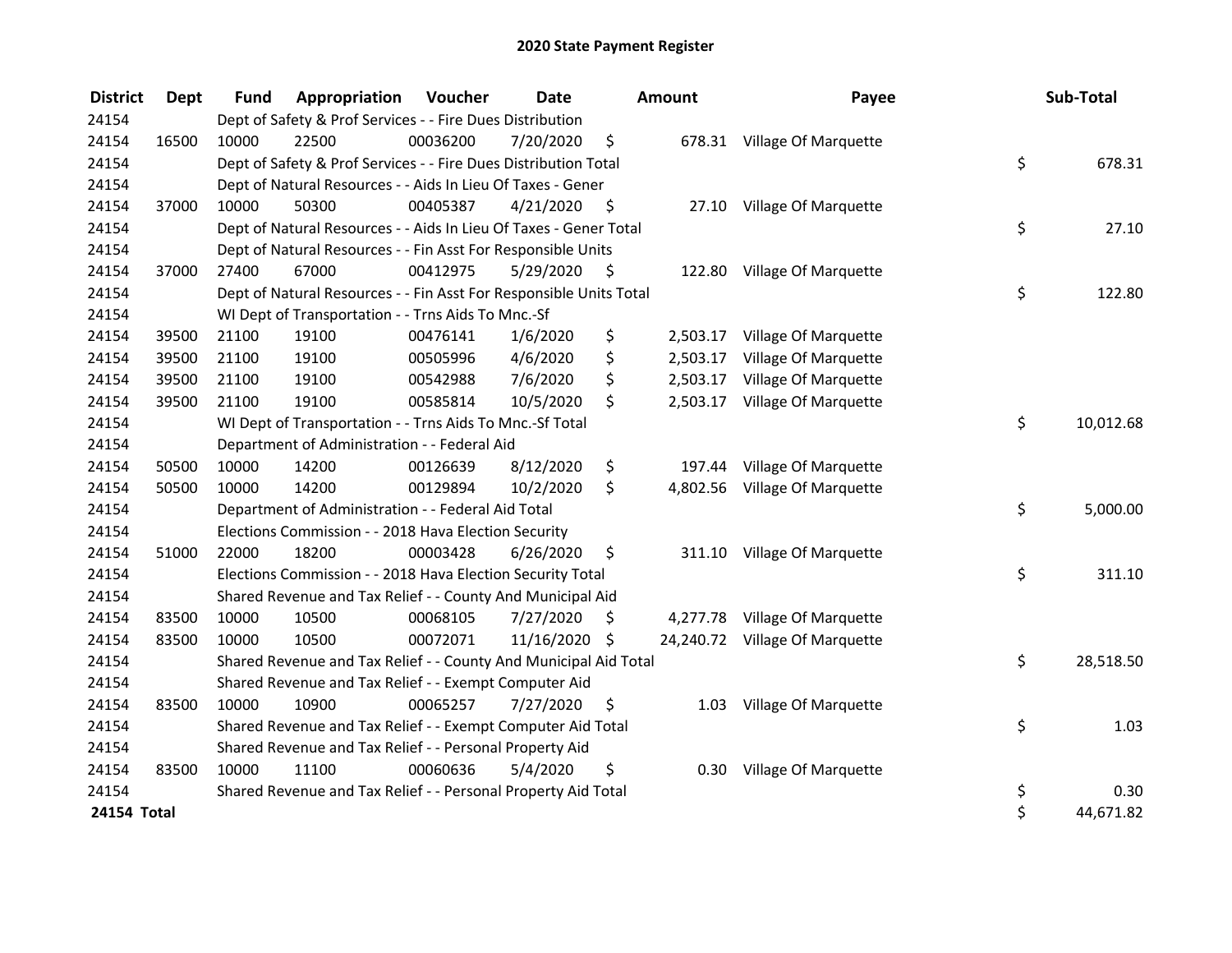| <b>District</b> | Dept  | Fund  | Appropriation                                                                          | Voucher  | <b>Date</b> |      | Amount    |                          | Payee | Sub-Total |
|-----------------|-------|-------|----------------------------------------------------------------------------------------|----------|-------------|------|-----------|--------------------------|-------|-----------|
| 24206           |       |       | Dept of Safety & Prof Services - - Fire Dues Distribution                              |          |             |      |           |                          |       |           |
| 24206           | 16500 | 10000 | 22500                                                                                  | 00036201 | 7/20/2020   | \$   |           | 12,493.92 City Of Berlin |       |           |
| 24206           |       |       | Dept of Safety & Prof Services - - Fire Dues Distribution Total                        |          |             |      |           |                          | \$    | 12,493.92 |
| 24206           |       |       | Dept of Natural Resources - - Aids In Lieu Of Taxes - Gener                            |          |             |      |           |                          |       |           |
| 24206           | 37000 | 10000 | 50300                                                                                  | 00404559 | 4/21/2020   | \$   |           | 26.61 City Of Berlin     |       |           |
| 24206           |       |       | Dept of Natural Resources - - Aids In Lieu Of Taxes - Gener Total                      |          |             |      |           |                          | \$    | 26.61     |
| 24206           |       |       | Dept of Natural Resources - - General Program Operations --                            |          |             |      |           |                          |       |           |
| 24206           | 37000 | 21200 | 25400                                                                                  | 00420111 | 6/30/2020   | - \$ |           | 173.50 City Of Berlin    |       |           |
| 24206           |       |       | Dept of Natural Resources - - General Program Operations -- Total                      |          |             |      |           |                          | \$    | 173.50    |
| 24206           |       |       | Dept of Natural Resources - - Resaids - Fire Suppress Grant                            |          |             |      |           |                          |       |           |
| 24206           | 37000 | 21200 | 54500                                                                                  | 00408355 | 5/13/2020   | - \$ |           | 1,088.03 City Of Berlin  |       |           |
| 24206           |       |       | Dept of Natural Resources - - Resaids - Fire Suppress Grant Total                      |          |             |      |           |                          | \$    | 1,088.03  |
| 24206           |       |       | Dept of Natural Resources - - Aids In Lieu Of Taxes - Sum S                            |          |             |      |           |                          |       |           |
| 24206           | 37000 | 21200 | 57900                                                                                  | 00404558 | 4/21/2020   | - \$ |           | 56.32 City Of Berlin     |       |           |
| 24206           |       |       | Dept of Natural Resources - - Aids In Lieu Of Taxes - Sum S Total                      |          |             |      |           |                          | \$    | 56.32     |
| 24206           |       |       | Dept of Natural Resources - - Fin Asst For Responsible Units                           |          |             |      |           |                          |       |           |
| 24206           | 37000 | 27400 | 67000                                                                                  | 00413096 | 5/29/2020   | \$   |           | 24,559.75 City Of Berlin |       |           |
| 24206           |       |       | Dept of Natural Resources - - Fin Asst For Responsible Units Total                     |          |             |      |           |                          | \$    | 24,559.75 |
| 24206           |       |       | WI Dept of Transportation - - Chem Tst Trng Srv Sf, Blood Draws for State Patrol       |          |             |      |           |                          |       |           |
| 24206           | 39500 | 10000 | 52800                                                                                  | 00482308 | 1/17/2020   | - \$ |           | 50.00 City Of Berlin     |       |           |
| 24206           |       |       | WI Dept of Transportation - - Chem Tst Trng Srv Sf, Blood Draws for State Patrol Total |          |             |      |           |                          | \$    | 50.00     |
| 24206           |       |       | WI Dept of Transportation - - Conn Hwy Aids St Fds                                     |          |             |      |           |                          |       |           |
| 24206           | 39500 | 21100 | 16200                                                                                  | 00477376 | 1/6/2020    | \$   |           | 9,423.97 City Of Berlin  |       |           |
| 24206           | 39500 | 21100 | 16200                                                                                  | 00507231 | 4/6/2020    | \$   | 9,423.97  | City Of Berlin           |       |           |
| 24206           | 39500 | 21100 | 16200                                                                                  | 00544223 | 7/6/2020    | \$   | 9,423.97  | City Of Berlin           |       |           |
| 24206           | 39500 | 21100 | 16200                                                                                  | 00587049 | 10/5/2020   | \$   | 9,423.97  | City Of Berlin           |       |           |
| 24206           |       |       | WI Dept of Transportation - - Conn Hwy Aids St Fds Total                               |          |             |      |           |                          | \$    | 37,695.88 |
| 24206           |       |       | WI Dept of Transportation - - Tc, Trns Oper Aid Sf                                     |          |             |      |           |                          |       |           |
| 24206           | 39500 | 21100 | 17700                                                                                  | 00525211 | 5/13/2020   | \$   | 13,172.00 | City Of Berlin           |       |           |
| 24206           | 39500 | 21100 | 17700                                                                                  | 00574222 | 8/28/2020   | \$   | 39,515.00 | City Of Berlin           |       |           |
| 24206           |       |       | WI Dept of Transportation - - Tc, Trns Oper Aid Sf Total                               |          |             |      |           |                          | \$    | 52,687.00 |
| 24206           |       |       | WI Dept of Transportation - - Trnst/Trns-Rel Aid F                                     |          |             |      |           |                          |       |           |
| 24206           | 39500 | 21100 | 18200                                                                                  | 00493962 | 2/18/2020   | \$   |           | 22,433.03 City Of Berlin |       |           |
| 24206           | 39500 | 21100 | 18200                                                                                  | 00539257 | 6/19/2020   | \$   | 33,744.15 | City Of Berlin           |       |           |
| 24206           | 39500 | 21100 | 18200                                                                                  | 00578301 | 9/4/2020    | \$   | 37,464.06 | City Of Berlin           |       |           |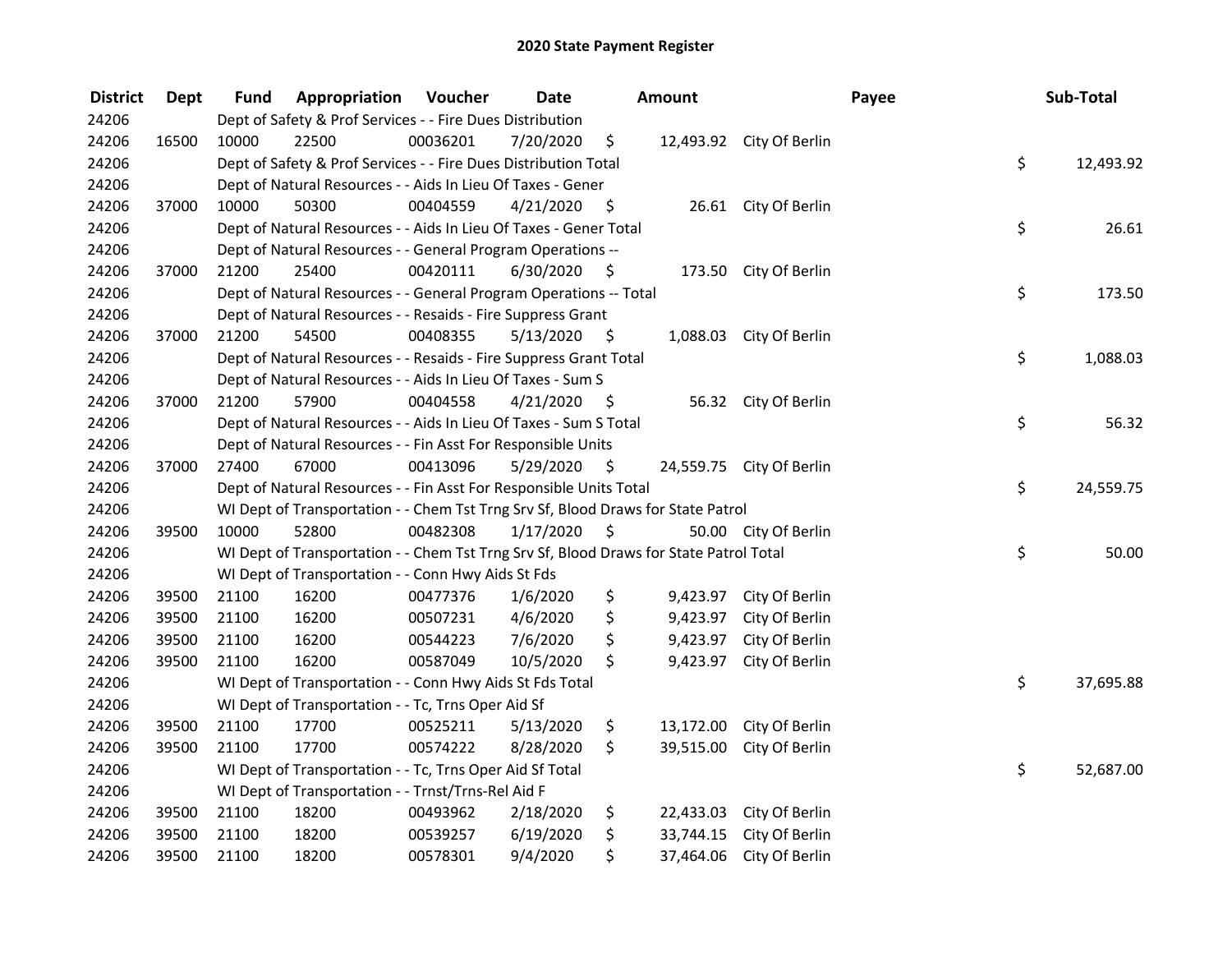| <b>District</b> | Dept  | <b>Fund</b> | Appropriation                                                                   | Voucher  | <b>Date</b>             | Amount                      |                           | Payee | Sub-Total          |
|-----------------|-------|-------------|---------------------------------------------------------------------------------|----------|-------------------------|-----------------------------|---------------------------|-------|--------------------|
| 24206           |       |             | WI Dept of Transportation - - Trnst/Trns-Rel Aid F Total                        |          |                         |                             |                           |       | \$<br>93,641.24    |
| 24206           |       |             | WI Dept of Transportation - - Trns Aids To Mnc.-Sf                              |          |                         |                             |                           |       |                    |
| 24206           | 39500 | 21100       | 19100                                                                           | 00476142 | 1/6/2020                | \$                          | 85,500.12 City Of Berlin  |       |                    |
| 24206           | 39500 | 21100       | 19100                                                                           | 00505997 | 4/6/2020                | \$<br>85,500.12             | City Of Berlin            |       |                    |
| 24206           | 39500 | 21100       | 19100                                                                           | 00542989 | 7/6/2020                | \$<br>85,500.12             | City Of Berlin            |       |                    |
| 24206           | 39500 | 21100       | 19100                                                                           | 00585815 | 10/5/2020               | \$<br>85,500.13             | City Of Berlin            |       |                    |
| 24206           |       |             | WI Dept of Transportation - - Trns Aids To Mnc.-Sf Total                        |          |                         |                             |                           |       | \$<br>342,000.49   |
| 24206           |       |             | WI Dept of Transportation - - Loc Rd Imp Prg St Fd                              |          |                         |                             |                           |       |                    |
| 24206           | 39500 | 21100       | 27800                                                                           | 00580416 | 9/9/2020                | \$                          | 10,159.94 City Of Berlin  |       |                    |
| 24206           |       |             | WI Dept of Transportation - - Loc Rd Imp Prg St Fd Total                        |          |                         |                             |                           |       | \$<br>10,159.94    |
| 24206           |       |             | Department of Health Services - - Emergency Medical Services, Ai                |          |                         |                             |                           |       |                    |
| 24206           | 43500 | 10000       | 11900                                                                           | 00378983 | 9/15/2020               | \$<br>6,045.09              | City Of Berlin            |       |                    |
| 24206           |       |             | Department of Health Services - - Emergency Medical Services, Ai Total          |          |                         |                             |                           |       | \$<br>6,045.09     |
| 24206           |       |             | Department of Health Services - - Prepaid Medical Transport Reimbursement       |          |                         |                             |                           |       |                    |
| 24206           | 43500 | 10000       | 16300                                                                           |          | AMBULANCE 11/16/2020 \$ | 17,698.30                   | City Of Berlin            |       |                    |
| 24206           |       |             | Department of Health Services - - Prepaid Medical Transport Reimbursement Total |          |                         |                             |                           |       | \$<br>17,698.30    |
| 24206           |       |             | Department of Justice - - Law Enforcement Train, Local                          |          |                         |                             |                           |       |                    |
| 24206           | 45500 | 10000       | 23100                                                                           | 00090805 | 11/27/2020 \$           | 1,920.00                    | City Of Berlin            |       |                    |
| 24206           |       |             | Department of Justice - - Law Enforcement Train, Local Total                    |          |                         |                             |                           |       | \$<br>1,920.00     |
| 24206           |       |             | Department of Administration - - Federal Aid                                    |          |                         |                             |                           |       |                    |
| 24206           | 50500 | 10000       | 14200                                                                           | 00129882 | 10/2/2020               | \$<br>50,540.90             | City Of Berlin            |       |                    |
| 24206           | 50500 | 10000       | 14200                                                                           | 00134533 | 12/10/2020              | \$<br>63,457.90             | City Of Berlin            |       |                    |
| 24206           | 50500 | 10000       | 14200                                                                           | 00136272 | 12/17/2020 \$           | 9,669.38                    | City Of Berlin            |       |                    |
| 24206           |       |             | Department of Administration - - Federal Aid Total                              |          |                         |                             |                           |       | \$<br>123,668.18   |
| 24206           |       |             | Elections Commission - - 2018 Hava Election Security                            |          |                         |                             |                           |       |                    |
| 24206           | 51000 | 22000       | 18200                                                                           | 00004410 | 9/9/2020                | \$                          | 3,052.30 City Of Berlin   |       |                    |
| 24206           |       |             | Elections Commission - - 2018 Hava Election Security Total                      |          |                         |                             |                           |       | \$<br>3,052.30     |
| 24206           |       |             | Shared Revenue and Tax Relief - - Expenditure Restraint Program                 |          |                         |                             |                           |       |                    |
| 24206           | 83500 | 10000       | 10100                                                                           | 00068106 | 7/27/2020               | \$<br>53,408.02             | City Of Berlin            |       |                    |
| 24206           |       |             | Shared Revenue and Tax Relief - - Expenditure Restraint Program Total           |          |                         |                             |                           |       | \$<br>53,408.02    |
| 24206           |       |             | Shared Revenue and Tax Relief - - County And Municipal Aid                      |          |                         |                             |                           |       |                    |
| 24206           | 83500 | 10000       | 10500                                                                           | 00068106 | 7/27/2020               | \$                          | 252,314.35 City Of Berlin |       |                    |
| 24206           | 83500 | 10000       | 10500                                                                           | 00072072 | 11/16/2020 \$           | 1,412,083.02 City Of Berlin |                           |       |                    |
| 24206           |       |             | Shared Revenue and Tax Relief - - County And Municipal Aid Total                |          |                         |                             |                           |       | \$<br>1,664,397.37 |
| 24206           |       |             | Shared Revenue and Tax Relief - - Exempt Computer Aid                           |          |                         |                             |                           |       |                    |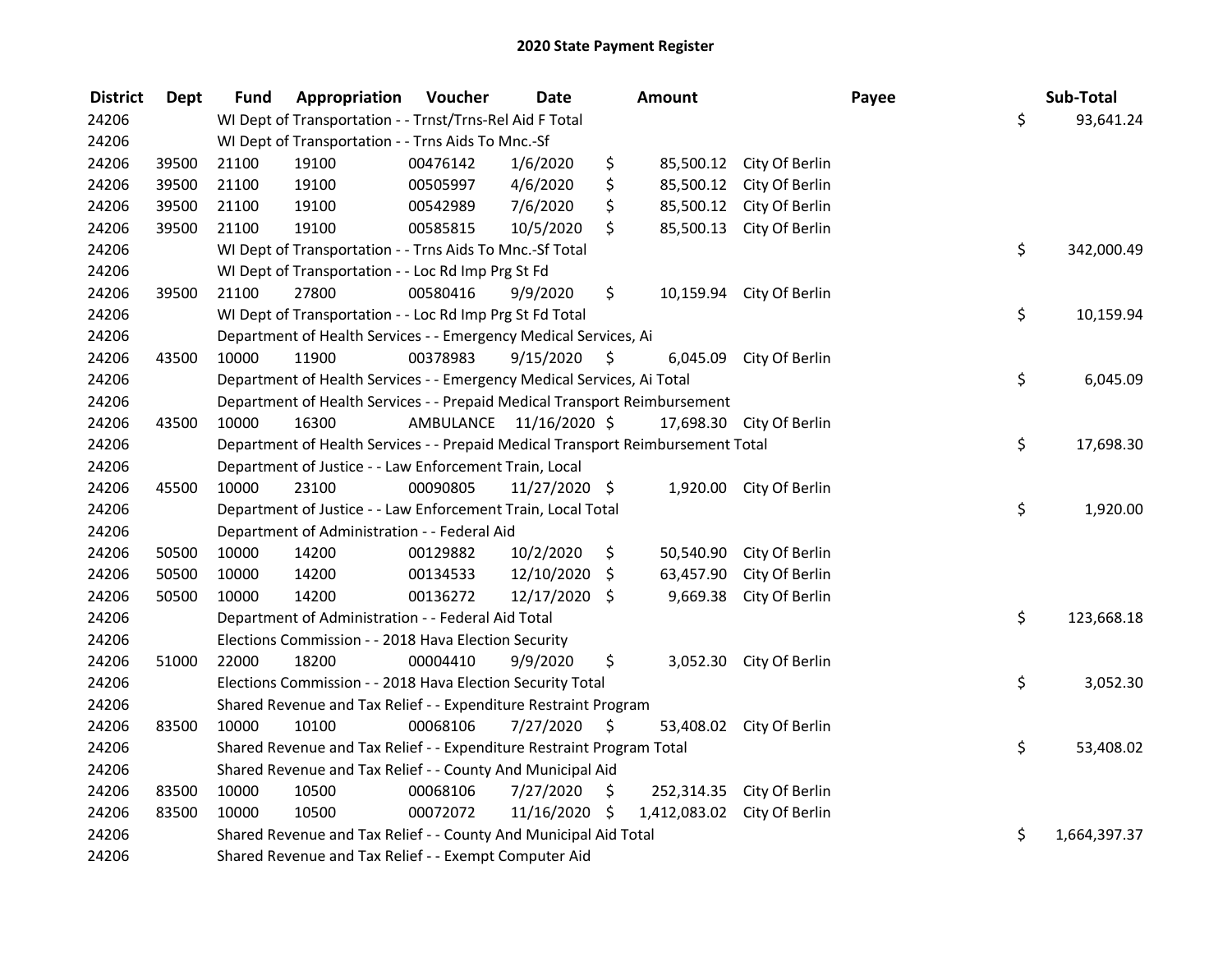| <b>District</b> | Dept  | <b>Fund</b>                                               | Appropriation                                                                 | Voucher  | Date       |      | Amount    |                | Payee |    | Sub-Total    |
|-----------------|-------|-----------------------------------------------------------|-------------------------------------------------------------------------------|----------|------------|------|-----------|----------------|-------|----|--------------|
| 24206           | 83500 | 10000                                                     | 10900                                                                         | 00065258 | 7/27/2020  | \$.  | 14,660.58 | City Of Berlin |       |    |              |
| 24206           | 83500 | 10000                                                     | 10900                                                                         | 00067035 | 7/27/2020  | S    | 26,272.45 | City Of Berlin |       |    |              |
| 24206           |       |                                                           | Shared Revenue and Tax Relief - - Exempt Computer Aid Total                   |          |            |      |           |                |       | \$ | 40,933.03    |
| 24206           |       |                                                           | Shared Revenue and Tax Relief - - Utility Aid                                 |          |            |      |           |                |       |    |              |
| 24206           | 83500 | 10000                                                     | 11000                                                                         | 00068106 | 7/27/2020  | S.   | 6,181.61  | City Of Berlin |       |    |              |
| 24206           | 83500 | 10000                                                     | 11000                                                                         | 00072072 | 11/16/2020 | Ŝ.   | 36,128.62 | City Of Berlin |       |    |              |
| 24206           |       |                                                           | Shared Revenue and Tax Relief - - Utility Aid Total                           |          |            |      |           |                |       |    |              |
| 24206           |       |                                                           | Shared Revenue and Tax Relief - - Personal Property Aid                       |          |            |      |           |                |       |    |              |
| 24206           | 83500 | 10000                                                     | 11100                                                                         | 00060637 | 5/4/2020   | \$.  | 16,093.51 | City Of Berlin |       |    |              |
| 24206           | 83500 | 10000                                                     | 11100                                                                         | 00062473 | 5/4/2020   | \$   | 269.40    | City Of Berlin |       |    |              |
| 24206           |       |                                                           | Shared Revenue and Tax Relief - - Personal Property Aid Total                 |          |            |      |           |                |       | \$ | 16,362.91    |
| 24206           |       |                                                           | Shared Revenue and Tax Relief - - State Aid; Video Service Provider Fee       |          |            |      |           |                |       |    |              |
| 24206           | 83500 | 10000                                                     | 11200                                                                         | 00064216 | 7/27/2020  | - S  | 7,108.12  | City Of Berlin |       |    |              |
| 24206           |       |                                                           | Shared Revenue and Tax Relief - - State Aid; Video Service Provider Fee Total |          |            |      |           |                |       | \$ | 7,108.12     |
| 24206           |       |                                                           | Shared Revenue and Tax Relief - - Payments For Municipal Svcs                 |          |            |      |           |                |       |    |              |
| 24206           | 83500 | 10000                                                     | 50100                                                                         | 00054748 | 2/3/2020   | S.   | 1,892.68  | City Of Berlin |       |    |              |
| 24206           |       |                                                           | Shared Revenue and Tax Relief - - Payments For Municipal Svcs Total           |          |            |      |           |                |       | \$ | 1,892.68     |
| 24206           |       | Shared Revenue and Tax Relief - - Lottery & Gaming Credit |                                                                               |          |            |      |           |                |       |    |              |
| 24206           | 83500 | 52100                                                     | 36300                                                                         | 00055317 | 3/23/2020  | - \$ | 116.52    | City Of Berlin |       |    |              |
| 24206           |       |                                                           | Shared Revenue and Tax Relief - - Lottery & Gaming Credit Total               |          |            |      |           |                |       | \$ | 116.52       |
| 24206 Total     |       |                                                           |                                                                               |          |            |      |           |                |       | \$ | 2,553,545.43 |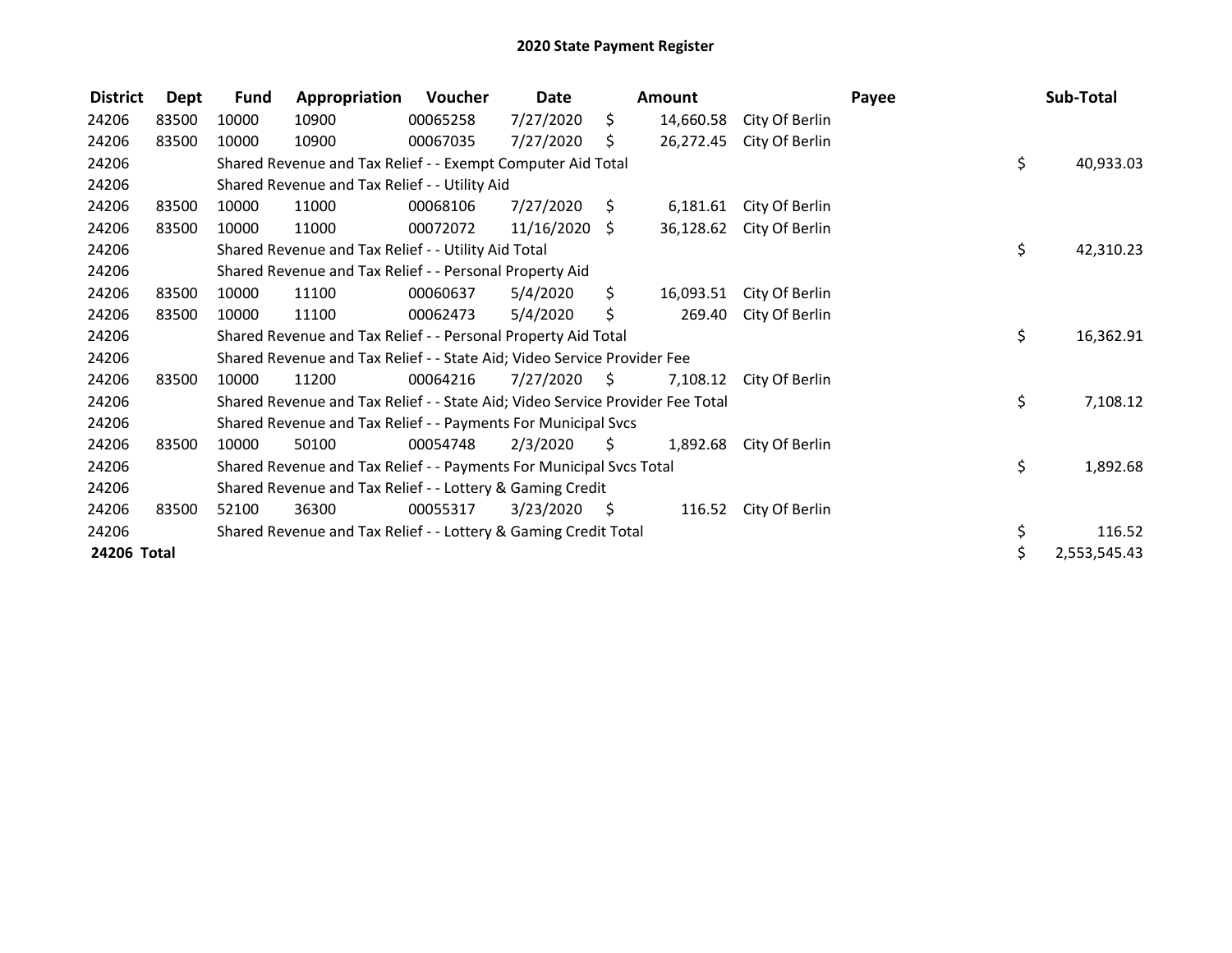| <b>District</b> | <b>Dept</b> | Fund  | Appropriation                                                      | Voucher  | <b>Date</b>   |      | <b>Amount</b> | Payee                         | Sub-Total        |
|-----------------|-------------|-------|--------------------------------------------------------------------|----------|---------------|------|---------------|-------------------------------|------------------|
| 24231           |             |       | Dept of Safety & Prof Services - - Fire Dues Distribution          |          |               |      |               |                               |                  |
| 24231           | 16500       | 10000 | 22500                                                              | 00036202 | 7/20/2020     | \$   |               | 8,144.85 Green Lake, City of  |                  |
| 24231           |             |       | Dept of Safety & Prof Services - - Fire Dues Distribution Total    |          |               |      |               |                               | \$<br>8,144.85   |
| 24231           |             |       | Dept of Natural Resources - - General Program Operations --        |          |               |      |               |                               |                  |
| 24231           | 37000       | 21200 | 25400                                                              | 00399778 | 4/23/2020     | \$   |               | 298.00 Green Lake, City of    |                  |
| 24231           |             |       | Dept of Natural Resources - - General Program Operations -- Total  |          |               |      |               |                               | \$<br>298.00     |
| 24231           |             |       | Dept of Natural Resources - - Fin Asst For Responsible Units       |          |               |      |               |                               |                  |
| 24231           | 37000       | 27400 | 67000                                                              | 00413118 | 5/29/2020     | - \$ |               | 6,827.83 Green Lake, City of  |                  |
| 24231           |             |       | Dept of Natural Resources - - Fin Asst For Responsible Units Total |          |               |      |               |                               | \$<br>6,827.83   |
| 24231           |             |       | WI Dept of Transportation - - Trns Aids To Mnc.-Sf                 |          |               |      |               |                               |                  |
| 24231           | 39500       | 21100 | 19100                                                              | 00476143 | 1/6/2020      | \$   |               | 32,685.41 Green Lake, City of |                  |
| 24231           | 39500       | 21100 | 19100                                                              | 00505998 | 4/6/2020      | \$   |               | 32,685.41 Green Lake, City of |                  |
| 24231           | 39500       | 21100 | 19100                                                              | 00542990 | 7/6/2020      | \$   |               | 32,685.41 Green Lake, City of |                  |
| 24231           | 39500       | 21100 | 19100                                                              | 00585816 | 10/5/2020     | \$   |               | 32,685.42 Green Lake, City of |                  |
| 24231           |             |       | WI Dept of Transportation - - Trns Aids To Mnc.-Sf Total           |          |               |      |               |                               | \$<br>130,741.65 |
| 24231           |             |       | Department of Justice - - Law Enforcement Train, Local             |          |               |      |               |                               |                  |
| 24231           | 45500       | 10000 | 23100                                                              | 00091454 | 12/4/2020     | \$   | 320.00        | Green Lake, City of           |                  |
| 24231           |             |       | Department of Justice - - Law Enforcement Train, Local Total       |          |               |      |               |                               | \$<br>320.00     |
| 24231           |             |       | Department of Administration - - Federal Aid                       |          |               |      |               |                               |                  |
| 24231           | 50500       | 10000 | 14200                                                              | 00134534 | 12/10/2020 \$ |      |               | 16,388.00 Green Lake, City of |                  |
| 24231           | 50500       | 10000 | 14200                                                              | 00136273 | 12/17/2020 \$ |      |               | 1,672.26 Green Lake, City of  |                  |
| 24231           |             |       | Department of Administration - - Federal Aid Total                 |          |               |      |               |                               | \$<br>18,060.26  |
| 24231           |             |       | Department of Administration - - Telecom Access; School Dist       |          |               |      |               |                               |                  |
| 24231           | 50500       | 25500 | 46600                                                              | 00126263 | 8/26/2020     | \$   |               | 1,323.60 Green Lake, City of  |                  |
| 24231           |             |       | Department of Administration - - Telecom Access; School Dist Total |          |               |      |               |                               | \$<br>1,323.60   |
| 24231           |             |       | Shared Revenue and Tax Relief - - County And Municipal Aid         |          |               |      |               |                               |                  |
| 24231           | 83500       | 10000 | 10500                                                              | 00068107 | 7/27/2020     | \$   |               | 3,616.83 Green Lake, City of  |                  |
| 24231           | 83500       | 10000 | 10500                                                              | 00072073 | 11/16/2020 \$ |      |               | 20,495.37 Green Lake, City of |                  |
| 24231           |             |       | Shared Revenue and Tax Relief - - County And Municipal Aid Total   |          |               |      |               |                               | \$<br>24,112.20  |
| 24231           |             |       | Shared Revenue and Tax Relief - - Exempt Computer Aid              |          |               |      |               |                               |                  |
| 24231           | 83500       | 10000 | 10900                                                              | 00065259 | 7/27/2020     | \$   |               | 490.53 Green Lake, City of    |                  |
| 24231           | 83500       | 10000 | 10900                                                              | 00067036 | 7/27/2020     | \$   |               | 1,456.59 Green Lake, City of  |                  |
| 24231           |             |       | Shared Revenue and Tax Relief - - Exempt Computer Aid Total        |          |               |      |               |                               | \$<br>1,947.12   |
| 24231           |             |       | Shared Revenue and Tax Relief - - Personal Property Aid            |          |               |      |               |                               |                  |
| 24231           | 83500       | 10000 | 11100                                                              | 00060638 | 5/4/2020      | \$   |               | 2,637.63 Green Lake, City of  |                  |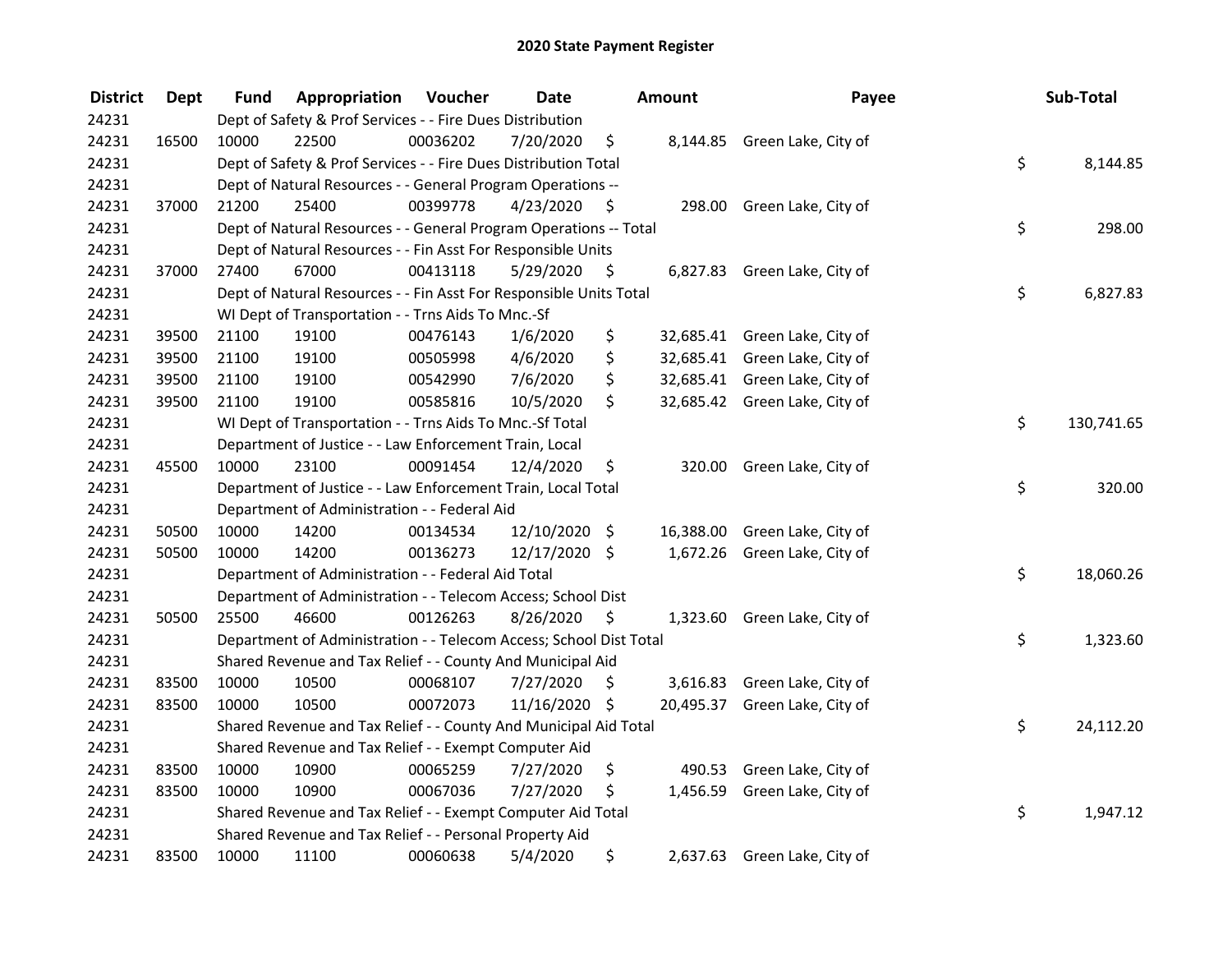| <b>District</b> | Dept  | Fund  | Appropriation                                                                 | Voucher  | Date         | Pavee<br>Amount |          | Sub-Total                    |  |            |  |
|-----------------|-------|-------|-------------------------------------------------------------------------------|----------|--------------|-----------------|----------|------------------------------|--|------------|--|
| 24231           | 83500 | 10000 | 11100                                                                         | 00062474 | 5/4/2020     |                 | 3.050.59 | Green Lake, City of          |  |            |  |
| 24231           |       |       | Shared Revenue and Tax Relief - - Personal Property Aid Total                 |          |              |                 |          |                              |  | 5,688.22   |  |
| 24231           |       |       | Shared Revenue and Tax Relief - - State Aid; Video Service Provider Fee       |          |              |                 |          |                              |  |            |  |
| 24231           | 83500 | 10000 | 11200                                                                         | 00064217 | 7/27/2020 \$ |                 |          | 2,477.98 Green Lake, City of |  |            |  |
| 24231           |       |       | Shared Revenue and Tax Relief - - State Aid; Video Service Provider Fee Total |          |              |                 |          |                              |  | 2,477.98   |  |
| 24231 Total     |       |       |                                                                               |          |              |                 |          |                              |  | 199,941.71 |  |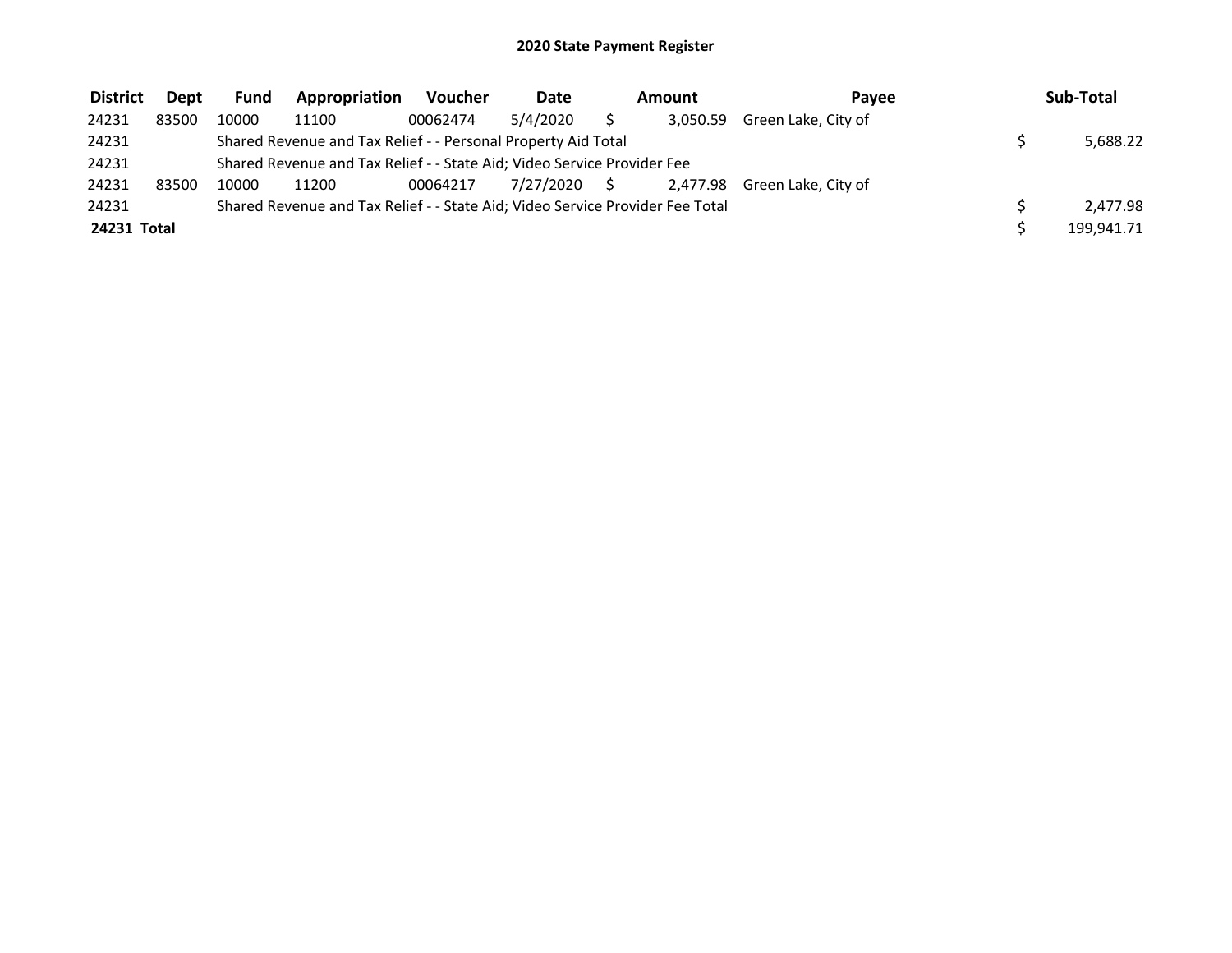| <b>District</b> | <b>Dept</b> | Fund                                                                  | Appropriation                                                                   | Voucher   | <b>Date</b>   |                    | <b>Amount</b> | Payee                       |    | Sub-Total |
|-----------------|-------------|-----------------------------------------------------------------------|---------------------------------------------------------------------------------|-----------|---------------|--------------------|---------------|-----------------------------|----|-----------|
| 24251           |             |                                                                       | Dept of Safety & Prof Services - - Fire Dues Distribution                       |           |               |                    |               |                             |    |           |
| 24251           | 16500       | 10000                                                                 | 22500                                                                           | 00036203  | 7/20/2020     | \$                 |               | 3,214.32 City Of Markesan   |    |           |
| 24251           |             |                                                                       | Dept of Safety & Prof Services - - Fire Dues Distribution Total                 |           |               |                    |               |                             | \$ | 3,214.32  |
| 24251           |             |                                                                       | Dept of Natural Resources - - Fin Asst For Responsible Units                    |           |               |                    |               |                             |    |           |
| 24251           | 37000       | 27400                                                                 | 67000                                                                           | 00412759  | 5/29/2020     | \$                 |               | 5,871.55 City Of Markesan   |    |           |
| 24251           |             |                                                                       | Dept of Natural Resources - - Fin Asst For Responsible Units Total              |           |               |                    |               |                             | \$ | 5,871.55  |
| 24251           |             |                                                                       | WI Dept of Transportation - - Trns Aids To Mnc.-Sf                              |           |               |                    |               |                             |    |           |
| 24251           | 39500       | 21100                                                                 | 19100                                                                           | 00476144  | 1/6/2020      | \$                 |               | 20,392.01 City Of Markesan  |    |           |
| 24251           | 39500       | 21100                                                                 | 19100                                                                           | 00505999  | 4/6/2020      | \$                 |               | 20,392.01 City Of Markesan  |    |           |
| 24251           | 39500       | 21100                                                                 | 19100                                                                           | 00542991  | 7/6/2020      | \$                 |               | 20,392.01 City Of Markesan  |    |           |
| 24251           | 39500       | 21100                                                                 | 19100                                                                           | 00585817  | 10/5/2020     | \$                 | 20,392.03     | City Of Markesan            |    |           |
| 24251           |             |                                                                       | WI Dept of Transportation - - Trns Aids To Mnc.-Sf Total                        |           |               |                    |               |                             | \$ | 81,568.06 |
| 24251           |             |                                                                       | Department of Health Services - - Prepaid Medical Transport Reimbursement       |           |               |                    |               |                             |    |           |
| 24251           | 43500       | 10000                                                                 | 16300                                                                           | AMBULANCE | 11/16/2020 \$ |                    |               | 4,732.51 City Of Markesan   |    |           |
| 24251           |             |                                                                       | Department of Health Services - - Prepaid Medical Transport Reimbursement Total |           |               |                    |               |                             | \$ | 4,732.51  |
| 24251           |             |                                                                       | Department of Justice - - Law Enforcement Train, Local                          |           |               |                    |               |                             |    |           |
| 24251           | 45500       | 10000                                                                 | 23100                                                                           | 00091319  | 12/4/2020     | \$                 | 640.00        | City Of Markesan            |    |           |
| 24251           |             |                                                                       | Department of Justice - - Law Enforcement Train, Local Total                    |           |               |                    |               |                             | \$ | 640.00    |
| 24251           |             |                                                                       | Department of Administration - - Federal Aid                                    |           |               |                    |               |                             |    |           |
| 24251           | 50500       | 10000                                                                 | 14200                                                                           | 00129883  | 10/2/2020     | \$                 | 21,449.83     | City Of Markesan            |    |           |
| 24251           | 50500       | 10000                                                                 | 14200                                                                           | 00134535  | 12/10/2020 \$ |                    |               | 25,342.57 City Of Markesan  |    |           |
| 24251           |             |                                                                       | Department of Administration - - Federal Aid Total                              |           |               |                    |               |                             | \$ | 46,792.40 |
| 24251           |             |                                                                       | Department of Administration - - Telecom Access; School Dist                    |           |               |                    |               |                             |    |           |
| 24251           | 50500       | 25500                                                                 | 46600                                                                           | 00126510  | 8/26/2020     | - \$               |               | 1,117.70 City Of Markesan   |    |           |
| 24251           |             |                                                                       | Department of Administration - - Telecom Access; School Dist Total              |           |               |                    |               |                             | \$ | 1,117.70  |
| 24251           |             |                                                                       | Elections Commission - - 2018 Hava Election Security                            |           |               |                    |               |                             |    |           |
| 24251           | 51000       | 22000                                                                 | 18200                                                                           | 00003470  | 6/29/2020     | \$                 | 1,058.00      | City Of Markesan            |    |           |
| 24251           | 51000       | 22000                                                                 | 18200                                                                           | 00004435  | 9/9/2020      | \$                 | 1,200.00      | City Of Markesan            |    |           |
| 24251           |             |                                                                       | Elections Commission - - 2018 Hava Election Security Total                      |           |               |                    |               |                             | \$ | 2,258.00  |
| 24251           |             |                                                                       | Shared Revenue and Tax Relief - - Expenditure Restraint Program                 |           |               |                    |               |                             |    |           |
| 24251           | 83500       | 10000                                                                 | 10100                                                                           | 00068108  | 7/27/2020     | \$                 | 23,375.69     | City Of Markesan            | \$ |           |
| 24251           |             | Shared Revenue and Tax Relief - - Expenditure Restraint Program Total |                                                                                 |           |               |                    |               |                             |    | 23,375.69 |
| 24251           |             |                                                                       | Shared Revenue and Tax Relief - - County And Municipal Aid                      |           |               |                    |               |                             |    |           |
| 24251           | 83500       | 10000                                                                 | 10500                                                                           | 00068108  | 7/27/2020     | \$                 | 62,991.77     | City Of Markesan            |    |           |
| 24251           | 83500       | 10000                                                                 | 10500                                                                           | 00072074  | 11/16/2020    | $\ddot{\varsigma}$ |               | 352,220.82 City Of Markesan |    |           |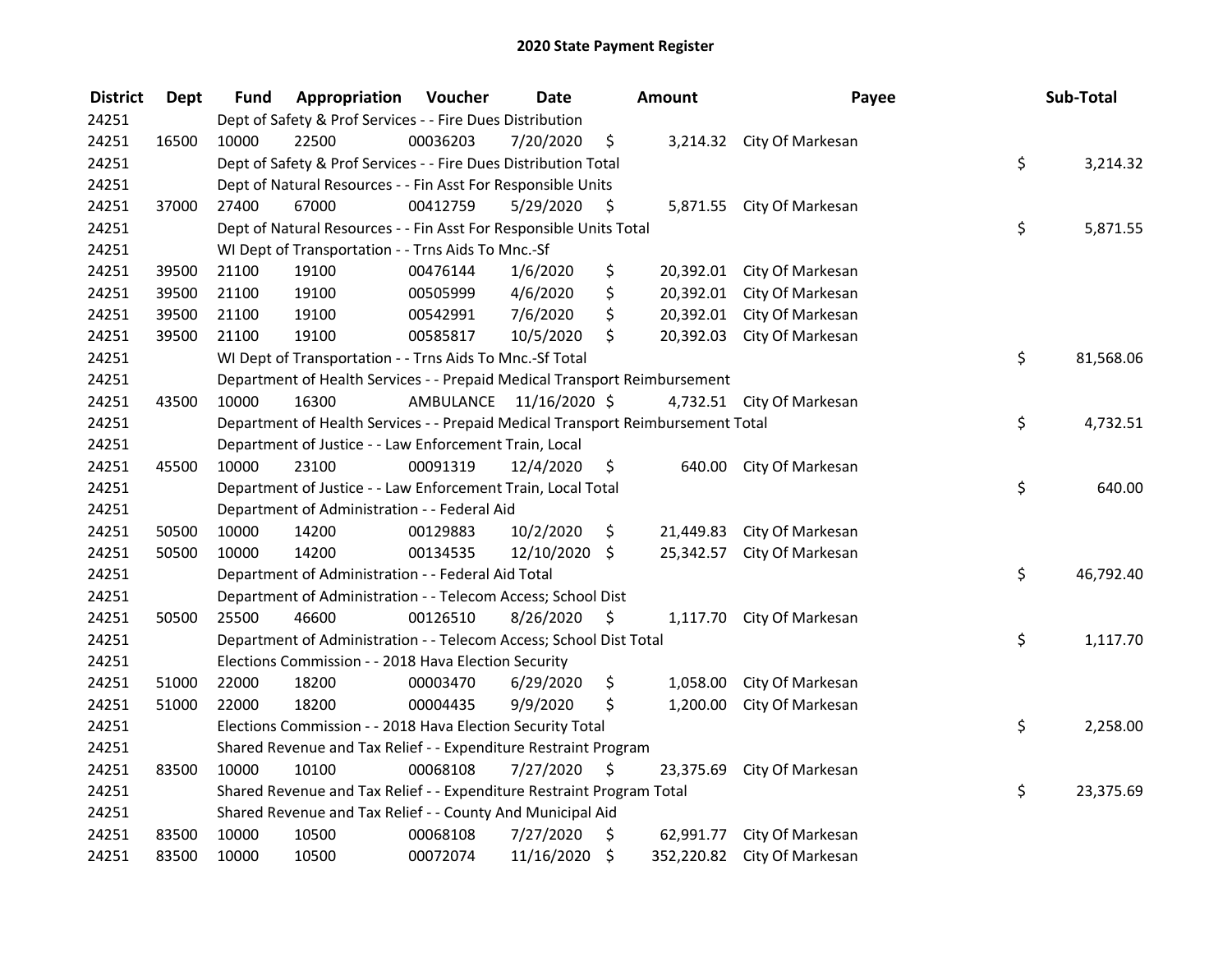| <b>District</b> | Dept  | Fund  | Appropriation                                                    | Voucher  | Date            |      | <b>Amount</b> | Payee            | Sub-Total        |
|-----------------|-------|-------|------------------------------------------------------------------|----------|-----------------|------|---------------|------------------|------------------|
| 24251           |       |       | Shared Revenue and Tax Relief - - County And Municipal Aid Total |          |                 |      |               |                  | \$<br>415,212.59 |
| 24251           |       |       | Shared Revenue and Tax Relief - - Exempt Computer Aid            |          |                 |      |               |                  |                  |
| 24251           | 83500 | 10000 | 10900                                                            | 00065260 | 7/27/2020       | S.   | 3,515.80      | City Of Markesan |                  |
| 24251           | 83500 | 10000 | 10900                                                            | 00067037 | 7/27/2020       | S    | 372.36        | City Of Markesan |                  |
| 24251           |       |       | Shared Revenue and Tax Relief - - Exempt Computer Aid Total      |          |                 |      |               |                  | \$<br>3,888.16   |
| 24251           |       |       | Shared Revenue and Tax Relief - - Utility Aid                    |          |                 |      |               |                  |                  |
| 24251           | 83500 | 10000 | 11000                                                            | 00068108 | 7/27/2020       | - S  | 183.40        | City Of Markesan |                  |
| 24251           | 83500 | 10000 | 11000                                                            | 00072074 | $11/16/2020$ \$ |      | 1,071.07      | City Of Markesan |                  |
| 24251           |       |       | Shared Revenue and Tax Relief - - Utility Aid Total              |          |                 |      |               |                  | \$<br>1,254.47   |
| 24251           |       |       | Shared Revenue and Tax Relief - - Personal Property Aid          |          |                 |      |               |                  |                  |
| 24251           | 83500 | 10000 | 11100                                                            | 00060639 | 5/4/2020        | \$.  | 4,635.18      | City Of Markesan |                  |
| 24251           | 83500 | 10000 | 11100                                                            | 00062475 | 5/4/2020        | Ś.   | 4,110.31      | City Of Markesan |                  |
| 24251           |       |       | Shared Revenue and Tax Relief - - Personal Property Aid Total    |          |                 |      |               |                  | \$<br>8,745.49   |
| 24251           |       |       | Shared Revenue and Tax Relief - - Lottery & Gaming Credit        |          |                 |      |               |                  |                  |
| 24251           | 83500 | 52100 | 36300                                                            | 00055318 | 3/23/2020       | - \$ | 1,042.80      | City Of Markesan |                  |
| 24251           |       |       | Shared Revenue and Tax Relief - - Lottery & Gaming Credit Total  |          |                 |      |               |                  | \$<br>1,042.80   |
| 24251 Total     |       |       |                                                                  |          |                 |      |               |                  | 599,713.74       |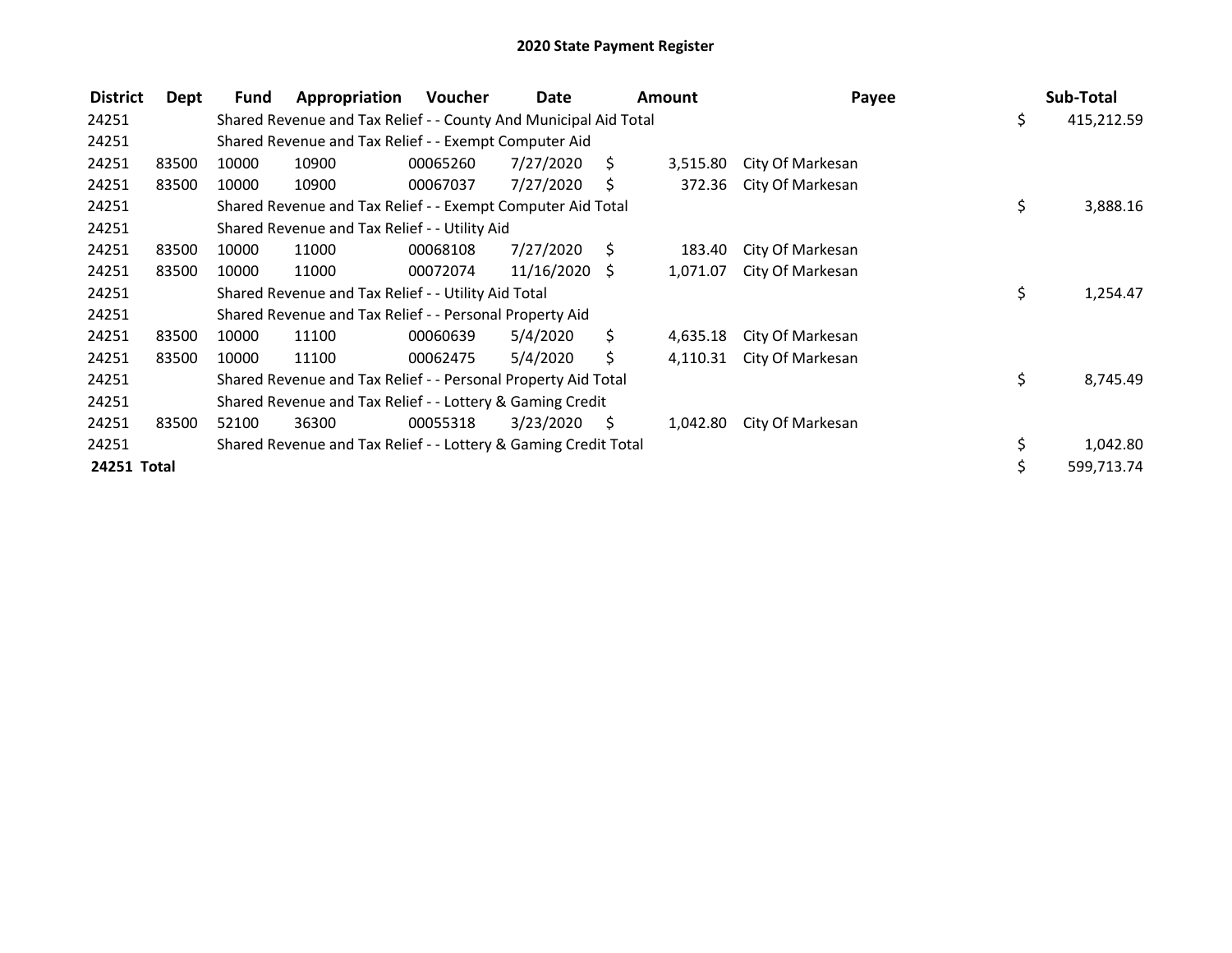| <b>District</b> | <b>Dept</b> | Fund  | Appropriation                                                                   | Voucher  | <b>Date</b>             |      | <b>Amount</b> | Payee                        |    | Sub-Total  |
|-----------------|-------------|-------|---------------------------------------------------------------------------------|----------|-------------------------|------|---------------|------------------------------|----|------------|
| 24271           |             |       | Dept of Safety & Prof Services - - Fire Dues Distribution                       |          |                         |      |               |                              |    |            |
| 24271           | 16500       | 10000 | 22500                                                                           | 00036204 | 7/17/2020               | \$   |               | 2,476.98 City Of Princeton   |    |            |
| 24271           |             |       | Dept of Safety & Prof Services - - Fire Dues Distribution Total                 |          |                         |      |               |                              | \$ | 2,476.98   |
| 24271           |             |       | Dept of Natural Resources - - Aids In Lieu Of Taxes - Gener                     |          |                         |      |               |                              |    |            |
| 24271           | 37000       | 10000 | 50300                                                                           | 00404604 | 4/21/2020               | - \$ |               | 5.50 City Of Princeton       |    |            |
| 24271           |             |       | Dept of Natural Resources - - Aids In Lieu Of Taxes - Gener Total               |          |                         |      |               |                              | \$ | 5.50       |
| 24271           |             |       | Dept of Natural Resources - - Fin Asst For Responsible Units                    |          |                         |      |               |                              |    |            |
| 24271           | 37000       | 27400 | 67000                                                                           | 00412539 | 5/29/2020               | - \$ |               | 4,321.86 City Of Princeton   |    |            |
| 24271           |             |       | Dept of Natural Resources - - Fin Asst For Responsible Units Total              |          |                         |      |               |                              | \$ | 4,321.86   |
| 24271           |             |       | WI Dept of Transportation - - Trns Aids To Mnc.-Sf                              |          |                         |      |               |                              |    |            |
| 24271           | 39500       | 21100 | 19100                                                                           | 00476145 | 1/6/2020                | \$   |               | 23,804.27 City Of Princeton  |    |            |
| 24271           | 39500       | 21100 | 19100                                                                           | 00506000 | 4/6/2020                | \$   | 23,804.27     | City Of Princeton            |    |            |
| 24271           | 39500       | 21100 | 19100                                                                           | 00542992 | 7/6/2020                | \$   | 23,804.27     | City Of Princeton            |    |            |
| 24271           | 39500       | 21100 | 19100                                                                           | 00585818 | 10/5/2020               | \$   | 23,804.27     | City Of Princeton            |    |            |
| 24271           |             |       | WI Dept of Transportation - - Trns Aids To Mnc.-Sf Total                        |          |                         |      |               |                              | \$ | 95,217.08  |
| 24271           |             |       | Department of Health Services - - Emergency Medical Services, Ai                |          |                         |      |               |                              |    |            |
| 24271           | 43500       | 10000 | 11900                                                                           | 00379113 | 9/15/2020               | \$   |               | 5,478.44 City Of Princeton   |    |            |
| 24271           |             |       | Department of Health Services - - Emergency Medical Services, Ai Total          |          |                         |      |               |                              | \$ | 5,478.44   |
| 24271           |             |       | Department of Health Services - - Prepaid Medical Transport Reimbursement       |          |                         |      |               |                              |    |            |
| 24271           | 43500       | 10000 | 16300                                                                           |          | AMBULANCE 11/16/2020 \$ |      | 2,000.00      | City Of Princeton            |    |            |
| 24271           |             |       | Department of Health Services - - Prepaid Medical Transport Reimbursement Total |          |                         |      |               |                              | \$ | 2,000.00   |
| 24271           |             |       | Department of Justice - - Law Enforcement Train, Local                          |          |                         |      |               |                              |    |            |
| 24271           | 45500       | 10000 | 23100                                                                           | 00091832 | 12/9/2020               | \$   |               | 640.00 City Of Princeton     |    |            |
| 24271           |             |       | Department of Justice - - Law Enforcement Train, Local Total                    |          |                         |      |               |                              | \$ | 640.00     |
| 24271           |             |       | Department of Administration - - Federal Aid                                    |          |                         |      |               |                              |    |            |
| 24271           | 50500       | 10000 | 14200                                                                           | 00129884 | 10/1/2020               | \$   |               | 10,212.89 City Of Princeton  |    |            |
| 24271           | 50500       | 10000 | 14200                                                                           | 00134536 | 12/9/2020               | \$   | 8,922.11      | City Of Princeton            |    |            |
| 24271           | 50500       | 10000 | 14200                                                                           | 00136274 | 12/16/2020 \$           |      | 2,030.83      | City Of Princeton            |    |            |
| 24271           |             |       | Department of Administration - - Federal Aid Total                              |          |                         |      |               |                              | \$ | 21,165.83  |
| 24271           |             |       | Department of Administration - - Federal Aid, Local Assistance                  |          |                         |      |               |                              |    |            |
| 24271           | 50500       | 10000 | 74300                                                                           | 00129061 | 9/25/2020               | \$   |               | 252,305.19 City Of Princeton |    |            |
| 24271           |             |       | Department of Administration - - Federal Aid, Local Assistance Total            |          |                         |      |               |                              | \$ | 252,305.19 |
| 24271           |             |       | Department of Administration - - Telecom Access; School Dist                    |          |                         |      |               |                              |    |            |
| 24271           | 50500       | 25500 | 46600                                                                           | 00126814 | 8/28/2020               | \$   | 1,117.70      | City Of Princeton            |    |            |
| 24271           |             |       | Department of Administration - - Telecom Access; School Dist Total              |          |                         |      |               |                              | \$ | 1,117.70   |